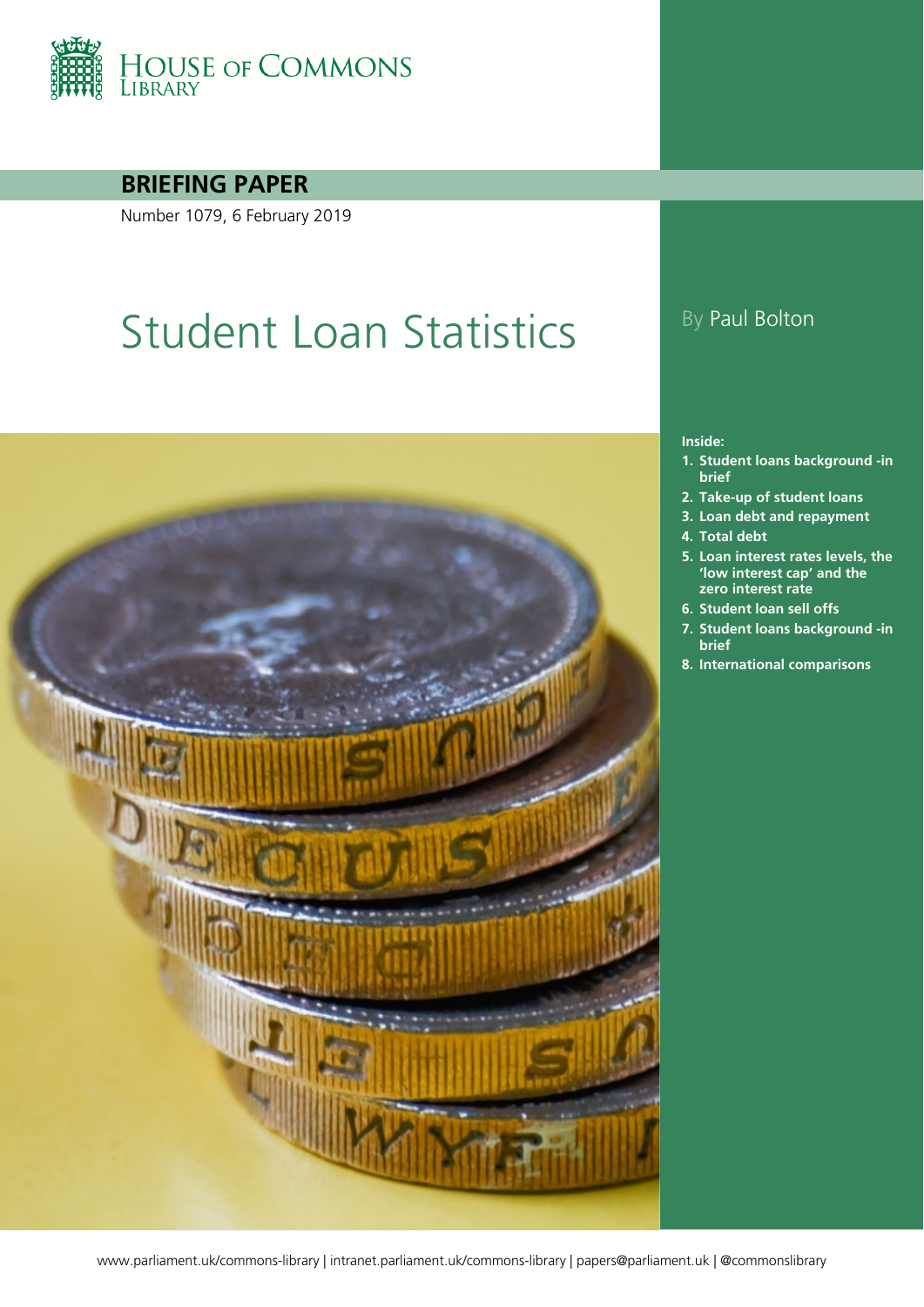## **Contents**

|                                | <b>Summary</b>                                                                                                                                                                                                                                                                                                                                           | 3                                            |
|--------------------------------|----------------------------------------------------------------------------------------------------------------------------------------------------------------------------------------------------------------------------------------------------------------------------------------------------------------------------------------------------------|----------------------------------------------|
| 1.<br>1.1<br>1.2               | Student loans background - in brief<br>Pre-2012<br>Changes in loan amounts and repayment terms from 2012/13<br>Summer Budget 2015 reforms<br>Prime Minister's October 2017 announcement on student finance                                                                                                                                               | 6<br>6<br>6<br>$\overline{7}$<br>8           |
| 2.<br>2.1<br>2.2<br>2.3        | Take-up of student loans<br>Aggregate data<br>Forecasts<br>Loan take-up and average debt<br>Who takes out loans?                                                                                                                                                                                                                                         | 9<br>9<br>10<br>11<br>12                     |
| 3.                             | Loan debt and repayment                                                                                                                                                                                                                                                                                                                                  | 14                                           |
| 4.<br>4.1<br>4.2               | <b>Total debt</b><br>Type of loan<br>Forecasts<br>Individuals' loan repayment<br>Repayment by cohort<br>Student loan interest subsidies - who benefits?                                                                                                                                                                                                  | 14<br>15<br>16<br>17<br>17<br>33             |
| 5.<br>5.1<br>5.2               | Loan interest rates levels, the 'low interest cap' and the zero interest rate<br>Pre-2012 (Plan 1)<br>Post 2012 Ioans (Plan 2)                                                                                                                                                                                                                           | 18<br>18<br>20                               |
| 6.                             | <b>Student loan sell offs</b><br>Mortgage-style loans<br>Income contingent loans                                                                                                                                                                                                                                                                         | 20<br>20<br>21                               |
| 7.<br>7.1<br>7.2<br>7.3<br>7.4 | Student loans background -in full<br>Pre-2012<br>Changes in loan amounts and repayment terms from 2012/13<br>Summer Budget 2015 reforms<br>Potential impacts on borrowers<br>Impact of freezing the threshold by level of graduate earnings<br>Potential impacts on the public finances<br>Prime Minister's October 2017 announcement on student finance | 24<br>24<br>25<br>27<br>28<br>31<br>31<br>32 |
| 8.                             | <b>International comparisons</b>                                                                                                                                                                                                                                                                                                                         | 32                                           |
|                                | <b>Reference tables</b>                                                                                                                                                                                                                                                                                                                                  | 35                                           |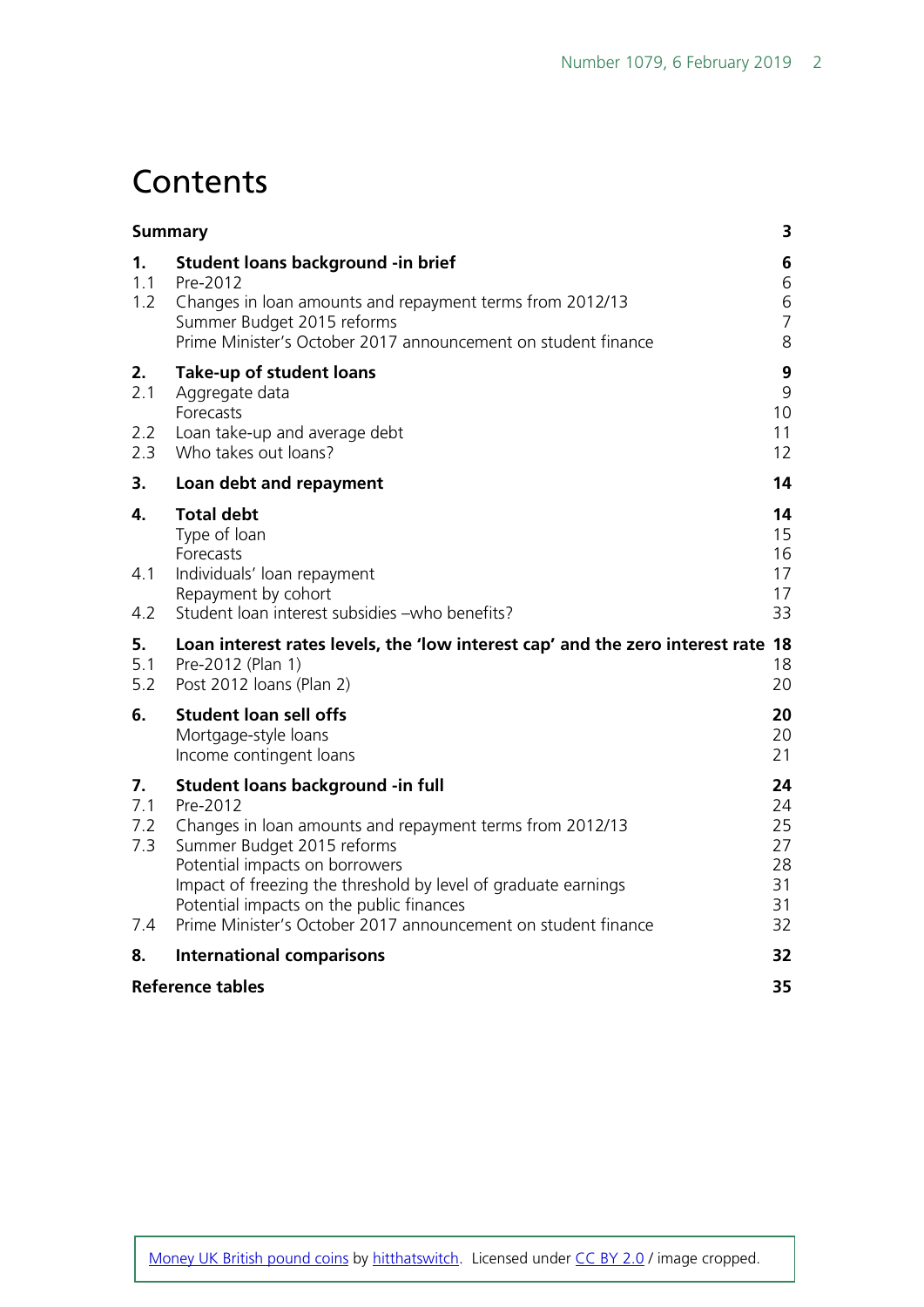# <span id="page-2-0"></span>Summary

Student loans are the main method of direct government support for higher education students. Money is loaned to students at a subsidised rate to help towards their maintenance costs and to cover the cost of tuition fees.

Currently more than **£16 billion** is loaned to around **one million** higher education students in England each year. The value of outstanding loans at the end of March 2018 reached **£105 billion**. The Government forecasts the value of outstanding loans to be reach around **£450 billion** (2017-18 prices) by the middle of this century. The average debt among the first major cohort of post-2012 students to become liable for repayment was **£32,000**. The Government expects that **30%** of current full-time undergraduates who take out loans will repay them in full.





Graduates repay student loans to the government after their earnings exceed the threshold level. These loans are therefore private contributions towards the costs of higher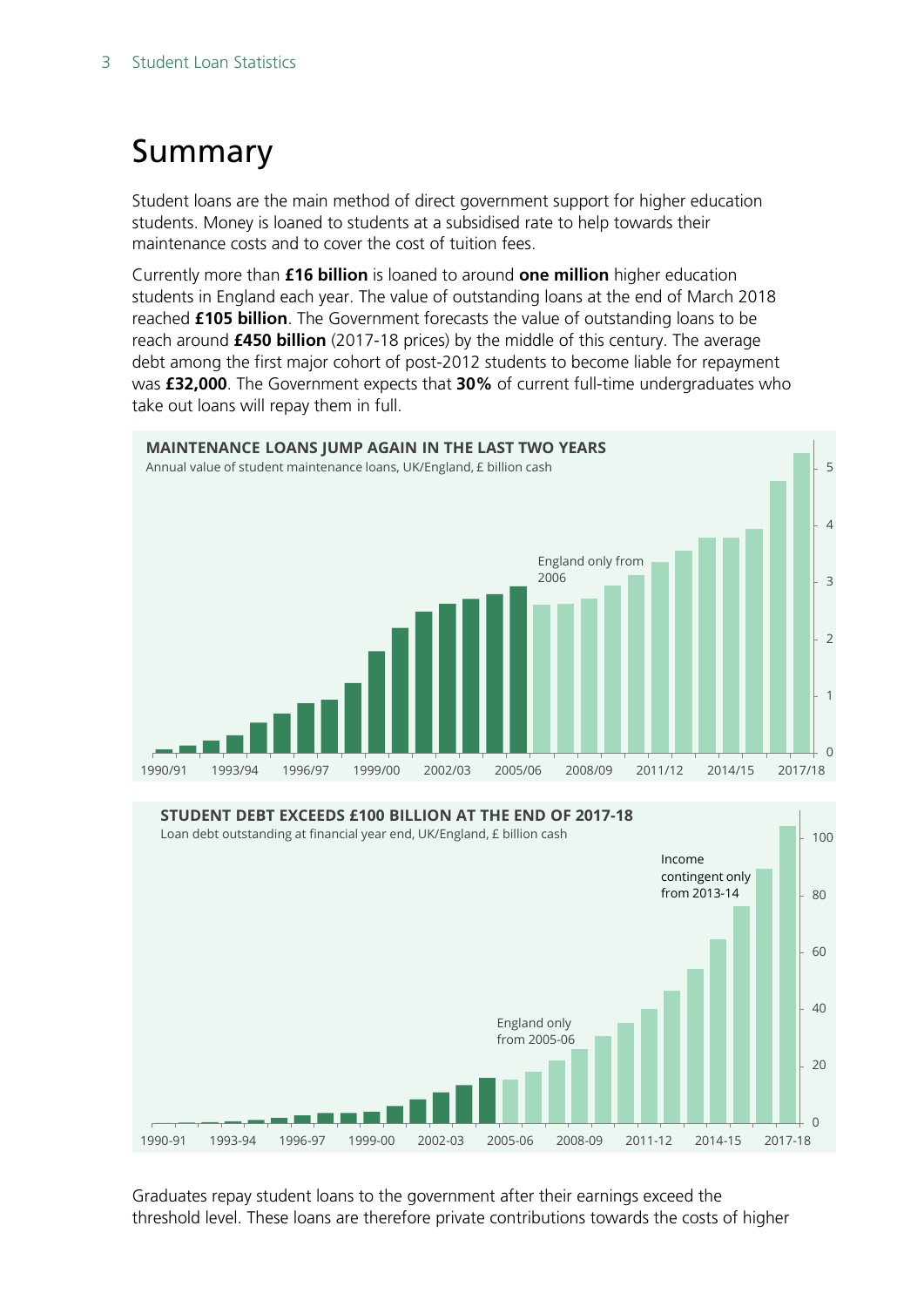education. The student loans system aims to ensure that upfront costs do not deter potential students. *Graduates* repay student loans and they generally have above average incomes. In the past the loans system has been criticised on a number of different grounds including not covering living costs, excluding part-time students, being too expensive, targeting its interest rate subsidy at higher earning graduates and putting off those who are concerned about graduating with large debts.

In his summer Budget 2015 the Chancellor announced that maintenance grants would end for new students from 2016/17 and be replaced by loans. He also announced consultations on freezing the repayment threshold for five years, allowing some universities to increase fees in line with inflation from 2017 and a review of the discount rate applied to the accounting treatment of loans. In its response to the consultation the Government said it would implement its preferred option –freeze the repayment threshold for all post-20[1](#page-3-0)2 borrowers at £21,000 until at least April 2021.<sup>1</sup> These were the biggest changes to student finance since 2012. When fully implemented they will mean more money is loaned, both per student and overall, and increase the amount that is repaid by middle and lower earning graduates. Average debt for those finishing university is expected to be more than £40,000 and, because of the decision to end grants, highest for students from the poorest families at around £53,000.

On 1 October 2017 the Prime Minister announced that there would be changes to the student finance system: the fee cap would be frozen at £9,250, the repayment threshold would rise to £25,000 and a there would be a review of the student finance system.

On 19 February 2018, the Prime Minister announced that there would be a "wideranging review into post-18 education" led by Philip Augar. The review is to look at how future students will contribute to the cost of their studies, including "the level, terms and duration of their contribution." More detail on the review can be found at: [Review of](https://researchbriefings.parliament.uk/ResearchBriefing/Summary/CBP-8239)  [Post-18 Education and Funding](https://researchbriefings.parliament.uk/ResearchBriefing/Summary/CBP-8239)

This note gives a background to student loans, statistics on their take-up, total value owed, repayment, public expenditure, arguments for reform and factors that affect takeup. It does not look in detail at the repayment system in England for new students from 2012/13 which is included in the note [Changes to higher education funding and student](http://www.parliament.uk/briefing-papers/SN05753)  [support from 2012/13](http://www.parliament.uk/briefing-papers/SN05753).<sup>[2](#page-3-1)</sup> Student Loans Company data used to cover the UK as a whole, but devolution of student support arrangements caused a change in their geographical coverage. The figures from 2006-07 in this note are for England only. The following Library publications give related information about changes in this sector:

- [Higher education student numbers](http://researchbriefings.parliament.uk/ResearchBriefing/Summary/CBP-7857)
- [Higher education funding in England](http://researchbriefings.parliament.uk/ResearchBriefing/Summary/CBP-7973)
- [Value of student maintenance support](http://www.parliament.uk/briefing-papers/SN00916)
- [Tuition fee statistics](http://www.parliament.uk/briefing-papers/SN00917)
- [Abolition of maintenance grants in England from 2016/17](http://researchbriefings.parliament.uk/ResearchBriefing/Summary/CBP-7258)
- [Changes to higher education funding and student support from 2012/13](http://www.parliament.uk/briefing-papers/SN05753)
- [Student loan interest rates FAQs](http://researchbriefings.parliament.uk/ResearchBriefing/Summary/CBP-8089)
- [Prime Minister's announcement on changes to student funding](http://researchbriefings.parliament.uk/ResearchBriefing/Summary/CBP-8097)
- **[Higher education tuition fees in England](http://researchbriefings.parliament.uk/ResearchBriefing/Summary/CBP-8151)**

<span id="page-3-0"></span> <sup>1</sup> *[Freezing the student loan repayment threshold Government response to the consultation on freezing the](https://www.gov.uk/government/uploads/system/uploads/attachment_data/file/479539/bis-15-626-freezing-student-loan-repayment-threshold-government-response.pdf)  [student loan repayment threshold](https://www.gov.uk/government/uploads/system/uploads/attachment_data/file/479539/bis-15-626-freezing-student-loan-repayment-threshold-government-response.pdf)*, BIS (November 2015)

<span id="page-3-1"></span><sup>&</sup>lt;sup>2</sup> <http://www.parliament.uk/briefing-papers/SN05753>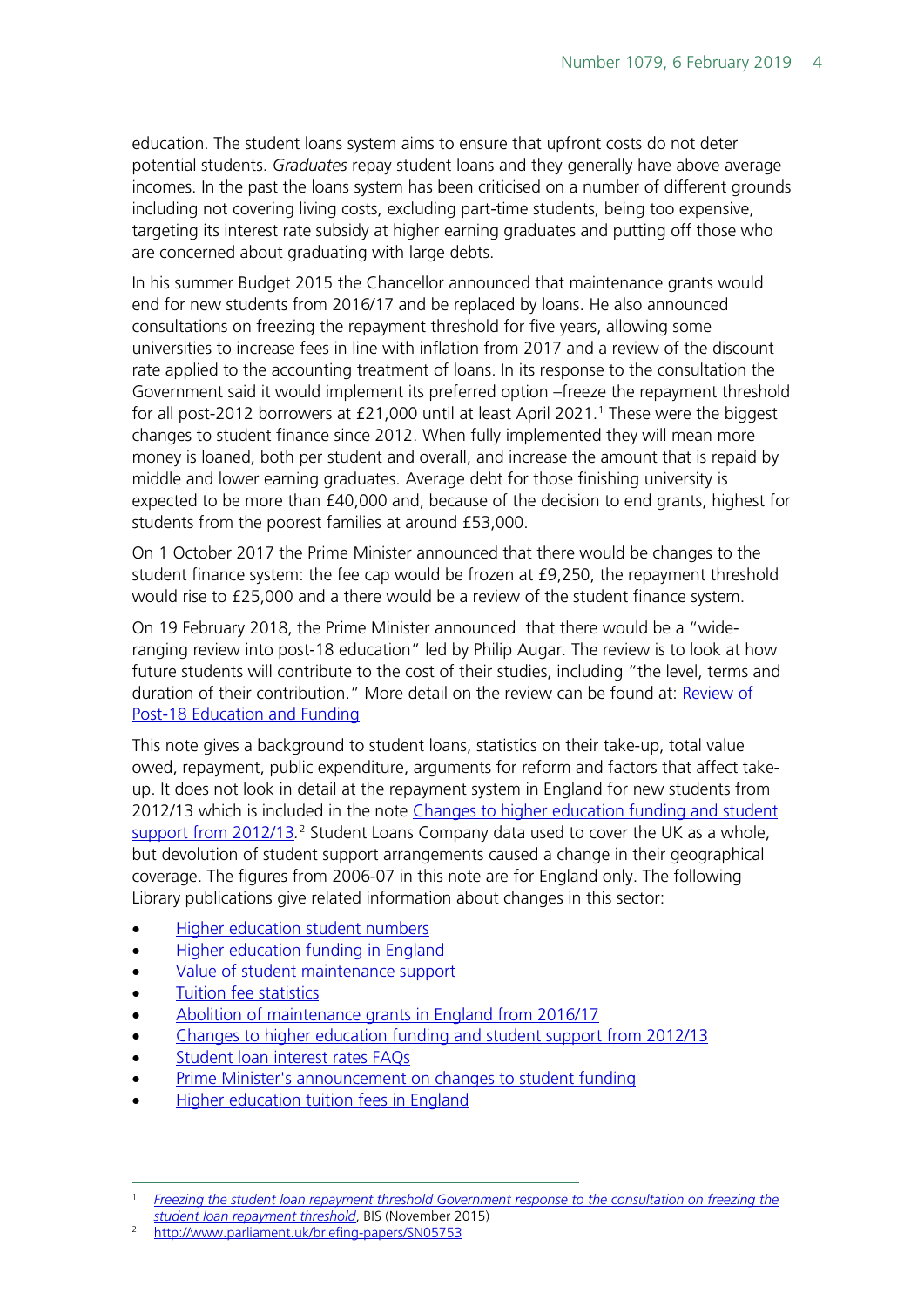#### 5 Student Loan Statistics

The Scottish Parliament Information Centre's [Student Loans and Repayments](http://www.scottish.parliament.uk/ResearchBriefingsAndFactsheets/S4/SB_13-78.pdf) compares Scotland and England. Data from the **Student Loans Company may also be helpful**.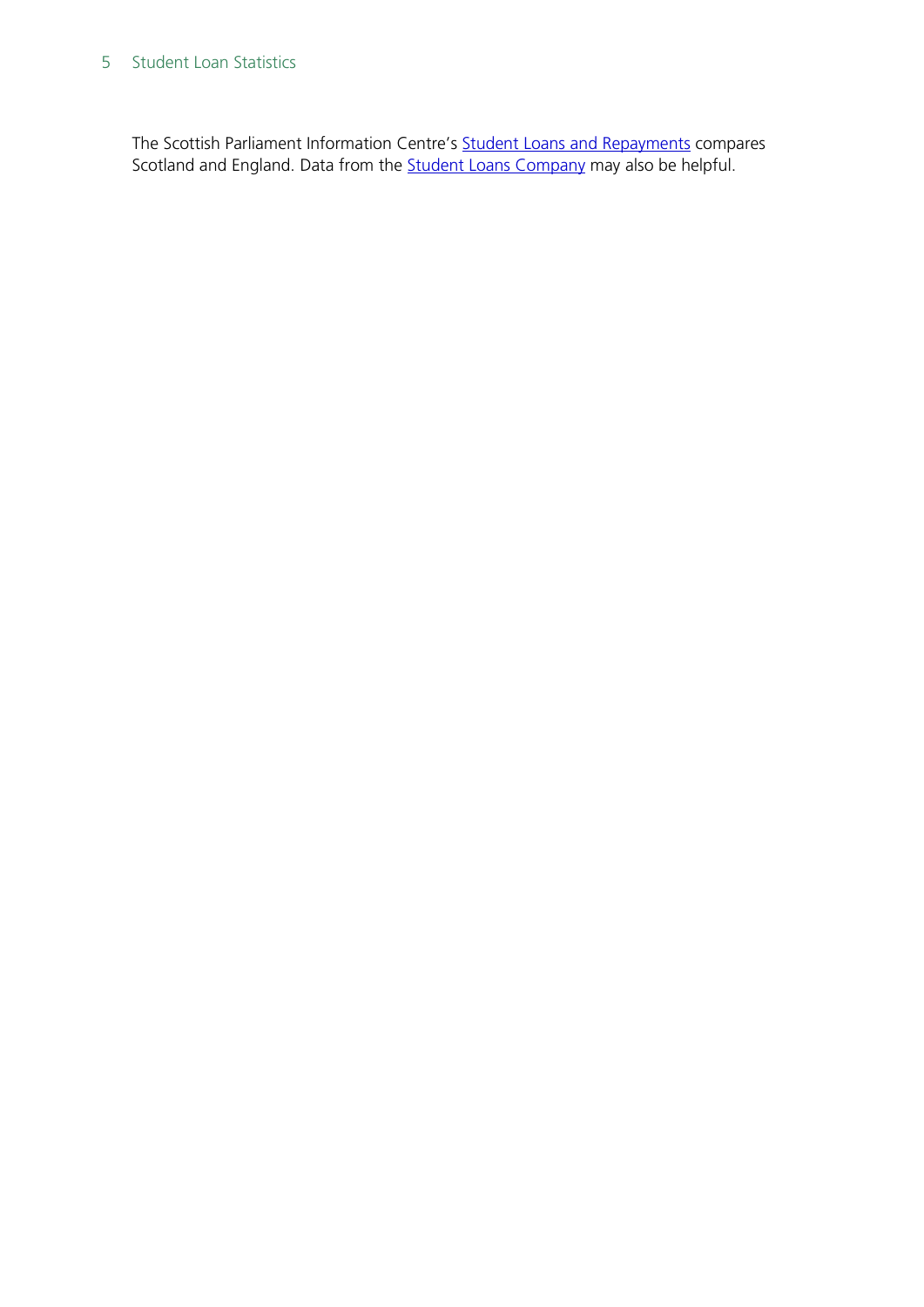## <span id="page-5-0"></span>1. Student loans background -in brief

### <span id="page-5-1"></span>1.1 Pre-2012

Student loans first became part of the student support package in 1990/91. In that year students could take out a maximum<sup>[3](#page-5-3)</sup> of  $£420$ or around one sixth of the maximum amount of public support. Over the following years their value was increased at the expense of grants and stood at just under 50% of the maximum support level in 1996/97.[4](#page-5-4)

Student loan interest rates for those loans and all those to pre-2012 students are set in line with inflation and hence have a zero real interest rate. Repayments of loans taken out before the late 1990s were made on a 'mortgage-style' system. They became repayable from the April after the student finished higher education and they earned above the threshold. Repayments were made over 5 years in 60 equal monthly instalments; hence 'mortgage-style'.

The Government gradually introduced new arrangements for students starting in autumn 1998 (academic year 1998/99). In the first year new entrants received support through loans and grants. From 1999 new entrants and those who started in 1998 received all maintenance support as loans which were partly income-assessed.

A different repayment system operates for loans for new students from 1998. These are income contingent repayments where graduates repay 9% of gross income annual above £10,000.<sup>[5](#page-5-5)</sup> This threshold was raised to £15,000 in April 2000.

2006/07 new students attending institutions in England and Northern Ireland could be charged variable fees of up to £3,000. They could take out a tuition fee loan to cover the cost of these fees. New lending from 2006/07 was subject to a 25-year maximum term after which they are written off. Previously the age related write-off was at 65.

New students in 2006/07 in England were also eligible for a new income-assessed Maintenance Grant of up to £2,700. This reduced the amount of maintenance loan someone was eligible for.

### <span id="page-5-2"></span>1.2 Changes in loan amounts and repayment terms from 2012/13

The Government set out its proposals for higher education funding and student finance in late 2010. These came into force for new students starting in England from 2012/13. Alongside an increase in the fee cap





<span id="page-5-4"></span><span id="page-5-3"></span><sup>&</sup>lt;sup>3</sup> Maximum for a full year student living away from home and outside London.<br><sup>4</sup> Differentiatical first release 48/2000 Student support: statistics of student loar <sup>4</sup> DfEE statistical first release 48/2000 *Student support: statistics of student loans for higher education in United Kingdom -financial year 1999-00 and academic year 1999/00*

<span id="page-5-5"></span><sup>5</sup> *Investing in the future: Supporting students in higher education,* DfEE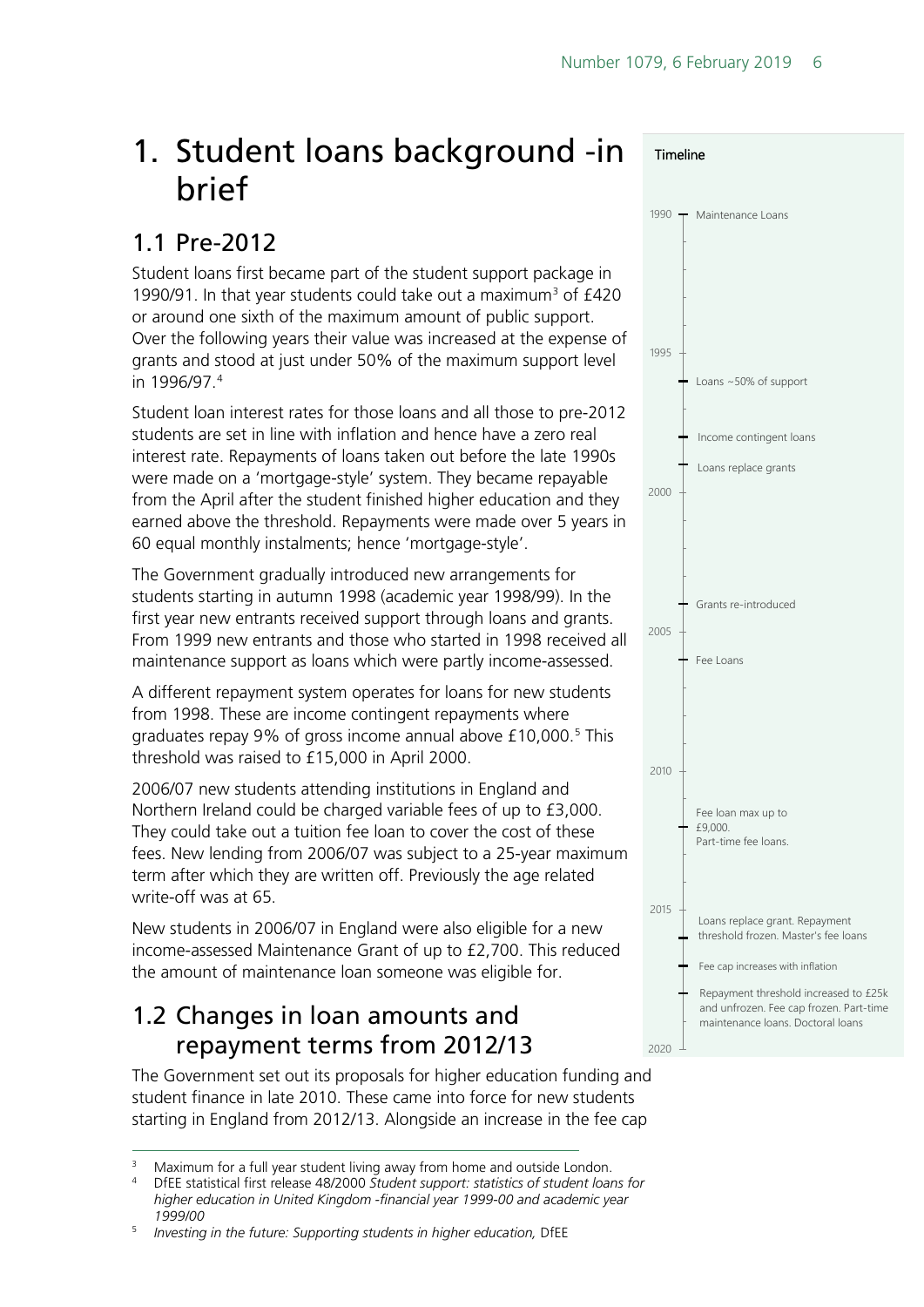to £9,000 and a related cut in direct public funding for tuition there were the following changes were made to student loans:<sup>[6](#page-6-1)</sup>

- An increase in the earnings threshold to £21,000
- A real interest rate of will start to be charged when income is above the earnings threshold reaching a maximum of 3.0% above inflation when earnings reach a new higher earnings threshold of £41,000.
- The interest rate will be inflation plus 3.0% for students while they are studying and up to the repayment date (April following graduation)
- The length of time before all debts are written off is extended from 25 to 30 years

Repayments remained at 9% of income above the threshold.<sup>[7](#page-6-2)</sup>

As the RPI increased by 3.3% in the year to March 2013 post-2012 students were charged an interest rate of 6.3% (RPI+3%) in 2013/14, 5.5% in 2014/15, 3.9% in 2015/16 and 4.6% in 2016/17, 6.1% in 2017/18 and 6.3% in 2018/19.

### <span id="page-6-0"></span>Summer Budget 2015 reforms

In summer Budget 2015 the Chancellor announced that maintenance grants would be replaced in full by loans for new students in England from 2016/17.<sup>[8](#page-6-3)</sup> He also announced consultations on freezing the repayment threshold for five years, allowing some universities to increase fees in line with inflation from 2017 and a review of the discount rate applied to loans in the public finances.

As grants are income assessed and loans partly so the biggest impact of the loss of grants would be on students from the lowest income households. Estimates of the impact of freezing the threshold, published as part of the [equality analysis,](https://www.gov.uk/government/uploads/system/uploads/attachment_data/file/479559/bis-15-635-freezing-student-loan-repayment-threshold-equality-analysis.pdf) for the graduate population as a whole were:<sup>[9](#page-6-4)</sup>

- An extra 9% of will make some repayments
- A 'median borrower' will repay around £300 more per year, those on higher earnings will face the same overall annual increase in repayments
- The average present value of additional lifetime repayments will be in the £2,600 to £2,800 region
- The proportion of post-2016 borrowers repaying their loans in full will increase from 38% to 45%
- The largest increase in lifetime repayments in absolute terms is among middle earners (for graduates)
- The largest increase as a proportion of earnings is among lower earners

The consultation on freezing the repayment threshold estimated that if it were frozen in 2016 for five years for all borrowers then it would generate £3.2 billion in current/discounted values in additional graduate repayments from existing borrowers from 2016. On top of this one-off

<span id="page-6-1"></span> <sup>6</sup> *[Reform for higher education and student finance](http://www.bis.gov.uk/news/topstories/2010/Nov/student-finance)*, BIS (3 November 2010)

<span id="page-6-2"></span><sup>7</sup> More detail and analysis is included in the note *[Changes to higher education](http://www.parliament.uk/briefingpapers/commons/lib/research/briefings/snsg-05753.pdf)  [funding and student support from 2012/13](http://www.parliament.uk/briefingpapers/commons/lib/research/briefings/snsg-05753.pdf)*

<span id="page-6-4"></span><span id="page-6-3"></span><sup>&</sup>lt;sup>8</sup> See Library briefing paper [Value of student maintenance support](http://www.parliament.uk/briefing-papers/SN00916) for more detail.

<sup>9</sup> *[Freezing the student loan repayment threshold. Equality analysis](https://www.gov.uk/government/uploads/system/uploads/attachment_data/file/479559/bis-15-635-freezing-student-loan-repayment-threshold-equality-analysis.pdf)*, BIS (Nov 2015)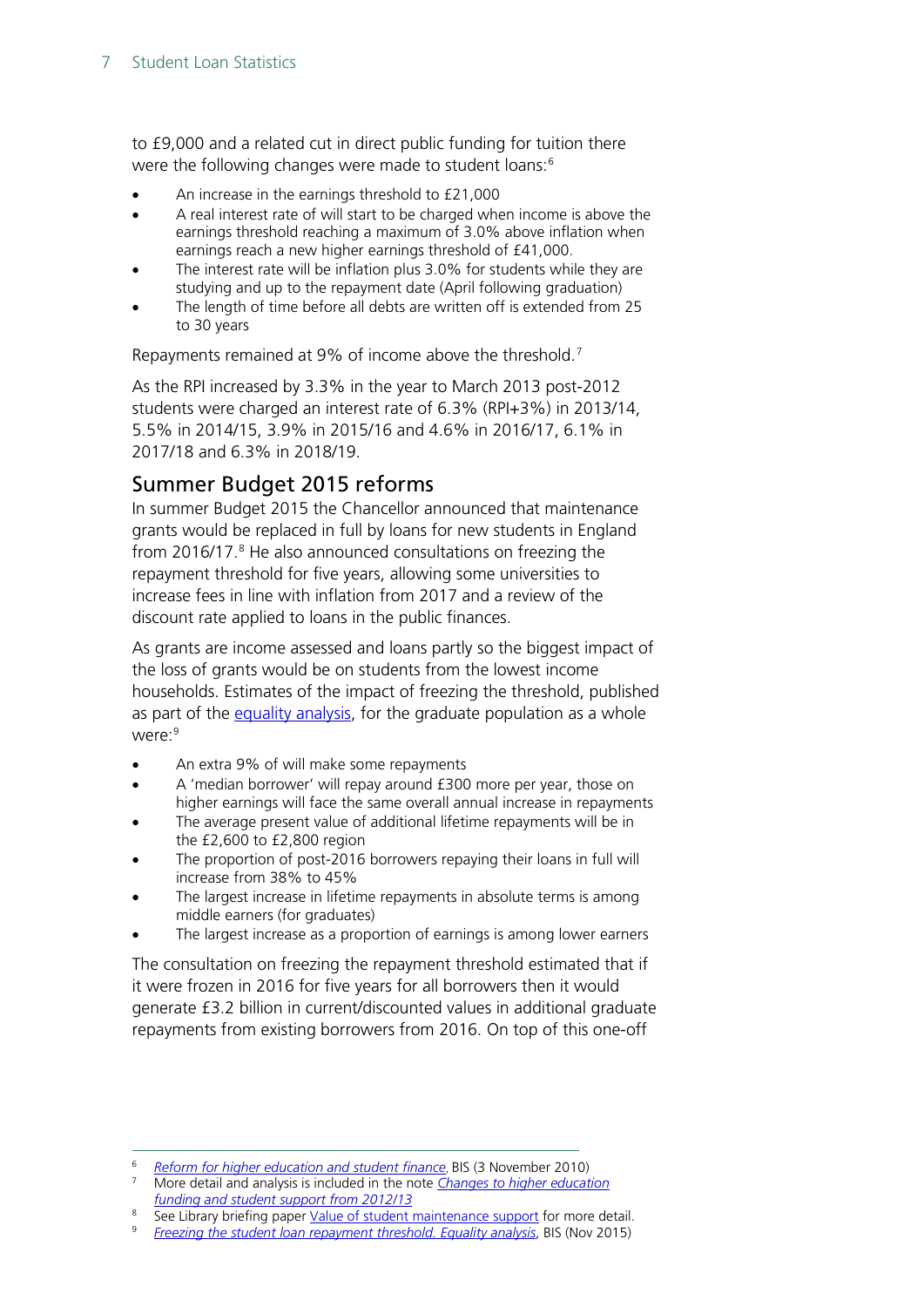amount would be an additional £0.9 billion for each £15 billion of loans to new students.<sup>[10](#page-7-1)</sup>

Section 7 of this paper includes much more on potential impact of these changes and more detail on changes to student loans since their introduction.

### <span id="page-7-0"></span>Prime Minister's October 2017 announcement on student finance

On 1 October 2017 the Prime Minister announced that there would be changes to the student finance system: the fee cap would be frozen at £9,250, the repayment threshold would rise to £25,000 and a there would be a review of the student finance system. More detail and analysis can be found in the briefing paper Prime Minister's [announcement on changes to student funding](http://researchbriefings.parliament.uk/ResearchBriefing/Summary/CBP-8097)

On 19 February 2018, the Prime Minister announced that there would be a "wide-ranging review into post-18 education" led by Philip Augar. The review is to look at how future students will contribute to the cost of their studies, including "the level, terms and duration of their contribution." More detail on the review can be found at: **Review of** [Post-18 Education and Funding](https://researchbriefings.parliament.uk/ResearchBriefing/Summary/CBP-8239)

<span id="page-7-1"></span><sup>&</sup>lt;sup>10</sup> This volume of loans is approximately the amount that might be lent to each cohort of new students.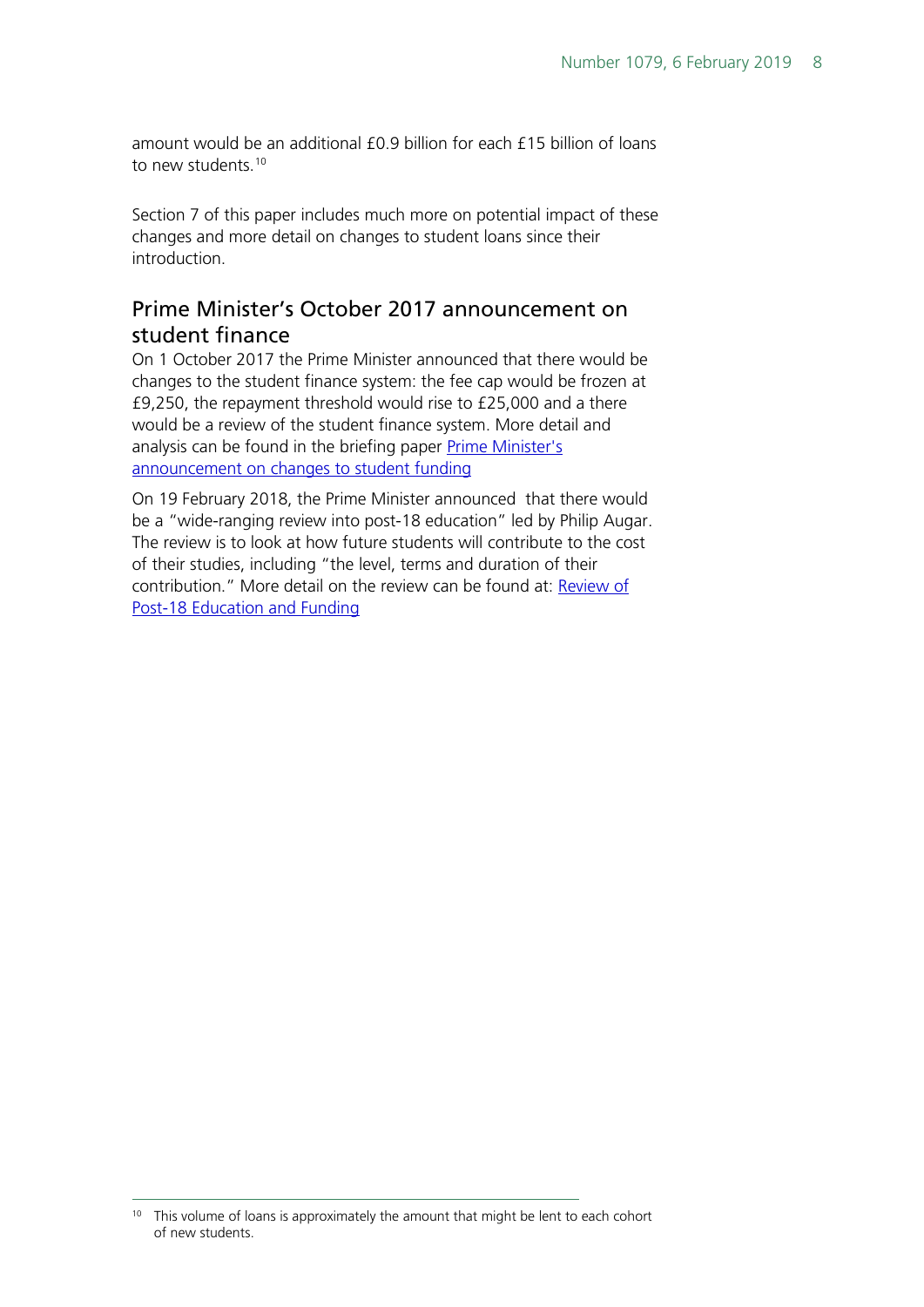## <span id="page-8-0"></span>2. Take-up of student loans

### <span id="page-8-1"></span>2.1 Aggregate data

Details of the growth in student loans, in terms of the number and value of loans and take-up are shown in Table 1 at the end of this note and summarised in the table below. The annual value of maintenance loans only is illustrated opposite (note the change in geography).

Each indicators shown in the table increased in every year to 2016/17, other than the proportion of students taking out loans which fell



slightly in 2004/05. Growth in maintenance loans was generally slower from 2006/07 to 2015/16, this partially reflected the increases in the value of, and eligibility for, maintenance *grants*. The replacement of grants with loans for new students from 2016/17 has seen maintenance loan values jump again.

Between 1990/91 and 2005/06 the annual number of loans taken out went from 180,000 to 881,000, their average value from £390 to £3,330 and their total annual value from £70 million to nearly £3 billion. 2006/07 data for England give an average value of £3,590; 3% above the equivalent figure from 2005/06. Subsequent increases in the value of maintenance loans have been more modest, in part because of the increase in the maintenance grant in 2006/07. The 2017/18 data is provisional.

The 2016/17 and 2017/18 figures, when compared to equivalent earlier data, show little change in the number

| <b>STUDENT LOANS: VALUE AND TAKE-UP</b>         |                       |                      |                        |                               |  |  |  |  |  |  |  |
|-------------------------------------------------|-----------------------|----------------------|------------------------|-------------------------------|--|--|--|--|--|--|--|
| UK academic years                               |                       |                      |                        |                               |  |  |  |  |  |  |  |
|                                                 | Number<br>(thousands) | Value<br>(£ million) | Average<br>value $(f)$ | % of eligible<br>taking loans |  |  |  |  |  |  |  |
| 1990/91                                         | 180                   | 70                   | 390                    | 28%                           |  |  |  |  |  |  |  |
| 1995/96                                         | 560                   | 701                  | 1,250                  | 59%                           |  |  |  |  |  |  |  |
| 2000/01                                         | 760                   | 2,204                | 2,900                  | 78%                           |  |  |  |  |  |  |  |
| England only combined maintenance and fee loans |                       |                      |                        |                               |  |  |  |  |  |  |  |
| 2010/11                                         | 909                   | 5,601                | 6,160                  | 86%                           |  |  |  |  |  |  |  |
| 2012/13                                         | 987                   | 7,794                | 7,900                  | 91%                           |  |  |  |  |  |  |  |
| 2013/14                                         | 1,031                 | 9,493                | 9,210                  | 93%                           |  |  |  |  |  |  |  |
| 2014/15                                         | 1,033                 | 10,783               | 10,440                 | 94%                           |  |  |  |  |  |  |  |
| 2015/16                                         | 1,061                 | 11,623               | 10,960                 | 95%                           |  |  |  |  |  |  |  |
| 2016/17                                         | 1,087                 | 12,942               | 11,910                 | 95%                           |  |  |  |  |  |  |  |
| 2017/18                                         | 1,099                 | 14,060               | 12,790                 |                               |  |  |  |  |  |  |  |

Source: *Student Support for Higher Education in England 2018: academic year 2017/18 payments, 2018/19 awards, and earlier editions, SLC;* 

of maintenance loans taken out, but annual increases of 24% and 16% in the total *value* of maintenance loans in each year. This is driven by new students taking out larger loans to cover the loss of grants. The average maintenance loan for those starting in 2016 was £6,100, increasing to £6,200 in 2017 compared to just over £4,000 for students starting before the 2016/17 changes. There was a relatively modest increase in the average and total value of tuition fee loans awarded in 2016/17 and 2017/18.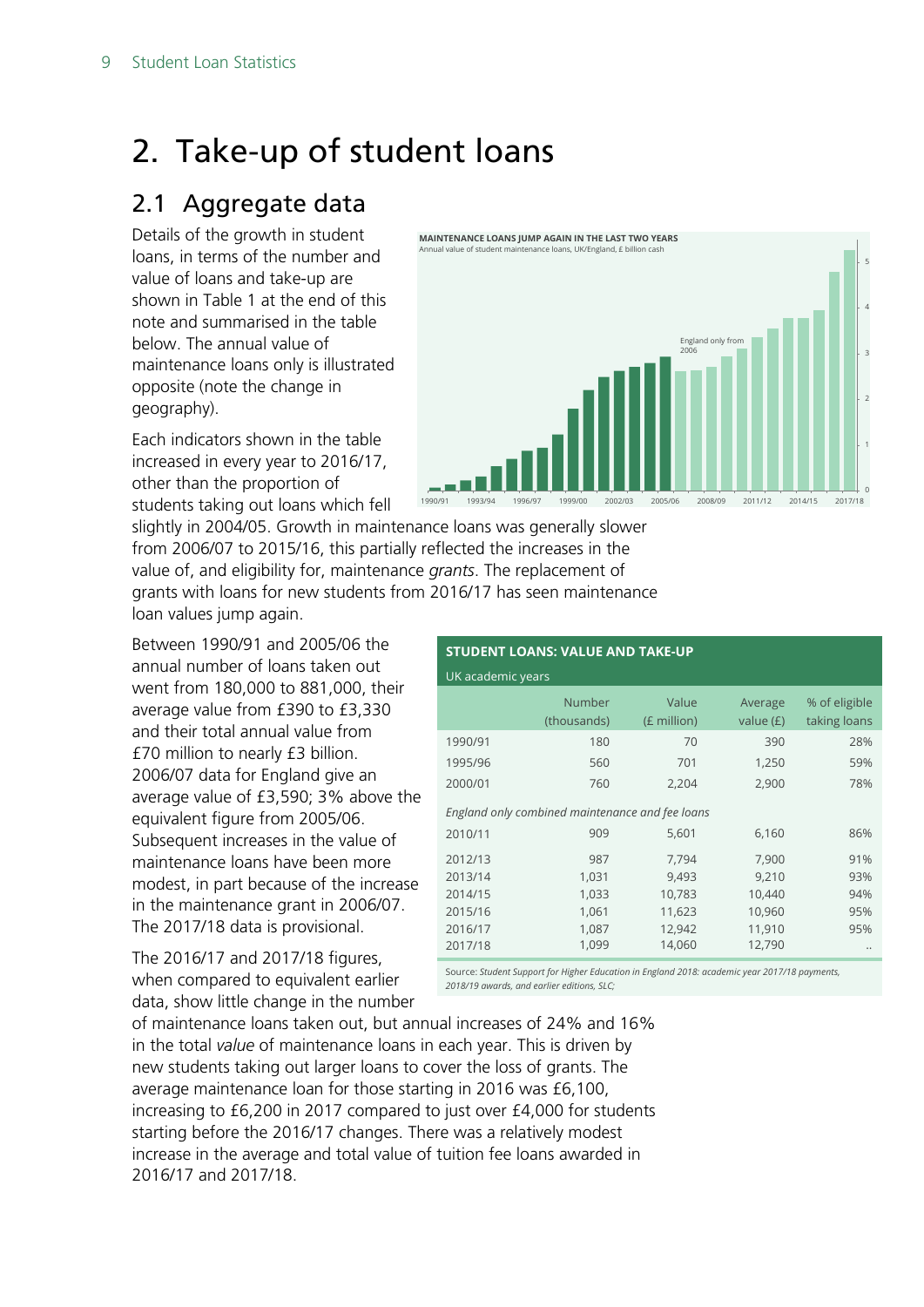The total value of fee loans has increased since 2012 as more and more borrowers come onto the post-2012 system.<sup>[11](#page-9-1)</sup> The total value of loans made is expected to continue to grow rapidly as more students come under the new funding regime in England. The Government expects that the face value of loans made to higher education students in England (including part-time and postgraduate students) will be £16.4 billion in financial year 2018-19.[12](#page-9-2)

Tuition fee loans are excluded from the chart above. In 2006/07 234,000 new students were awarded tuition fee loans with an average value of £2,740 and a total value of £639 million. A further 153,000 existing students were awarded tuition fee loans for regulated fees, these totalled £156 million at an average of £1,010. The number awarded and their total value has increased in subsequent years as each year brings a new cohort liable to pay them. The first year of new students under the post-2012 funding regime with its higher fees (and fee loans) caused the total value of Tuition Fee loans to exceed that of maintenance loans for the first time. This gap has since grown and the value of Fee loans was more than double maintenance loans for the first time in 2014/15. This gap continued to grow in 2015/16, but fell from 2016/17 due to the loss of grants for new students.

#### <span id="page-9-0"></span>Forecasts

The Department for Education published its first [annual publication on](https://www.gov.uk/government/statistics/student-loan-forecasts-england-2017-to-2018)  [loan forecasts](https://www.gov.uk/government/statistics/student-loan-forecasts-england-2017-to-2018) in June 2018. The short-term forecasts are summarised below.

| STUDENT LOAN AMOUNTS FORECAST TO RISE BY A THIRD IN SIX YEARS  |                                    |                    |                    |                     |                     |                     |                     |                              |  |  |  |  |
|----------------------------------------------------------------|------------------------------------|--------------------|--------------------|---------------------|---------------------|---------------------|---------------------|------------------------------|--|--|--|--|
| English students and EU students studying in England           |                                    |                    |                    |                     |                     |                     |                     |                              |  |  |  |  |
| 2018-19<br>2019-20<br>2021-22<br>2017-18<br>2020-21<br>2022-23 |                                    |                    |                    |                     |                     |                     |                     | Change 2017-18<br>to 2022-23 |  |  |  |  |
|                                                                | Loan outlays (£billion)            |                    |                    |                     |                     |                     |                     |                              |  |  |  |  |
| Plan 2                                                         | Fee loans<br>Maintenance<br>All    | 9.0<br>5.7<br>14.7 | 9.5<br>6.6<br>16.1 | 10.0<br>7.2<br>17.2 | 10.6<br>7.5<br>18.1 | 11.0<br>7.7<br>18.7 | 11.3<br>7.9<br>19.2 | $+26%$<br>$+39%$<br>$+31%$   |  |  |  |  |
| All loan products                                              |                                    | 15.2               | 16.6               | 17.9                | 18.8                | 19.5                | 20.0                | $+32%$                       |  |  |  |  |
|                                                                | Students receiving loans (million) |                    |                    |                     |                     |                     |                     |                              |  |  |  |  |
| Plan 2                                                         | Fee loans<br>Maintenance           | 1.07<br>1.02       | 1.10<br>1.03       | 1.11<br>1.03        | 1.11<br>1.02        | 1.10<br>1.01        | 1.09<br>1.01        | $+2%$<br>$-1%$               |  |  |  |  |

Source[: Student loan forecasts, England: 2017 to 2018,](https://www.gov.uk/government/statistics/student-loan-forecasts-england-2017-to-2018) DfE

They shows that between 2017-18 and 2022-23:

- The total amount lent to students is expected to grow by almost £5 billion
- Most of this growth is due to the increase in maintenance loans following the ending of grants
- The number of students taking out loans increases only modestly.

<span id="page-9-2"></span><span id="page-9-1"></span> <sup>11</sup> *Student Support for Higher Education in England: 2016*, SLC. Tables 6.5 and 6.6

[Student loan forecasts, England: 2017 to 2018,](https://www.gov.uk/government/statistics/student-loan-forecasts-england-2017-to-2018) DfE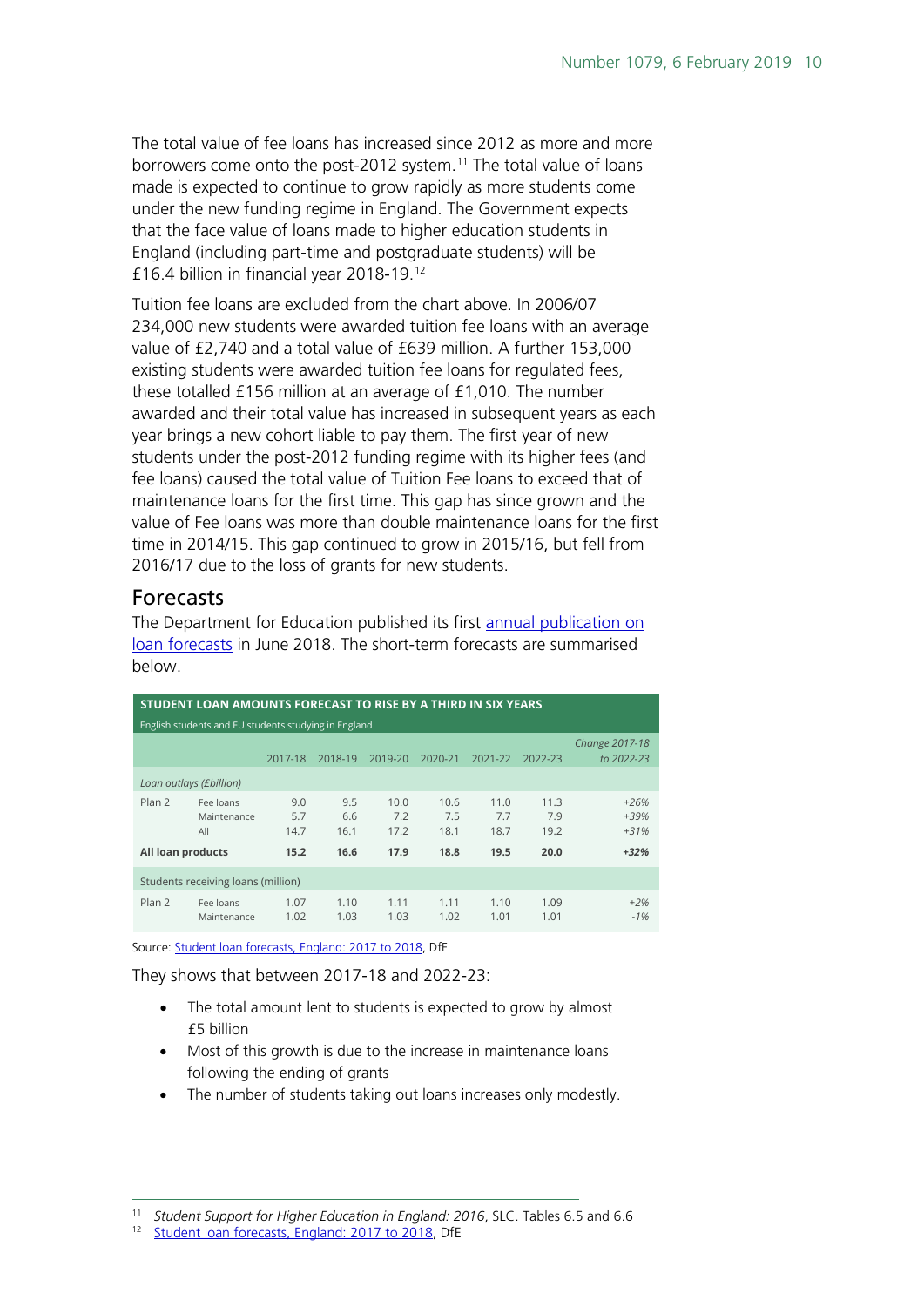#### 11 Student Loan Statistics

The Department for Education also made long-term forecasts in the same publication. These are subject to an even greater degree of uncertainty.[13](#page-10-1) Forecasts of the main financial flows are illustrated below.



They show total loan outlays increasing over time in cash terms to more than £50 billion in cash prices by the middle of the century. Repayments increase at a faster rate as more graduates become liable for repayment and earn more than the repayment threshold. These increase to around £40 billion by the middle of the century. The value of loans cancelled or written off remains low until the first cohort of those paying higher fees reach the end of their loan term (late 2040s), when these rise to more than £30 billion per year.

These figures include all loan products: So called "Plan 2" loans to full and part-time undergraduate students, Advanced Learner Loans for those in further education and "Plan 3" loans to postgraduates.

### <span id="page-10-0"></span>2.2 Loan take-up and average debt

The 2011 data was the first to include and analysis of the combination of loans individual students from England took out. The latest figures are for 2017/18 when 7% of students who received a loan had only maintenance, 7% fee loan only and the remainder took out both. The average combined annual loan for those who took out both was £13,900; the average across all who took out any type of loan was £12,800.[14](#page-10-2)

The 2011 data also included the first estimates of maintenance loan take-up for some years. These showed the rate continuing at its earlier

<span id="page-10-1"></span>These forecasts are consistent with those to 2022-23, after that they assume: • Average student loan outlay per borrower increases each year in line with forecasts for RPIX from the Office for Budget Responsibility

• Loan borrower entrant numbers vary in line with ONS 2016-based principal population projections, weighted to the age profile of new entrants for each loan product

• Future entrants are assumed to have the same distribution of characteristics, loan amounts (uprated by RPIX) and earnings (uprated by OBR average earnings growth forecasts) as the 2022/23 entrants in the DfE student loan repayment and Advanced Learner Loans models

• No changes to student loan policies are assumed, other than annually uprating maximum loan amounts, repayment thresholds and interest thresholds as appropriate

<span id="page-10-2"></span><sup>&</sup>lt;sup>14</sup> Student Support for Higher Education in England 2018: Full year 2017/18 and early in year 2018/19, and earlier editions, SLC. Table 3D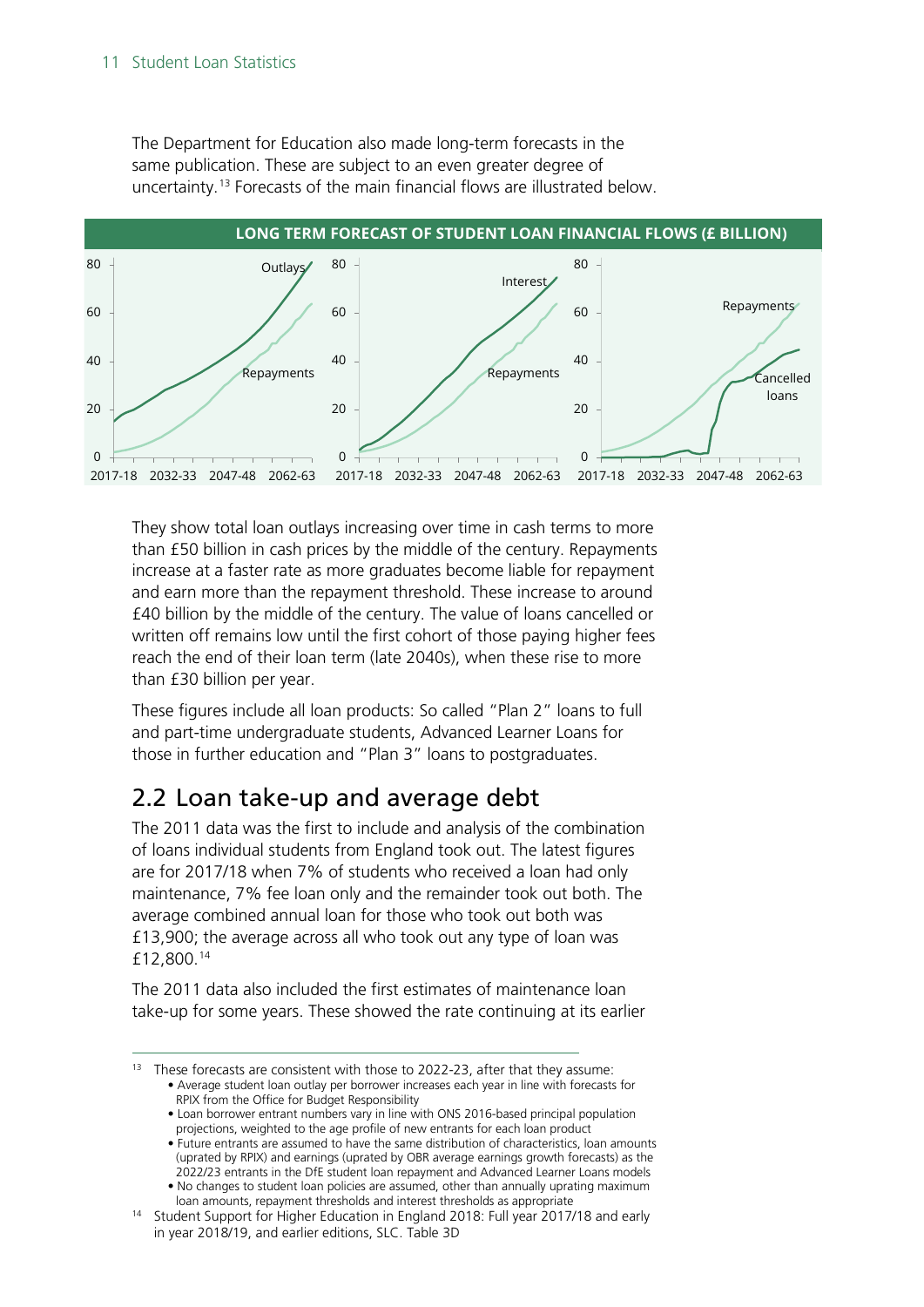level of 80% up to 2008/09 then increasing to 82% in 2009/10. The latest data are for 2016/17 when estimated maintenance loan take up was 89%. Estimated fee loan take up was 95% for students in England and 77% for EU students in 2016/17[15](#page-11-1)

The Government estimated that for students starting after 2006/07 the average Student Loan debt on graduation (maintenance and tuition fee loans) would be around £15,000<sup>[16](#page-11-2)</sup> and take an average of 11 years to repay for men and 16 year for women.<sup>[17](#page-11-3)</sup> In the past the Department for Business, Innovation and Skills has forecast that the average student loan debt on graduation would increase to £17,000 for 2010 graduates, £19,000 for 2012 and £21,500 for 2014 graduates.<sup>[18](#page-11-4)</sup> The 2014 figure is inflated to an extent by the inclusion of some students who start under the new regime in 2012/13 are eligible for much higher fee loans and who either graduate from a short course or who drop out. Fee levels and maintenance arrangements from 2012/13 imply that for students starting in England in 2012/13, who take out average maintenance and fee loans, the typical debt on graduation could be almost  $£40,000.^{19}$  $£40,000.^{19}$  $£40,000.^{19}$ 

The Institute for Fiscal Studies (IFS) estimated the average debt on graduation among the 2012 cohort at £44,000 (2014 prices) compared to just under £25,000 if the pre-2012 system had still been in place. They also estimated that just under three quarters of these graduates would not repay their loans in full, more than double their projected rate under the old system. However, the total real value of repayments will be around 75% more because more graduates will repay their loans for a longer period (mainly high and middle earners).<sup>[20](#page-11-6)</sup>

The ending of maintenance grants for students from poorer families from 2016 will increase the average debt across all students. Unlike the original 2012 system it is now likely that the average debt on graduation will be highest among poorest students. The IFS has said that ending grants could push up their average debt from around £40,500 to around £53,000 (2016 prices). There will be no impact on students from richer households. They also say that lifting the fee cap will increase overall average debt by around £1,000.<sup>[21](#page-11-7)</sup>

### <span id="page-11-0"></span>2.3 Who takes out loans?

The latest *Student Income and Expenditure Survey[22](#page-11-8)* gives more detailed information on loan take-up among different groups in England in 2011/12. The results reported here are for full-time English domiciled students only. 79% of students had taken out a tuition fee loan and the

Estimated average debt for new graduates was £15,000 a decade ago. It now stands at more than £40,000 for new students and more than £50,000 for those from the poorest backgrounds

<span id="page-11-2"></span><span id="page-11-1"></span> <sup>15</sup> ibid. Tables 3A(ii) and 3B(ii)

<sup>16</sup> HC Deb 19 March 2007 c703W

<span id="page-11-3"></span><sup>17</sup> HC Deb 26 November 2007 c166W

<span id="page-11-4"></span><sup>18</sup> HC Deb 25 January 2011 c251-2W

<span id="page-11-5"></span><sup>&</sup>lt;sup>19</sup> Average fee and maintenance awards awarded to students from England in 2013/14. Interest rate calculated from *Simplified* s*tudent loan repayment model*  (December 2013), BIS

<span id="page-11-6"></span><sup>&</sup>lt;sup>20</sup> *Payback time? Student debt and loan repayments: what will the 2012 reforms mean [for graduates](http://www.ifs.org.uk/publications/7165)*?, IFS April 2014

<span id="page-11-7"></span><sup>&</sup>lt;sup>21</sup> Analysis of the higher education funding reforms announced in Summer Budget [2015,](http://www.ifs.org.uk/publications/7904) IFS

<span id="page-11-8"></span><sup>&</sup>lt;sup>22</sup> BIS research paper number 115, **[Student Income and Expenditure Survey 2011/12](https://www.gov.uk/government/uploads/system/uploads/attachment_data/file/209389/bis-13-P190-student-income-expenditure-survey-2011-12.pdf)**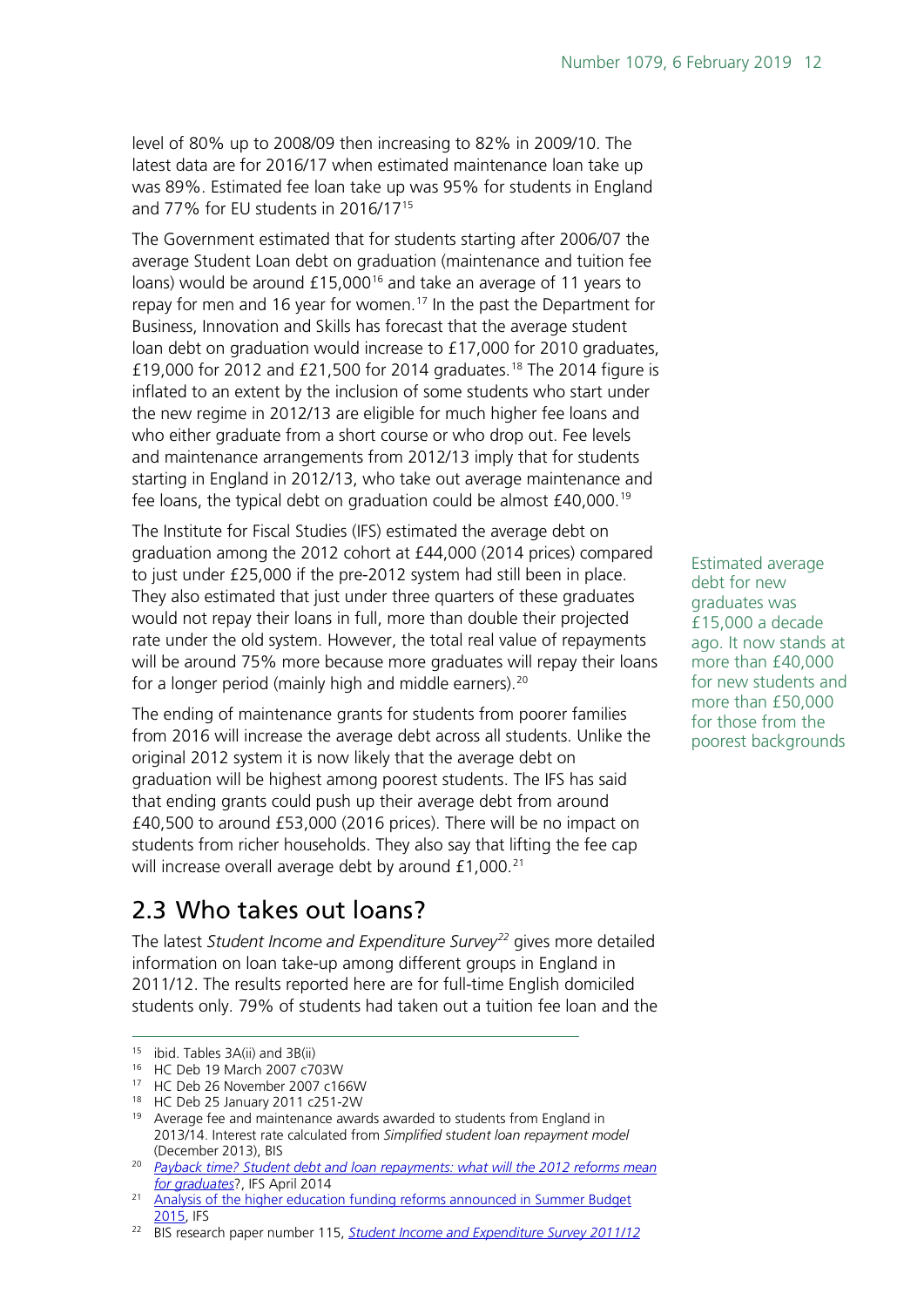average (mean) value was £3,330 and 74% a maintenance loan with an average value of £3,730. The chart on [page 97](https://www.gov.uk/government/uploads/system/uploads/attachment_data/file/209389/bis-13-P190-student-income-expenditure-survey-2011-12.pdf#page=97) of the report shows the distribution of maintenance loan amounts. Around one-quarter of fulltime students received no support from this source, almost half received £2,500 to £4,000 and there was a fairly long 'tail' of students who received amounts above this.

Some of the report's main findings were:

- Across all students, (Fee and Maintenance) loans made up 50% of their total income, well above mean income from paid work (16%), family (14%) or maintenance grants (8%)
- The following groups were significantly less likely to have taken out a maintenance loan:
	- students from a managerial, professional or intermediate (family) background
	- ─ non-first degree undergraduates
	- students living at home
	- London-based students
	- students studying medicine or dentistry and subjects allied to health (where other funding is available)
- Those significantly more likely to take out a maintenance loans were:
	- $-$  students from routine and manual (family) backgrounds.
	- ─ those on arts based courses

There were observed differences in take-up propensity by age, ethnicity and some other characteristics, but there were not significant once other factors (especially those listed above) were taken into account. In the previous study (2007/08) family type was found to be a significant factor with higher take-up among those from lone parent families. This result was not found to be significant in the 2011/12 study.

There was much less variation in Fee Loan take-up as nearly all of the students in the survey were under the 'variable' fees regime introduced in 2006/07. Total mean outstanding student loan debt for those at the end of their third year or on single year courses was £10,600 per student. The median was much lower at £7,400.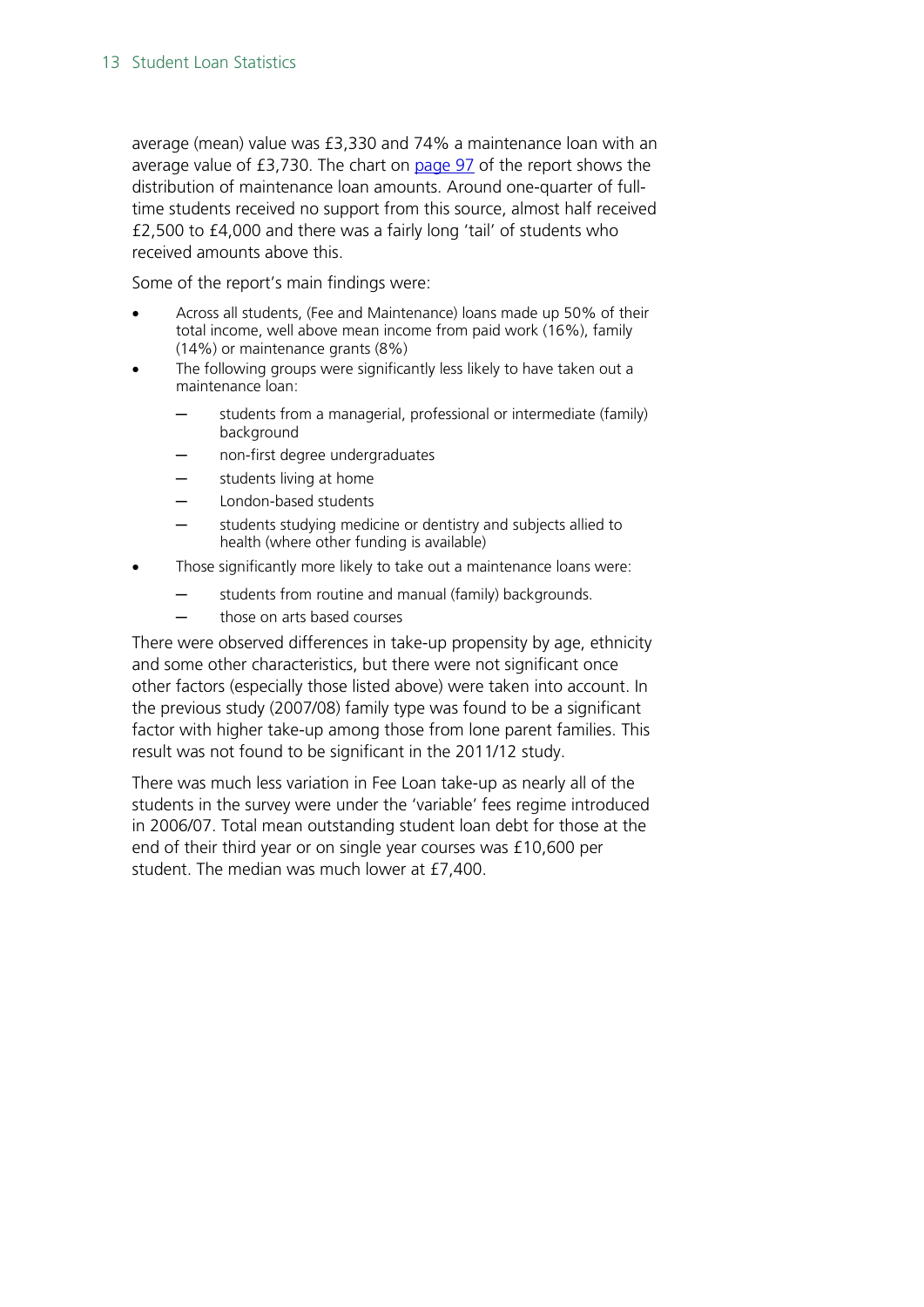## <span id="page-13-0"></span>3. Loan debt and repayment

### <span id="page-13-1"></span>3.1 Total debt

The appended Table 2 shows total student loan outlay and repayments for financial years to 2017-18. Again the later data for is for England only. There is a further discontinuity in the data from 2001-02 as later figures exclude the privately owned debt from 2002. Totals include postgraduate loans from 2016-17 onwards. Trends in public debt only are illustrated opposite.

At the end of 2017-18 total publicly owned debt for English students and EU students studying in England was

£104.6 billion. The growth in the total amount owed by students/ graduates is illustrated opposite. It stood at £1.9 billion at the end of 1995-96, £3.6 billion at the end of 1998-99 and £8.4 billion at the end of 2001-02. The increase seen in 2017-18 alone was more than £15 billion.

The sale of the final tranche of mortgage style loans in November 2013 meant that all publicly owned debt at the end of 2013-14 was in income-contingent loans. These are financial year data so only include part of academic year 2012/13 when new students could take out much larger fee loans. Despite this just over one-third of tuition fee loans made in 2012-13 were to post-2012 students.

Loan repayments have been steadily increasing, but were clearly affected by the exclusion of privately owned debt where most accounts were in repayment status. The gap between repayments and interest generally fell between 2002-03 and 2007-08 due to the rising total value of outstanding loans, longer repayment profiles of income contingent loans and higher interest rates. It widened in 2008-09 and grew much more rapidly from 2009-10 as the lower interest rates cut the amount of interest added. Readers should note that the interest added to loans for students who started before 2012 is intended to ensure that the outstanding value of loans retains its real value.



#### Student loan debt £bn 31.03.2018:

| England    | f104.6 |
|------------|--------|
| Scotland   | f5.0   |
| Wales      | f4.1   |
| N. Ireland | F3 3   |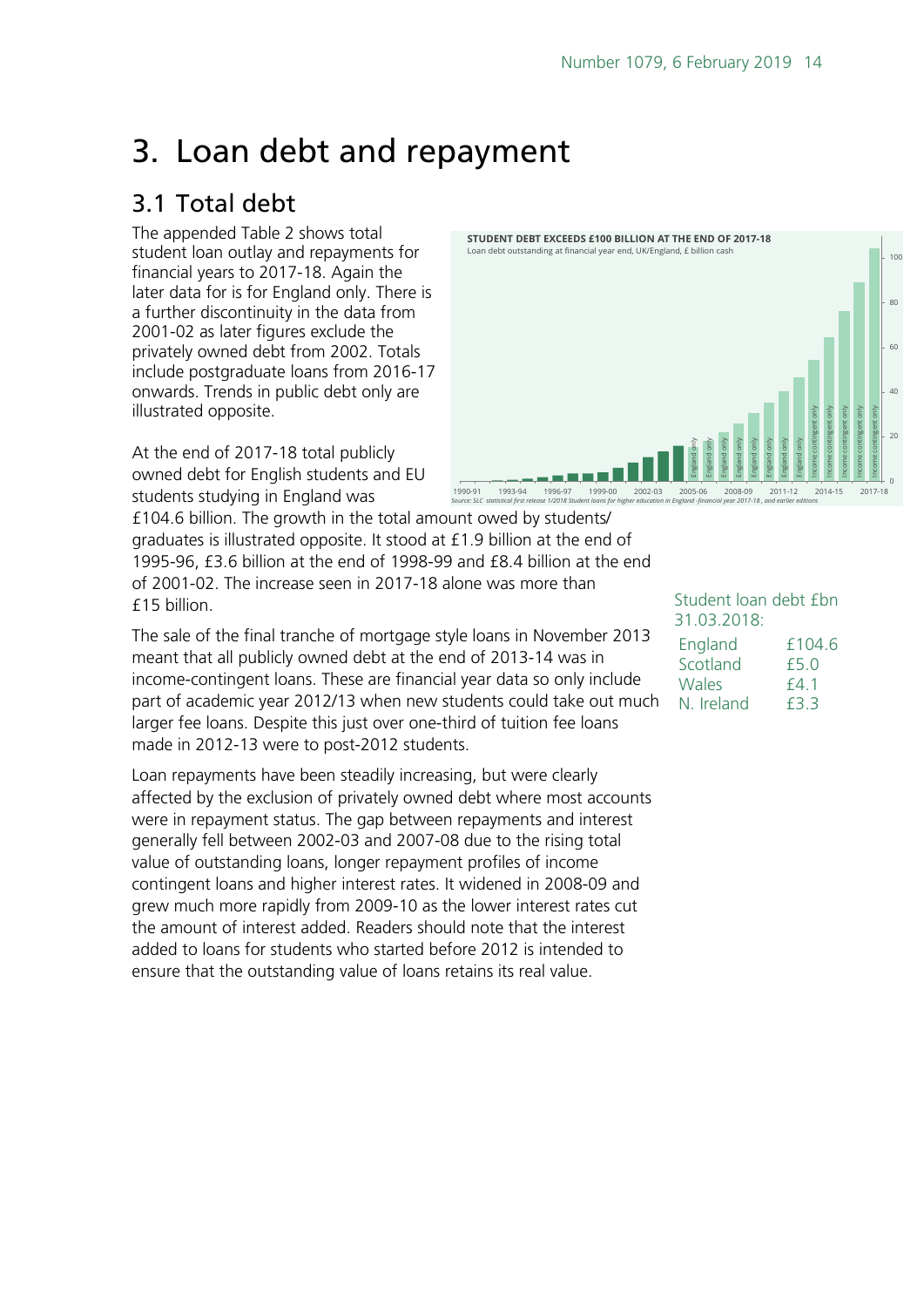### <span id="page-14-0"></span>Type of loan

The table opposite shows the split between Maintenance and Tuition Fee loans since 2006-07. Maintenance loans fell in 2008-09 in part due to increases in grants. This was reversed in later years due to increases in numbers and less generous grants for new students. As these figures are financial year totals they do not accurately match academic year tuition fee liability, but the growth of lending for fees is very clear. In 2012-13 tuition fee loans made up 51% of the total loaned. This increased to 67% in 2015-16 before falling to 64% in 2017-18 as maintenance loans replaced grants for new eligible students.

Fee loans were made available to part-time students for the first time in 2012. The value of loans to part-time students in financial year 2017-18 was £241million or less than 2% of fee loans to all post-2012 students.<sup>[23](#page-14-1)</sup>

#### **GROWTH IN LENDING DRIVE BY FEE LOANS** New lending by type, £ billion

|         | Maintenance | English  | EU       |              |
|---------|-------------|----------|----------|--------------|
|         | Loans       | students | Students | <b>Total</b> |
| 2006-07 | 2.6         | 0.4      | 0.0      | 3.0          |
| 2007-08 | 2.8         | 1.0      | 0.0      | 3.9          |
| 2008-09 | 2.5         | 1.7      | 0.1      | 4.2          |
| 2009-10 | 2.9         | 2.1      | 0.1      | 5.0          |
| 2010-11 | 3.1         | 2.4      | 0.1      | 5.6          |
| 2011-12 | 3.2         | 2.6      | 0.1      | 6.0          |
| 2012-13 | 3.5         | 3.5      | 0.1      | 7.1          |
| 2013-14 | 3.7         | 5.1      | 0.2      | 9.0          |
| 2014-15 | 3.8         | 6.6      | 0.3      | 10.6         |
| 2015-16 | 3.9         | 7.5      | 0.3      | 11.8         |
| 2016-17 | 4.6         | 8.4      | 0.4      | 13.4         |
| 2017-18 | 5.5         | 9.0      | 0.5      | 15.0         |

*Source: SLC statistical first release 1/2018, Student Loans in England: financial year 2017-18 (and earlier)*

The 2016-17 data included postgraduate loans for the first time. £469 million was lent as Masters Loans to students in England in 2016-17 and £565 in 2017-18. The table opposite breaks down lending in the most recent two full years by type of student/loan. Loans to undergraduates from England still make up more than 90% of the total value of loans.

#### **STUDENT LOAN AWARDS BY TYPE**

|                              |                | 2016/17              |     | 2017/18              |     |  |  |
|------------------------------|----------------|----------------------|-----|----------------------|-----|--|--|
|                              |                | £ billion % of total |     | £ billion % of total |     |  |  |
| <b>Students from England</b> |                |                      |     |                      |     |  |  |
| Undergraduates               |                |                      |     |                      |     |  |  |
| Full-time                    | Maintenance    |                      | 35% | 5,634                | 37% |  |  |
|                              | Fee            | 8,061                | 57% | 8,413                | 55% |  |  |
| Part-time                    | Fee            | 236                  | 2%  | 241                  | 2%  |  |  |
| Postgraduates                | <b>Masters</b> | 469                  | 3%  | 565                  | 4%  |  |  |
| <b>EU</b> students           | All            | 457<br>3%            |     | 514                  | 3%  |  |  |
| <b>Total</b>                 |                | 14.094               |     | 15,368               |     |  |  |

Source: Student Support for Higher Education in England 2018: Full year 2017/18 and early in year *2018/19, and earlier editions, SLC*

<span id="page-14-1"></span> <sup>23</sup> SLC statistical first release *1/2018 [Student loans for higher education in England](http://www.slc.co.uk/official-statistics/student-loans-debt-and-repayment/england.aspx)  [financial year 2017-18](http://www.slc.co.uk/official-statistics/student-loans-debt-and-repayment/england.aspx)*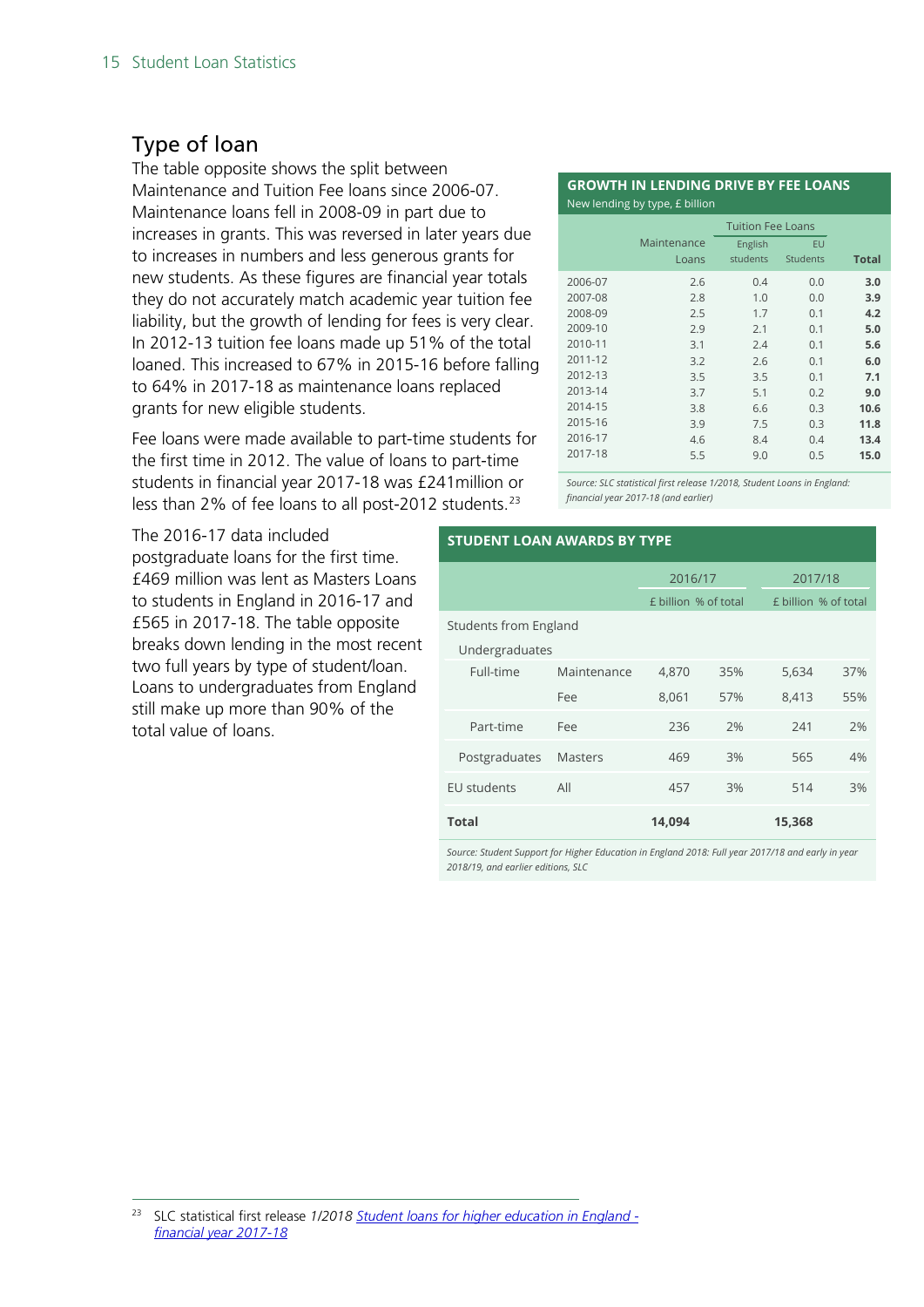#### <span id="page-15-0"></span>Forecasts

The charts in section 2.1 look show the official projections of loan repayments set against outlays, interest and loan cancellations over the next half century:

- Annual loan outlays are expected to remain around £10-15 billion above repayments for most of the period covered
- Capitalised interest on loans is also expected to be higher than repayments in each year.
- The first substantial impact of cancelled loans will not be seen until the middle of the century

The combined impact of these different financial flows is that the total value of the loan book is forecast to reach more than £1 trillion in cash terms in the mid-2040s and £1.5 trillion by the late 2050s. In 2017-18 prices (see opposite) the total value of the loan book is forecast to exceed £400 billion in the early 2040s and peak at around £460 billion by the end of the decade. After then the value falls in real terms in large part due to the impact of cancelled loans

#### *Long-term projections relating to debt*

The Office for Budget Responsibility (OBR) does not project the size of the student loan book *per se*, but the additions to net debt from student loans. This represents the cumulative cash flows (spending less repayments) on loans as a proportion of GDP. It is not affected by write offs, loan sales, repayments and interest charges in the same way as the loan book, especially in the longer term. It is, however, another indication of the scale of lending. Their latest projection is that across the UK student loans added 4.0% of GDP to net debt in 2015-16 (around £75 billion). This is all loans, repayments and sales up to 2015-16, not just net lending in that year. This rate is expected to increase rapidly over the next two decades (even with planned loan sales) before peaking at 11.5% of GDP in the early 2040s and declining to 10.4% in the mid-2060s. This increase is driven by English loans made to new students from 2012 onwards.

The 2016 projections for the peak impact on debt are higher than those made in the previous year. This is largely down to policy changes – switching grant to loans, ending some health-related bursaries and replacing them with loans and various other extensions to loan eligibility- although changes to the modelling has increased these further. [24](#page-15-1)



**FORECAST VALUE OF LOAN BOOK**





<span id="page-15-1"></span>24 *[Fiscal sustainability analytical paper: Student loans update](http://budgetresponsibility.org.uk/docs/dlm_uploads/FSAP_July_2016_student_loans_update.pdf)*, OBR (2016)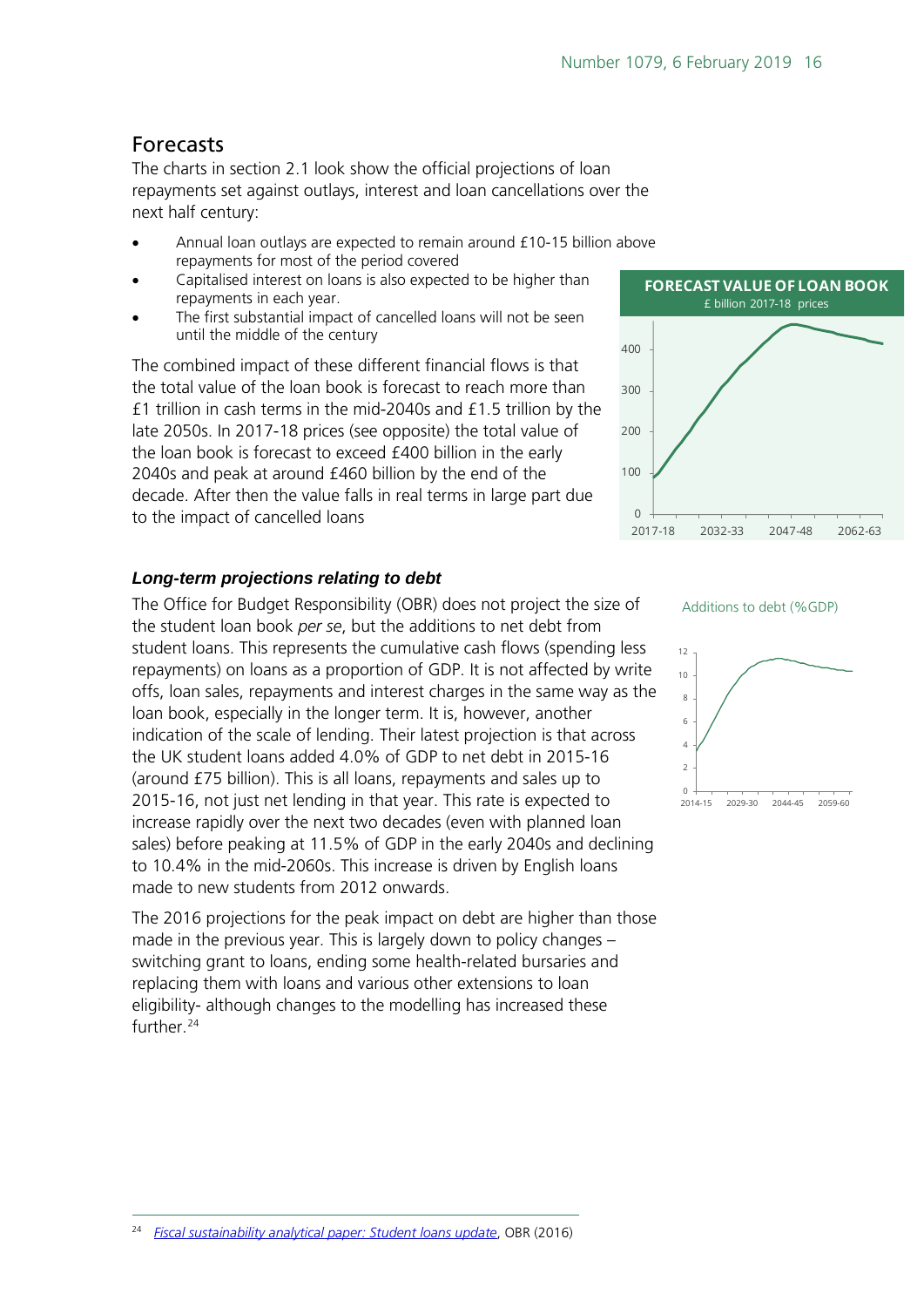### <span id="page-16-0"></span>3.2 Individuals' loan repayment

The following table gives summary data on income contingent borrower activity in 2017-18. It is based on all those who still have student loans accounts outstanding. At the end of the year a total of 3.5 million borrowers, 65% of the total, were liable for repayments. Unlike in previous years the Student Loans Company has not published a breakdown of these people specifying who were actually repaying and who were not earning enough to repay.

| STUDENT LOAN BORROWER ACTIVITY, FINANCIAL YEAR 2017-18, ENGLAND   |                  |                                |  |  |  |  |  |  |  |
|-------------------------------------------------------------------|------------------|--------------------------------|--|--|--|--|--|--|--|
|                                                                   | Number<br>(000s) | Percentage<br>of all borrowers |  |  |  |  |  |  |  |
| All borrowers at end of financial year                            | 5,699            |                                |  |  |  |  |  |  |  |
| -Borrowers with accounts in repayment or being closed at year end | 3,459            | 65                             |  |  |  |  |  |  |  |
| -Borrowers with accounts not liable for repayment                 | 1.806            | 34                             |  |  |  |  |  |  |  |
| -Accounts closed: Repaid in full                                  | 668              | 13                             |  |  |  |  |  |  |  |
| -Accounts closed: Loan cancelled                                  | 5                | $\Omega$                       |  |  |  |  |  |  |  |
|                                                                   |                  |                                |  |  |  |  |  |  |  |

Parts may not sum to totals as individuals may have loan accounts in more than one status

*Source: SLC statistical first release 1/2018 Student loans for higher education in England -financial year 2017-18*

Some limited historical data are available on bankruptcies and Individual Voluntary Arrangements (IVAs). These only cover students who notified the Student Loans Company of this while they were studying and hence exclude anyone with a student loan who became bankrupt or had an IVA after they graduated. The total number bankrupt or with IVAs in England increased from 10-20 a year in the late 1990s to 110 in 2004. The *Higher Education Act 2004* included provisions to prevent student loans being written off by bankruptcy. There were 30 IVAs amongst this group in 2005 and 20 in 2006. Over this period there were large increases in the number of bankruptcies and IVAs across the whole population.[25](#page-16-2) Regulations were changed in 2010 to exclude Student Loans debt from IVAs.

### <span id="page-16-1"></span>Repayment by cohort

The Student Loans Company has started to publish data on repayments of income contingent loans by the year in which they became liable to repay their loans (the April after graduation or leaving their course). The latest data look at repayment cohorts up to 2016 and give limited information for the 2017 and 2018 cohorts who have no full tax year processed yet.<sup>[26](#page-16-3)</sup> 53% of students in the first large repayment cohort<sup>[27](#page-16-4)</sup> (2002) had repaid their loan; this fell off to 15% of the 2010 cohort and 5% of the 2012 cohort. The likelihood that a borrower was working, but earning below the threshold was clearly higher for more recent

<span id="page-16-2"></span> <sup>25</sup> HC Deb 7 March 2008 c2900W

<span id="page-16-3"></span><sup>26</sup> SLC statistical first release *1/2018 [Student loans for higher education in England](http://www.slc.co.uk/official-statistics/student-loans-debt-and-repayment/england.aspx)  [financial year 2017-18](http://www.slc.co.uk/official-statistics/student-loans-debt-and-repayment/england.aspx)*

<span id="page-16-4"></span> $27$  The year refers to when the first become liable to repay. This is the April after the completion of their course. Hence the 2002 cohort will have completed in 2001.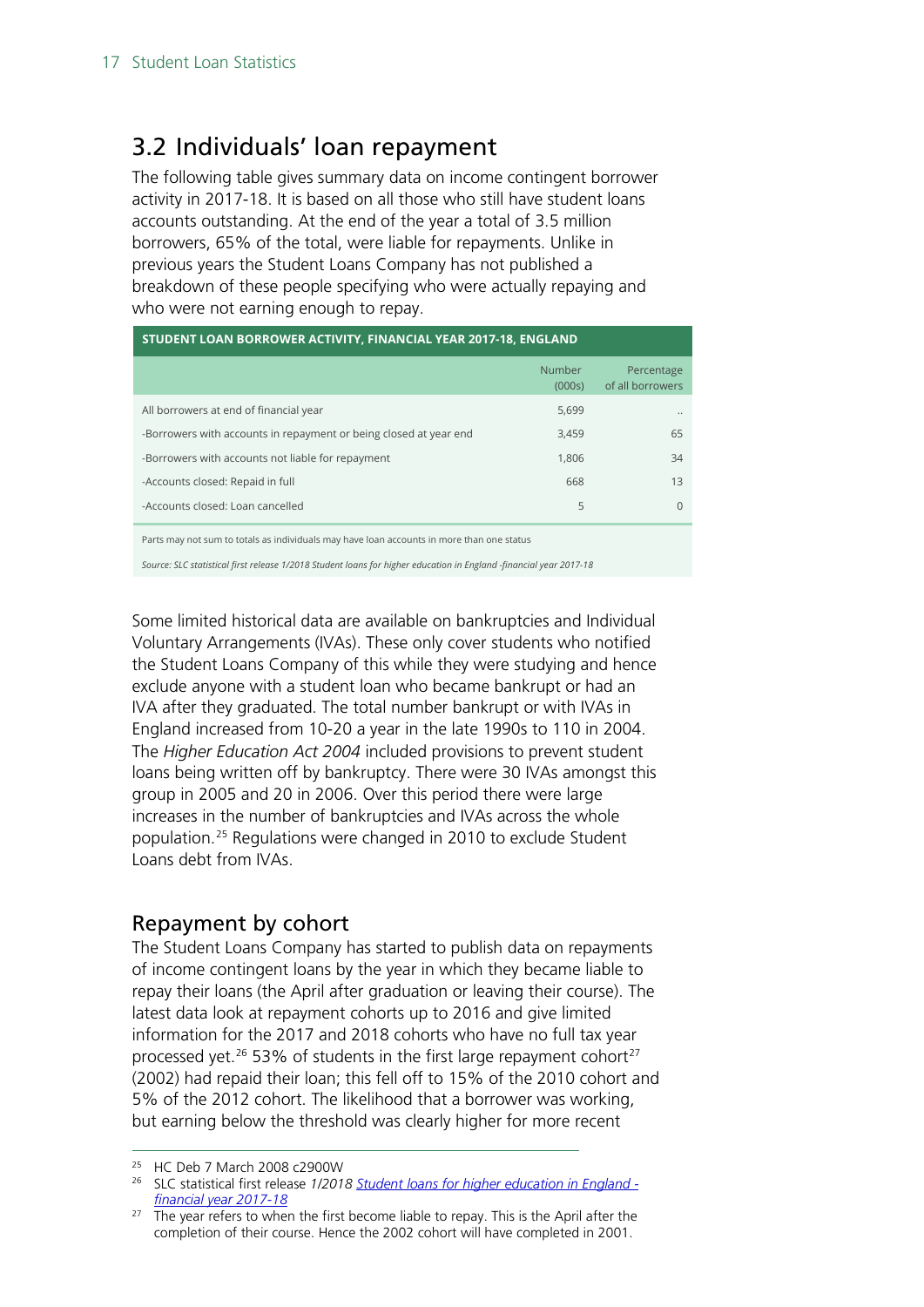graduates; 36% for the 2016 cohort falling to 13-14% for the 2008 and earlier cohorts. The proportion who were in the UK tax system but not working was 6-7% for the more recent and 5-6% for earlier cohorts. A further 5-6% were known to be in the UK but with a status not requiring repayment.

There was a large jump in the average amount owed by those who first became liable to repay from 2010. These cohorts were the first to mainly consist of students who had taken out fee loans for variable fees. The average amount owed by the 2009 cohort (when first liable to repay) was £11,800, £14,700 for the 2010 cohort, £16,200 for the 2011 cohort, rising to a provisional figure of £32,400 for the 2017 cohort. The first large cohort of borrowers who took out loans under the post-2012 system was the 2016 cohort, but the average is lower than might be expected as it includes borrowers under the pre-2012 arrangements and part-time students. The provisional figure for the 2018 cohort was £34,800.

There is a shift over time from those repaying to those who have repaid as we might expect. The cohort data shows, a relatively rapid increase in the number repaying within a cohort over the first few years of potential repayment followed by much less variation and a gradual decline in numbers as more repay their loans in full. The average value of repayments continues to increase in each year and hence totals also increase. This suggests that it is only in the first few years after leaving higher education that large numbers of borrowers start repaying. Relatively few only start earning above the repayment threshold three, four, or more years later and even then their numbers are balanced by those who stop repaying for one reason or another. It may be some time before any longer term patterns become clear, particularly shifts from non-payment to payment.

## <span id="page-17-0"></span>4. Loan interest rates levels, the 'low interest cap' and the zero interest rate

Variations in the interest rates on income contingent loans are illustrated opposite.

## <span id="page-17-1"></span>4.1 Pre-2012 (Plan 1)

The interest rate in 2007/08 was 4.8%, the level of all-items RPI inflation in financial year 2006-07. This was the highest annual rate

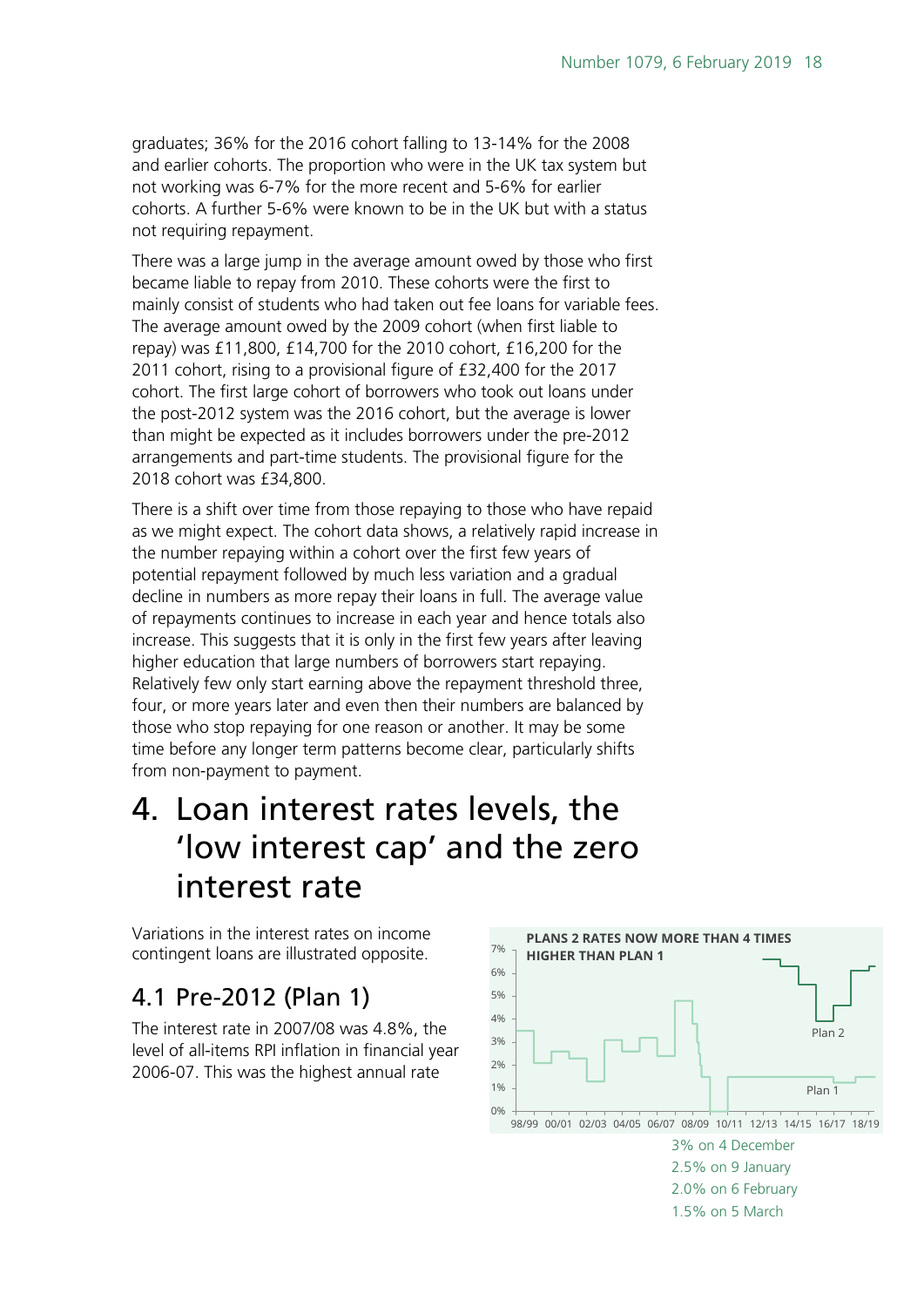since 1991/92.<sup>[28](#page-18-0)</sup> The rate for 2008/09 was initially set at 3.8% reflecting the fall in inflation in 2007-08. However, the legislation also required that interest rates for income contingent loans should not exceed one percentage point above the highest base rate of a specified group of major banks. The so-called 'low interest cap'. The large falls in Bank of England base rates meant that this cap was used for the first time. The interest rate on income contingent loans was reduced in stages to 1.5% during the year. Interest rates were only lower in 1993/94 and 2002/03.[29](#page-18-1) [30](#page-18-2) [31](#page-18-3)

The all-items RPI was -0.4% in the year to March 2009. The (then) current regulations stated that *if* an interest rate is to apply to these loans then this will be the rate for the year from 1 September 2009.<sup>[32](#page-18-4)</sup> In the past the then Government stated that it had 'no plans to abandon the consistent use of RPI in calculating interest on student loans'.<sup>[33](#page-18-5)</sup> It subsequently decided that no interest rate (0%) was to apply to income contingent student loans in 2009/10. The small numbers of remaining mortgage-style loans were solely linked to RPI and hence their interest rate was -0.4%.<sup>[34](#page-18-6)</sup> Having no interest on student loans does not affect monthly repayments of those with outstanding income contingent loans. Repayments are based on income, not the interest rate. The cut to 0% would slightly reduce the loan period/total repayments for those who completely paid off their loans in year, but this applies to *any* cut in interest payments. The impact on other borrowers will depend on how interest rates on student loans and hence RPI vary in future years. If inflation jumps up to above the long-term trend then any advantage they might have gained would be lost.<sup>[35](#page-18-7)</sup> This effect could be reduced by the continued operation of the low interest cap.

The all-items RPI increased by 4.4% in the year to March 2010. This meant that the interest rate on the relatively small number of mortgage style loans was 4.4% in academic year 2010/11. RPI inflation was 5.3% in the year to March 2011, 3.6% in the year to March 2012 and 3.3% to March 2013.<sup>[36](#page-18-8)</sup> The interest rate on these loans therefore increased to 5.3% in 2011/12 and fell 3.3% in 2013/14. The rate for income contingent loans depends on whether the low interest cap still applies and hence on decisions by the Monetary Policy Committee of the Bank of England. These were cut further to 0.25% in August 2016 and

<span id="page-18-0"></span> <sup>28</sup> Facts & Figures, Student Loans Company [http://www.slc.co.uk/statistics/facts\\_figures.html](http://www.slc.co.uk/statistics/facts_figures.html)

<span id="page-18-1"></span><sup>29</sup> ibid.

<span id="page-18-2"></span><sup>&</sup>lt;sup>30</sup> HC Deb 26 January 2009 c268W

<sup>31</sup> *Income Contingent Loans (ICL) - Maximum Loan Rates*, SLC

<span id="page-18-4"></span><span id="page-18-3"></span><sup>32</sup> *The Education (Student Loans) (Repayment) Regulations 2009,* (SI 470 2009) [: http://www.opsi.gov.uk/si/si2009/uksi\\_20090470\\_en\\_3#pt2-l1g21](http://www.opsi.gov.uk/si/si2009/uksi_20090470_en_3#pt2-l1g21)

<span id="page-18-5"></span><sup>33</sup> HC Deb 9 July 2008 c1716W

<span id="page-18-6"></span><sup>34</sup> Student Loans Company Repayment site, *Interest rate for Income Contingent Loans,*  [http://www.studentloanrepayment.co.uk/portal/page?\\_pageid=93,3866911&\\_dad=](http://www.studentloanrepayment.co.uk/portal/page?_pageid=93,3866911&_dad=portal&_schema=PORTAL) [portal&\\_schema=PORTAL](http://www.studentloanrepayment.co.uk/portal/page?_pageid=93,3866911&_dad=portal&_schema=PORTAL)

<span id="page-18-7"></span> $35$  If the current negative inflation rate is simply a blip then any gain in 2009/10 will be lost for those who repay in later years. If there is no steep upward increase in prices after the period of deflation, but a direct return to long term levels of inflation, then all who eventually repay their loans would gain compared to steady trend inflation/interest rates.

<span id="page-18-8"></span><sup>36</sup> ONS series CHAW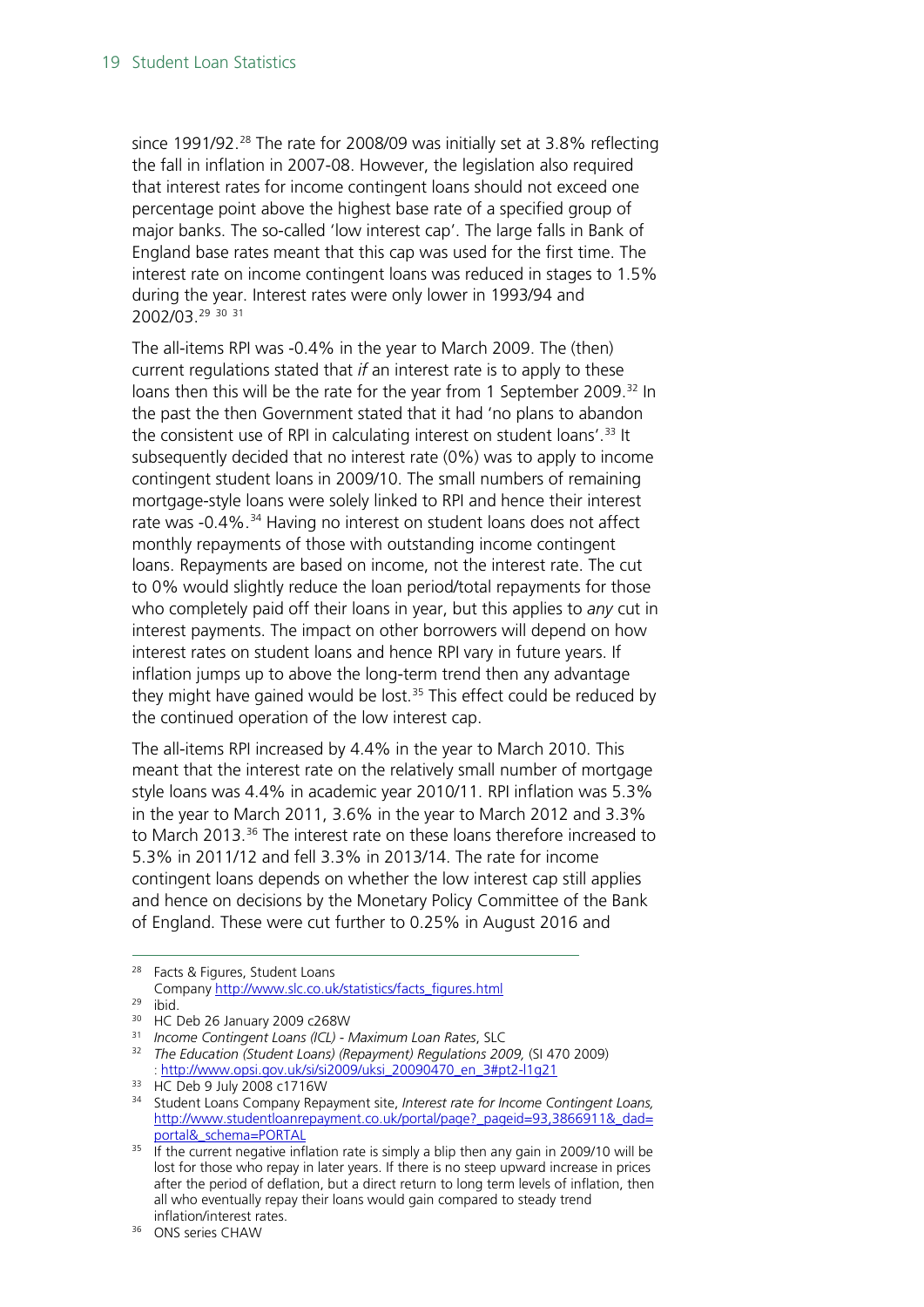therefore interest rates on Plan 1 loans is now 1.25%. The Bank of England base rate was increased to 0.5% on  $2^{nd}$  November 2017 and the plan 1 rate subsequently increased to 1.5% from 1 December.

Any further changes to base rates during would normally mean immediate changes in the student loan interest rate. Such variations potentially change the *duration* of the loan, not the monthly repayments which depend on income.

### <span id="page-19-1"></span>4.2 Post 2012 loans (Plan 2)

With no 'low interest rate cap' and rates set at RPI +3% the Plan 2 interest rates have been much higher: 6.6% in 2012/13, 6.3% in 2013/14, 5.5% in 2014/15, 3.9% in 2015/16, 4.6% in 2016/17, 6.1% in 2017/18 and 6.3% in 2018/19.

More detail in loan interest rates can be found in the briefing paper [Student loan interest rates FAQs](http://researchbriefings.parliament.uk/ResearchBriefing/Summary/CBP-8089)

## <span id="page-19-0"></span>5. Student loan sell offs

### <span id="page-19-2"></span>Mortgage-style loans

Two sales of the student loan portfolio of around £1 billion each were made in 1998 and 1999. Both consisted of mortgage-style loans only. Borrowers faced exactly the same repayment conditions. As the interest rate of student loans is below market level the DfES agreed to pay a subsidy to the purchaser to reflect this and make the purchase attractive to the private sector. The difference between this and the cost that the DfES would have incurred is the net cost of the sell off. At the time of the 1998 and 1999 sales the estimated net present values of these payments over the lifetime of the loans were £50 million and £85-100 million respectively.<sup>[37](#page-19-3)</sup>

The subsequent cut in the Treasury discount rate from 6.0% to 2.2% since the time these calculations were made would increase these net present value figures (the public sector comparator becomes cheaper). A written answer gave an updated estimated cost for both portfolios combined for England and Wales. This revised the original estimates using a more up-to-date discount rate of 3.5%, the actual performance of loans since they were sold and new projections of performance. This concluded that the net cost in 1998-99 net present value terms was £125 million. $38$ 

A plan to sell off the last remaining mortgage-style loans was announced in March 2013.<sup>[39](#page-19-5)</sup> On 25 November 2013 the Government announced that the last £890 million of outstanding mortgage-style loans had been sold for £160 million.<sup>[40](#page-19-6)</sup>

<span id="page-19-3"></span> <sup>37</sup> HC Deb 5 March 1998 c 749-5W; HL Deb 9 March 1999 cc20-21WA

<span id="page-19-4"></span><sup>38</sup> HC Deb 12 July 2007 c1609-10W

<span id="page-19-5"></span><sup>39</sup> BIS press notice 26 March 2013, *[The government launches process to sell off the last](https://www.gov.uk/government/news/government-to-sell-off-mortgage-style-student-loan-book)  [remaining publicly-owned mortgage-style student loans](https://www.gov.uk/government/news/government-to-sell-off-mortgage-style-student-loan-book)*

<span id="page-19-6"></span><sup>40</sup> BIS press notice 25 November 2013 *[Sale of mortgage style student loan book](https://www.gov.uk/government/news/sale-of-mortgage-style-student-loan-book-completed)  [completed](https://www.gov.uk/government/news/sale-of-mortgage-style-student-loan-book-completed)*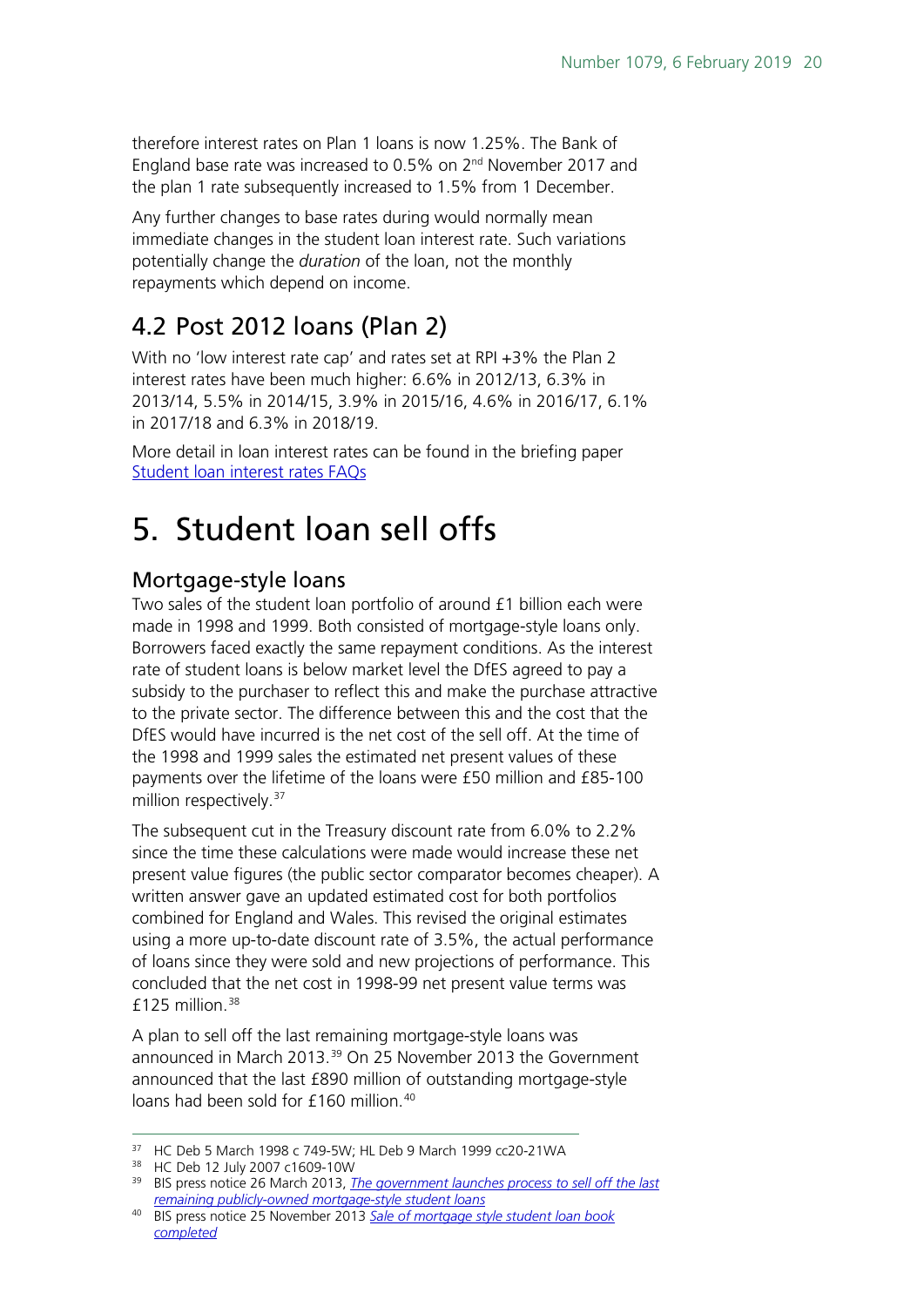### <span id="page-20-0"></span>Income contingent loans **Plans**

Plans for loan sell offs totalling £6 billion over the period 2008-11 were announced in Budget 2007.<sup>[41](#page-20-1)</sup> More detail is given in the Library Research Paper [Sale of Student Loans Bill.](http://hcl1.hclibrary.parliament.uk/rp2007/rp07-078.pdf) The Government said in late June 2009 that (current) market conditions did not allow sales to make a good return for the taxpayer and they would look for sale opportunities when market conditions improved.[42](#page-20-2) The current Government announced in the Higher Education White Paper that:<sup>[43](#page-20-3)</sup>

We want to find a solution that will manage all current and future ICR [income contingent repayment] loans on an ongoing basis (unlike the one-off sales of the late 1990s).

The intention to sell off income-contingent loans was re-iterated in the [2013 Spending Round.](https://www.gov.uk/government/publications/investing-in-britains-future) More detail was given in the [Autumn Statement](https://www.gov.uk/government/uploads/system/uploads/attachment_data/file/263942/35062_Autumn_Statement_2013.pdf)  [2013.](https://www.gov.uk/government/uploads/system/uploads/attachment_data/file/263942/35062_Autumn_Statement_2013.pdf) Sales of pre-2012 income-contingent loans were expected to start before the end of financial year 2015-16. These would be in a number of tranches and the estimated that gross proceeds are expected to be in the range of £10-15 billion, with a central estimate of £12 billion. The proceeds were said to more than cover the costs of removing the cap on student numbers from 2015-16 which was also announced in Autumn Statement 2013. The central estimates of the cash proceeds from the loan sales over five years were above the Government's estimate of the cash cost of removing the cap over the whole period 2013 to 2018.<sup>[44](#page-20-4)</sup> However, sales of pre-2012 loans cannot go on indefinitely and even if it were assumed that pre-2012 loan sales continued (as far as possible) it is highly likely that the cumulative proceeds would be less than the cumulative cost of the policy within a decade.[45](#page-20-5) If these costs still had to be met through loan sales at that point then sell offs would need to move to the post-2012 loan book.

The Institute for Fiscal Studies made the following comments after the Autumn Statement[:46](#page-20-6)

…in his speech the Chancellor claimed that the additional cost of student loans arising from lifting the cap on the number of students in higher education would be "financed by selling the old student loan book". This may work in the near-term fiscal numbers, but economically it makes little sense. Selling the loan book will be broadly fiscally neutral in the long run, bringing in more money now at the expense of less money later on. Lifting the cap on numbers will cost money every year.

The earliest any sales of income contingent loans are now expected is early 2017; a decade after plans were first announced.

<span id="page-20-1"></span> <sup>41</sup> *Budget 2007*, HM Treasury

<span id="page-20-2"></span><sup>42</sup> HC Deb 30 June 2009 c147W

<span id="page-20-3"></span><sup>43</sup> *Higher Education. Students at the heart of the system*, BIS June 2011 (Cm 8122)

<span id="page-20-4"></span><sup>44</sup> *Autumn Statement 2013*, HM Treasury. Table 2.5

<span id="page-20-5"></span><sup>&</sup>lt;sup>45</sup> The cost of the policies is the sum of the cash value of new loans and direct spending on additional students, plus the value of lost repayments from loans which are sold. This calculation assumes that the gross proceeds estimates in the Autumn Statement are met and further tranches are sold with gross proceeds of £2.5 billion per year after 2019-20. Cumulative gross costs are larger than cumulative gross proceeds by 2023-24 with an assumed 40% write down on all loan sales. Changes in the write-down rate have a large impact on the total proceeds.

<span id="page-20-6"></span><sup>46</sup> *[Autumn Statement 2013: Introductory Remarks](http://www.ifs.org.uk/budgets/as2013/openingremarks_AS13.pdf#page=4)*, IFS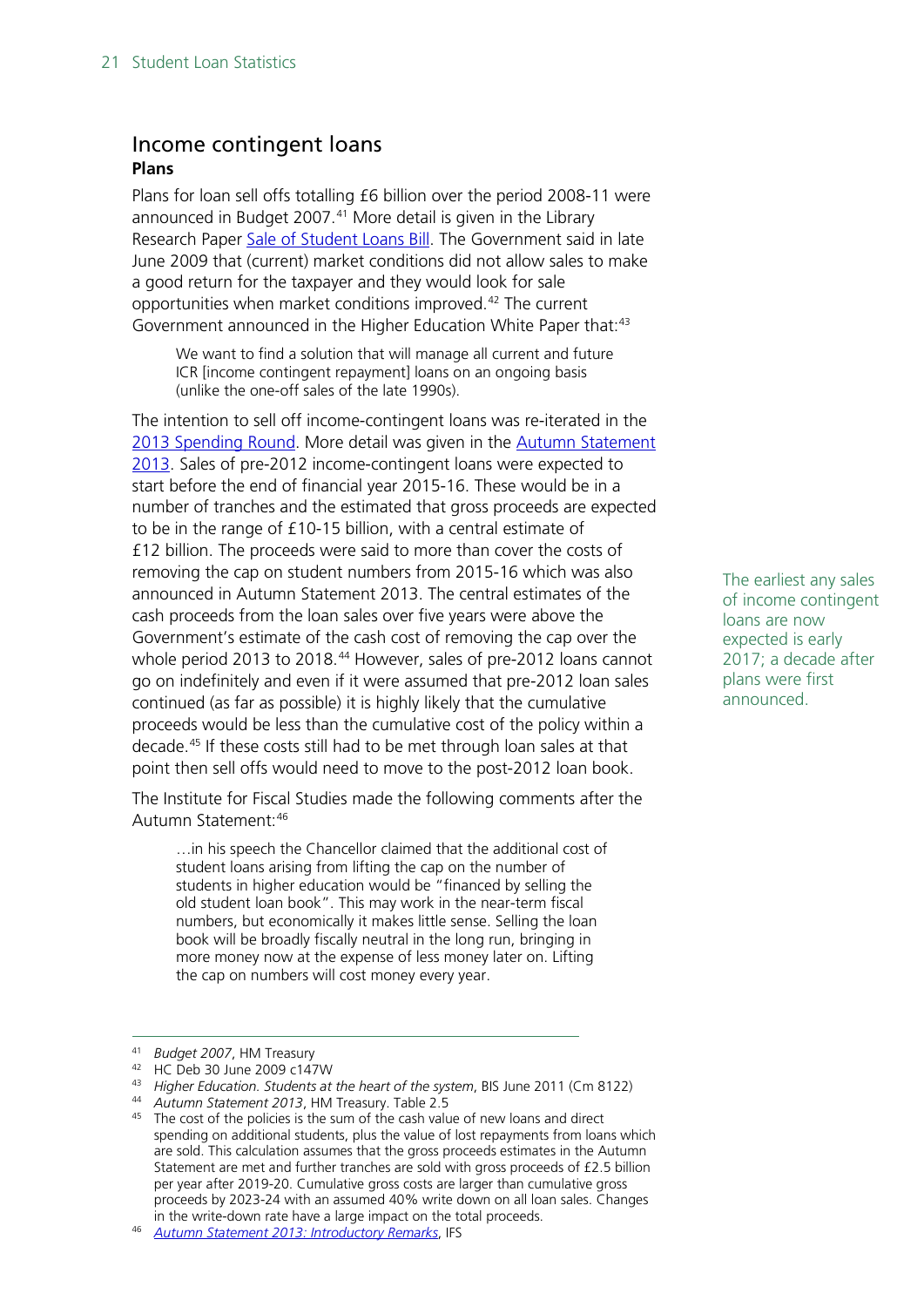A report by the Business, Innovation and Skills Select Committee expressed concern about the amount which the loan sales might raise and the link between these proceeds and the expansion of student numbers:[47](#page-21-0)

The Government appears to have committed itself to the sale of the income contingent loans before it has fully assessed the financial viability of such a move. Demand for these assets is untested and without the introduction of a synthetic hedge would only realise around £2 billion of the £12 billion return expected by Government. While demand would increase with the introduction of a synthetic hedge, this would come with an additional longterm cost to Government, which has yet to be quantified.

#### […]

Given that the Chancellor of the Exchequer has linked the removal of the student numbers cap to the sale of the income-contingent loan-book, we seek clarification from the Department whether the removal of the cap is dependent on the sale of the loan book.

If the policy is not dependent on the sale, the Government must set out in its response where it will raise the £5.55 billion between now and 2018–19 required to remove the cap without putting an additional burden on the taxpayer

In July 2014 the then Secretary of State was reported to have ruled out any sale of these loans (in this Parliament) because recent evidence suggested there was "...no longer any public benefit..." to the sales.<sup>[48](#page-21-1)</sup>

The coalition Government subsequently said that the expansion of student numbers had been agreed with the Treasury and "Student numbers are not contingent on the sale..."<sup>[49](#page-21-2)</sup> The Government's response to the Business, Innovation and Skills Committee report on student loans reiterated this. It also added that the £5.5 billion additional loan outlays (up to 2018-19) needed for the expansion was "fully funded".[50](#page-21-3)

In their long-term fiscal projections the Office for Budget Responsibility (OBR) has said that so long as these loans are sold at a 'fair' value the expected return (on these assets) to the Government at the point of sale would be zero. In other words the sale price is equal to the present value of the lost future repayments. Selling loans at a fair price would only affect the *flow* of receipts not their present value.<sup>[51](#page-21-4)</sup>

Summer Budget 2015 stated that the Government intends to sell the first tranche of income contingent loans by the end of 2015/16. The Spending Review and Autumn Statement 2015 put this back to 2016/17.[52](#page-21-5)

The longer term fiscal impact of loan sales will be neutral if they are sold at a 'fair' price. The main effect is on timing with sales realising the value of repayments sooner rather than later.

<span id="page-21-0"></span> <sup>47</sup> *[Student Loans](http://www.publications.parliament.uk/pa/cm201415/cmselect/cmbis/558/558.pdf)*, Business, Innovation and Skills Select Committee, third report of 2014/15

<span id="page-21-1"></span><sup>48</sup> *[Student loans sell-off abandonment raises tension in cabinet](http://www.theguardian.com/money/2014/jul/20/vince-cable-cabinet-tensions-scrap-student-loan-sell-off)*, The Guardian 20 July 2014<br><sup>49</sup> PQ HL1512 [on Higher and further education: Admissions], 11 August 2014

<span id="page-21-2"></span>

<span id="page-21-3"></span><sup>&</sup>lt;sup>50</sup> Student Loans: Government Response to the Committee's Third Report of Session *[2014-15](http://www.officialpublicationsonline.co.uk/publications/download/9780215078704)*, BIS Select Committee second special report of session 2014-15

<span id="page-21-5"></span><span id="page-21-4"></span><sup>51</sup> *[Fiscal Sustainability Report –](http://budgetresponsibility.org.uk/fiscal-sustainability-report-july-2014/) July 2014*, OBR

<sup>52</sup> [Spending Review and Autumn Statement 2015,](https://www.gov.uk/government/uploads/system/uploads/attachment_data/file/479749/52229_Blue_Book_PU1865_Web_Accessible.pdf) p.74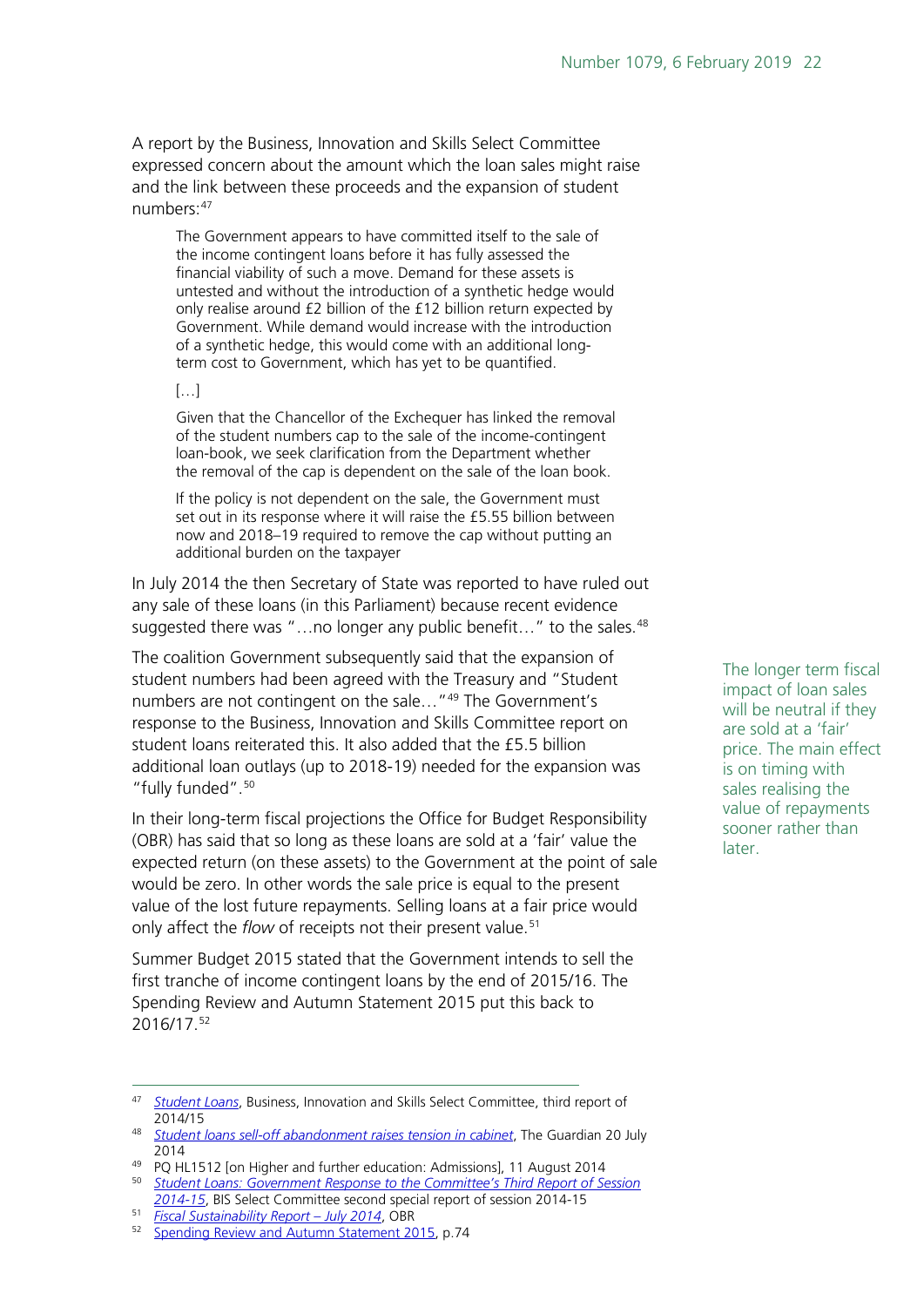The Autumn Statement 2016 said the Government intended to launch the first sale in early 2017 "...subject to market conditions"<sup>[53](#page-22-0)</sup>. The OBR's Economic and Fiscal Outlook, published alongside the Autumn Statement, said they continue to expect that around £12 billion will be raised through these loan sales. They have changed the forecast timings of these proceeds. They judge that there is a less than 50% change the first sale will happen in 2016-17 and now assume the first and second sales can both take place in 2017-18.

#### **Sales**

In early February 2017 the Government announced it had begun the process to start the first sale.<sup>[54](#page-22-1)</sup> On 6 December 2017 the Government announced that it had sold the first tranche of Plan One loans for £1.7 billion.[55](#page-22-2) Soon after they published a [formal report](http://data.parliament.uk/DepositedPapers/Files/DEP2017-0778/ICR_Student_Loan_sale_report_to_Parliament.pdf) on the sale. The Treasury Select Committee looked at the issue of value for money of these sales in their report **Student Loans** (p9-).

For more detail on this and the more recent sale see the briefing paper [Update on the sale of student loans.](https://researchbriefings.parliament.uk/ResearchBriefing/Summary/CBP-8348)

<span id="page-22-0"></span> <sup>53</sup> *[Autumn Statement 2016](https://www.gov.uk/government/publications/autumn-statement-2016-documents)*, HM Treasury. para 1.66

<span id="page-22-1"></span><sup>54</sup> [Government launches first sale from the student loan book', Department for](https://www.gov.uk/government/news/government-launches-first-sale-from-the-student-loan-book)  [Education, HM Treasury and Student Loans Company, February 2017](https://www.gov.uk/government/news/government-launches-first-sale-from-the-student-loan-book)

<span id="page-22-2"></span><sup>55</sup> [Written statement HLWS313](http://www.parliament.uk/business/publications/written-questions-answers-statements/written-statement/Lords/2017-12-06/HLWS313/) [on Government asset sale] 6 December 2017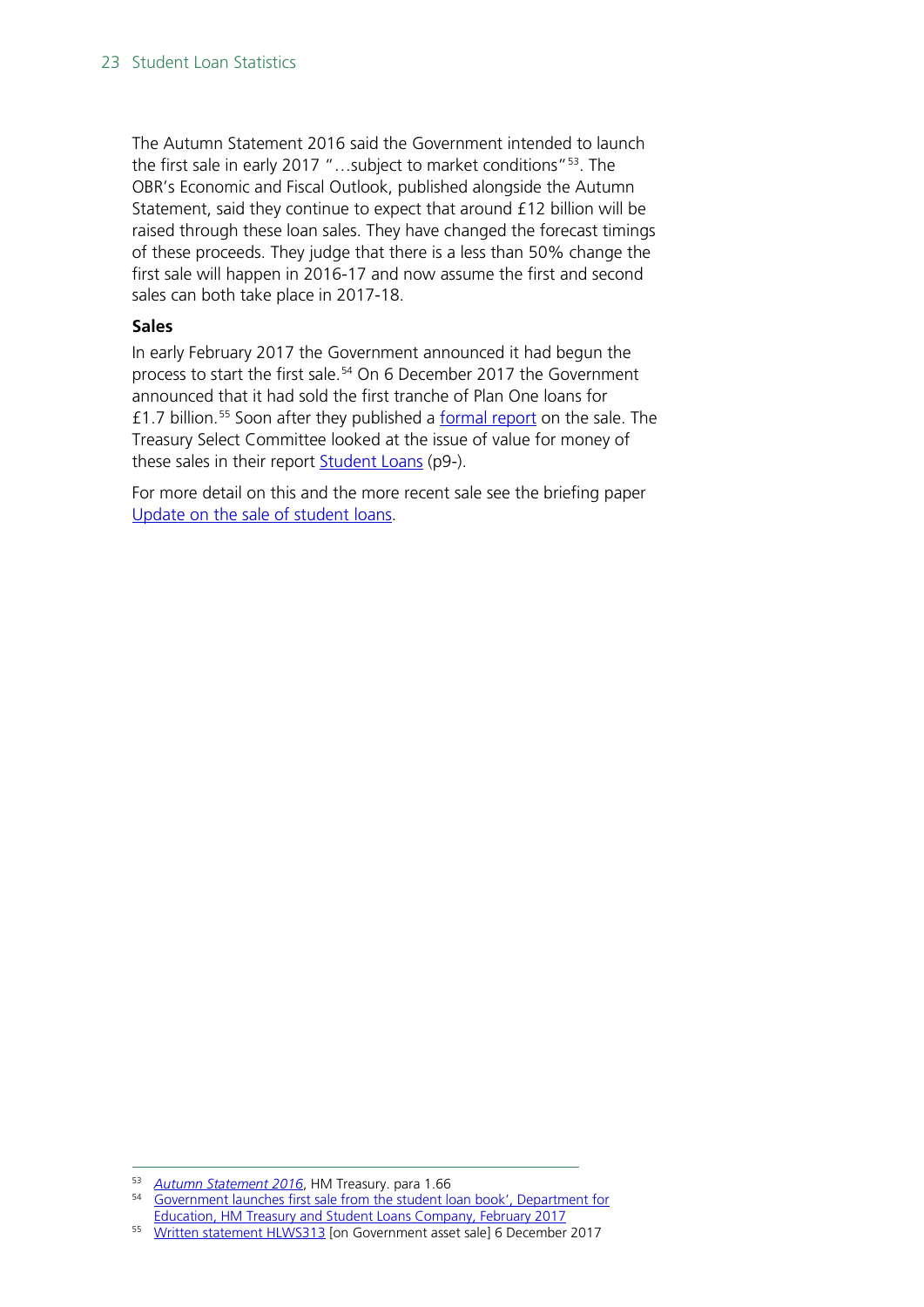**Timeline** 

## <span id="page-23-0"></span>6. Student loans background in full

## <span id="page-23-1"></span>6.1 Pre-2012

Student loans first became part of the student support package in 1990/91. In that year students could take out a maximum<sup>[56](#page-23-2)</sup> of £420 or around one sixth of the maximum amount of public support. Over the following years their value was increased at the expense of grants and stood at just under 50% of the maximum support level in 1996/97.<sup>[57](#page-23-3)</sup> Student loan interest rates for those loans and all those to pre-2012 students are set in line with inflation and hence have a zero real interest rate. Repayments of loans taken out before the late 1990s were made on a 'mortgagestyle' system. They became repayable from the April after the student finished higher education when their gross income exceeded the threshold of 85% of national average earnings. If their income stayed above the threshold then repayments were made over 5 years in 60 equal monthly instalments; <sup>[58](#page-23-4)</sup> hence 'mortgage-style'.

The Government gradually introduced new arrangements for students starting in autumn 1998 (academic year 1998/99). In the first year new entrants received support through loans and grants. The maximum maintenance grant available was £1,000 less than that for existing students. This was compensated for by a matching increase in loan entitlement. Most new entrants were also expected make an income-assessed contribution of up to £1,000 a year to the cost of their tuition. From 1999 new entrants and those who started in 1998 received all maintenance support as loans which were partly income-assessed. A different repayment system operates for loans for new students from 1998. These are income contingent repayments where graduates repay 9% of gross income annual above  $£10,000.^{59}$  $£10,000.^{59}$  $£10,000.^{59}$  This threshold was raised to  $£15,000$  in April 2005. The last Government planned to receive this level in 2010, but did not alter its level. The Coalition Government announced that the repayment thresholds for students with income contingent loans who started higher education *before* 2012/13 would be increased in line with inflation until 2016.<sup>60</sup>

Further changes in the student finance system were introduced in 2006/07 when new students attending institutions in England and Northern Ireland could be charged variable fees of up to £3,000. New students could take out a tuition fee loan to cover the cost of these fees. This means that upfront payment of tuition fees would



2020

<span id="page-23-6"></span><span id="page-23-5"></span>ibid.

<span id="page-23-3"></span><span id="page-23-2"></span><sup>&</sup>lt;sup>56</sup> Maximum for a full year student living away from home and outside London.<br><sup>57</sup> DIFE statistical first release 48/2000 Student support: statistics of student loar

<sup>57</sup> DfEE statistical first release 48/2000 *Student support: statistics of student loans for higher education in United Kingdom -financial year 1999-00 and academic year 1999/00*

<sup>&</sup>lt;sup>58</sup> If 5 or more loans are taken out repayment is made over 84 months.

<span id="page-23-4"></span><sup>&</sup>lt;sup>59</sup> *Investing in the future: Supporting students in higher education, DfEE*<br><sup>60</sup> ibid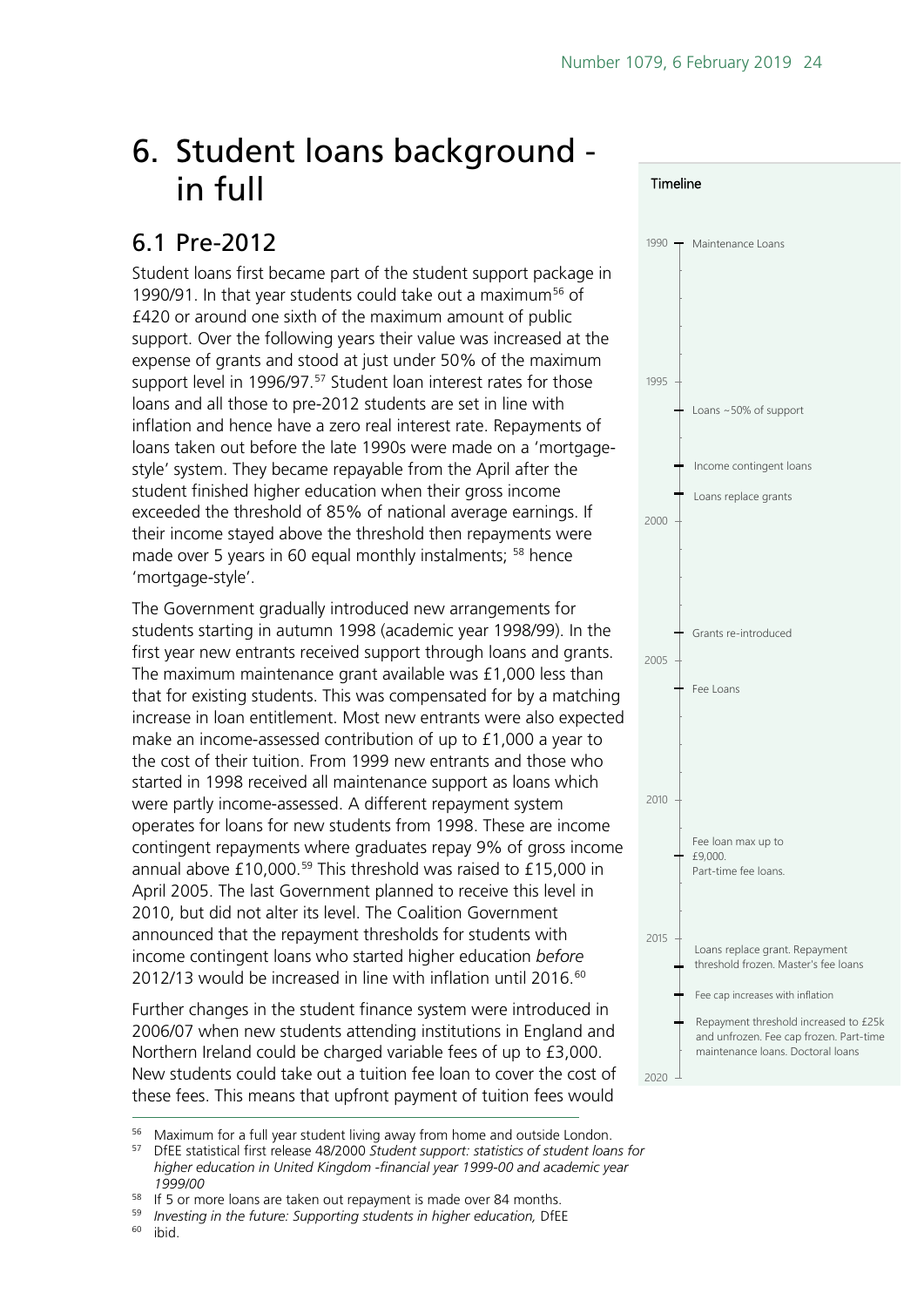effectively be abolished for new students. This option was also available to cover the (fixed) fees of students who started before 2006/07. New lending from 2006/07 was subject to a 25-year maximum term after which they are written off. Previously the age related write-off was at 65.

New students in 2006/07 in England were also eligible for a new income-assessed Maintenance Grant of up to £2,700. Unlike some earlier support this reduced the amount of maintenance loan someone was eligible for. In summer 2007 the Government announced changes to a number of the income thresholds for new students from 2008/09. These should mean that more students receive some Maintenance Grant. They also announced student loan 'repayment holidays' of up to five years for these students. $61$ 

In 2009/10, 2010/11 and 2011/12 the maximum maintenance loan for a student living away from home outside London was £4,950 (assuming they were not eligible for any maintenance grant). With a maximum tuition fee loan this gave a theoretical maximum in 2011/12 of £8,325, or £10,303 in London. In practice the actual maximum that most students could take out was less as around one quarter of the maintenance loan is income assessed and those in receipt of the Maintenance Grant will have their loan eligibility reduced by between £1,300 and £1,450 depending on the year they started. This maximum was increased to £5,500 for new students in 2012/13, kept at this level in 2013/14 and increased over the following two years to £5,740 in 2014/15.

### <span id="page-24-0"></span>6.2 Changes in loan amounts and repayment terms from 2012/13

The Government set out its proposals for higher education funding and student finance on 3 November 2010. This will affect new students starting in England from 2012/13. Alongside an increase in the fee cap to £9,000 and a related cut in direct public funding for tuition there were a the following proposed changes to student loans:<sup>[62](#page-24-2)</sup>

- An increase in the earnings threshold to £21,000
- A real interest rate of will start to be charged when income is above the earnings threshold reaching a maximum of 3.0% above inflation when earnings reach a new higher earnings threshold of £41,000.
- The interest rate will be inflation plus 3.0% for students while they are studying and up to the repayment date (April following graduation)
- Both earnings thresholds will be increased annually in line with earnings
- The length of time before all debts are written off is extended from 25 to 30 years
- Extension of fee loans to part-time students

Repayments will remain at 9% of income above the threshold.<sup>[63](#page-24-3)</sup>

<span id="page-24-1"></span> <sup>61</sup> DIUS press release 5 July 2007 *Increased support for students in higher education*

<sup>62</sup> *[Reform for higher education and student finance](http://www.bis.gov.uk/news/topstories/2010/Nov/student-finance)*, BIS (3 November 2010)

<span id="page-24-3"></span><span id="page-24-2"></span><sup>63</sup> More detail and analysis is included in the note *[Changes to higher education](http://www.parliament.uk/briefingpapers/commons/lib/research/briefings/snsg-05753.pdf)  [funding and student support from 2012/13](http://www.parliament.uk/briefingpapers/commons/lib/research/briefings/snsg-05753.pdf)*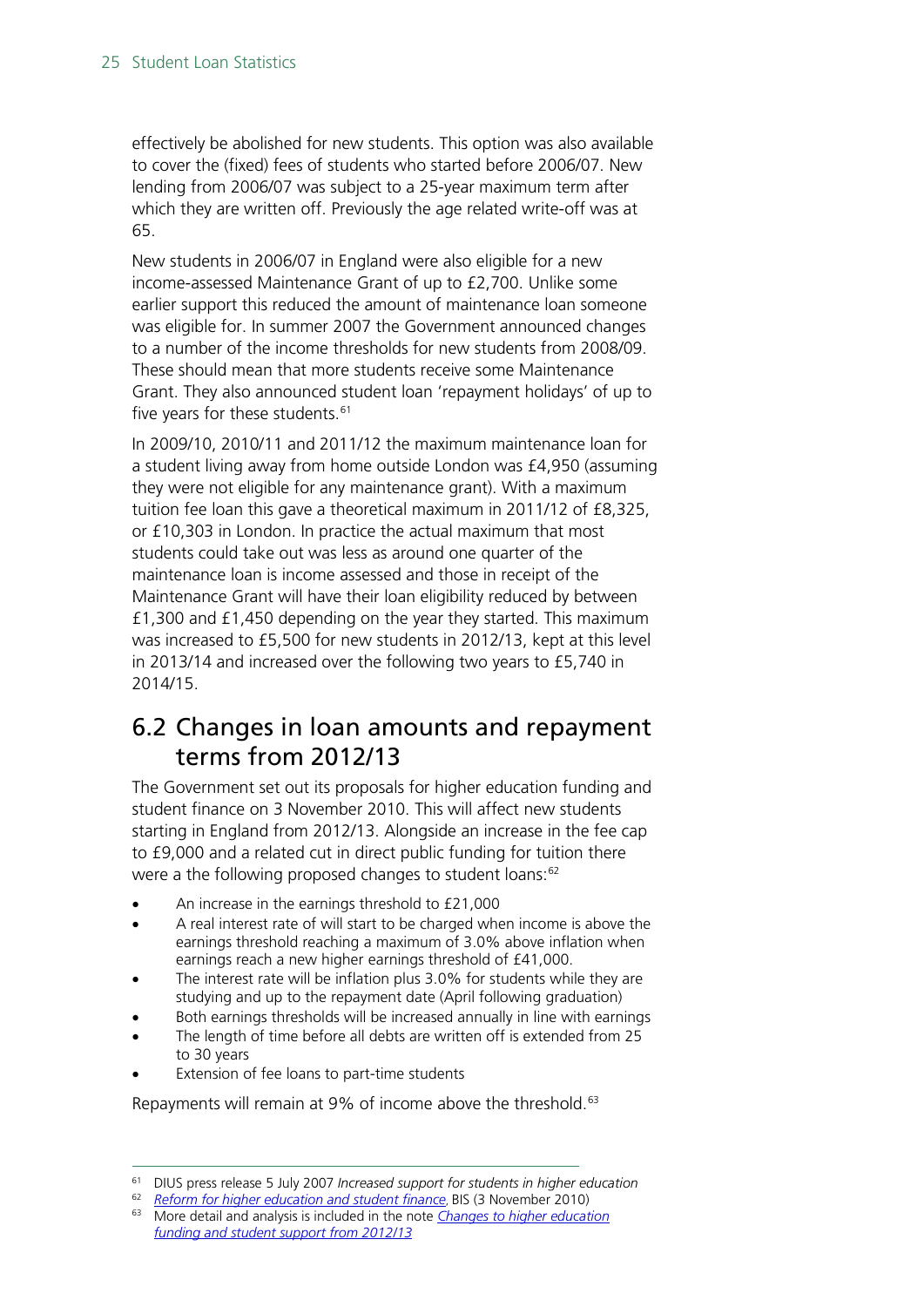The impact of these changes on graduates is expected to be larger average loans, lower *monthly* repayments, an large increase in the average duration of a loan, increased average repayments across the lifetime of the loan (with the largest increases coming from the highest earners) and an increase in the proportion of graduates who have some of their loan written off from around 15% for pre-2012 borrowers to around 60%.<sup>[64](#page-25-0)</sup>

The Education Act 2011 made provision for above inflation interest rates. It also meant that there would be no low interest cap linked to bank base rates for new students from 2012/13. The Government has said:<sup>[65](#page-25-1)</sup>

The Education (Student Loans) (Repayment) Regulations state that for the current income contingent repayment (ICR) scheme (loans taken out prior to September 2012), the rate of interest will be the lower of the retail prices index (RPI) or the bank base rate (for a specified group of banks) plus 1 per cent. As the current bank base rate (0.5 per cent) plus 1 per cent is lower than the March 2011 RPI (5.3 per cent), the interest cap has taken effect.

#### [...]

Under the new repayment scheme (post-September 2012 ICR loans), the interest rate will vary with the borrowers income, starting at RPI for those earning £21,000 or less, up to a maximum of RPI + 3 per cent for those earning £41,000 and above. There are no plans to limit either the additional 3 per cent rate of interest, where it applies, or the retail prices index-based level of interest.

The legislation also requires that interest rates for new students do not exceed those commercially available.<sup>[66](#page-25-2)</sup>

Regulations setting out provisions for student loan repayments for post-2012 student loans were laid before Parliament in May 2012.<sup>[67](#page-25-3)</sup> These confirmed the earlier announcements about loan interest rates, thresholds, timing of repayments etc. and gave more detail about certain exceptions and repayments from non-UK residents. They introduced the terms 'standard interest rate' for the element linked to RPI and 'additional interest rate' for the variable element paid on top of this for those earning between the lower and higher interest thresholds. Borrowers earning above the higher interest threshold pay the standard rate plus 3%, as do those still studying or who have not reached their Repayment Due Date (April after the end of their course).

This means that as the low interest cap no longer applies students who started in 2012/13 are charged an interest rate that is three percentage points higher than RPI. As the all-items RPI increased by 3.6% in the year to March 2012 new students were charged 6.6% compared to 1.5% (under the low interest cap) for students who started before 2012. This gap will fall if base rates increase, but this is not expected to

<span id="page-25-0"></span> <sup>64</sup> *Simplified* <sup>s</sup>*tudent loan repayment model* (December 2013), BIS

<span id="page-25-1"></span><sup>&</sup>lt;sup>65</sup> HL Deb 15 September 2011 c88-89WA

<sup>66</sup> Education Bill 2011 –Explanatory Notes

<span id="page-25-3"></span><span id="page-25-2"></span><sup>67</sup> [Education \(Student Loans\) \(Repayment\) \(Amendment\) \(No.2\) Regulations 2012](http://www.legislation.gov.uk/uksi/2012/1309/made) (SI 1309 2012)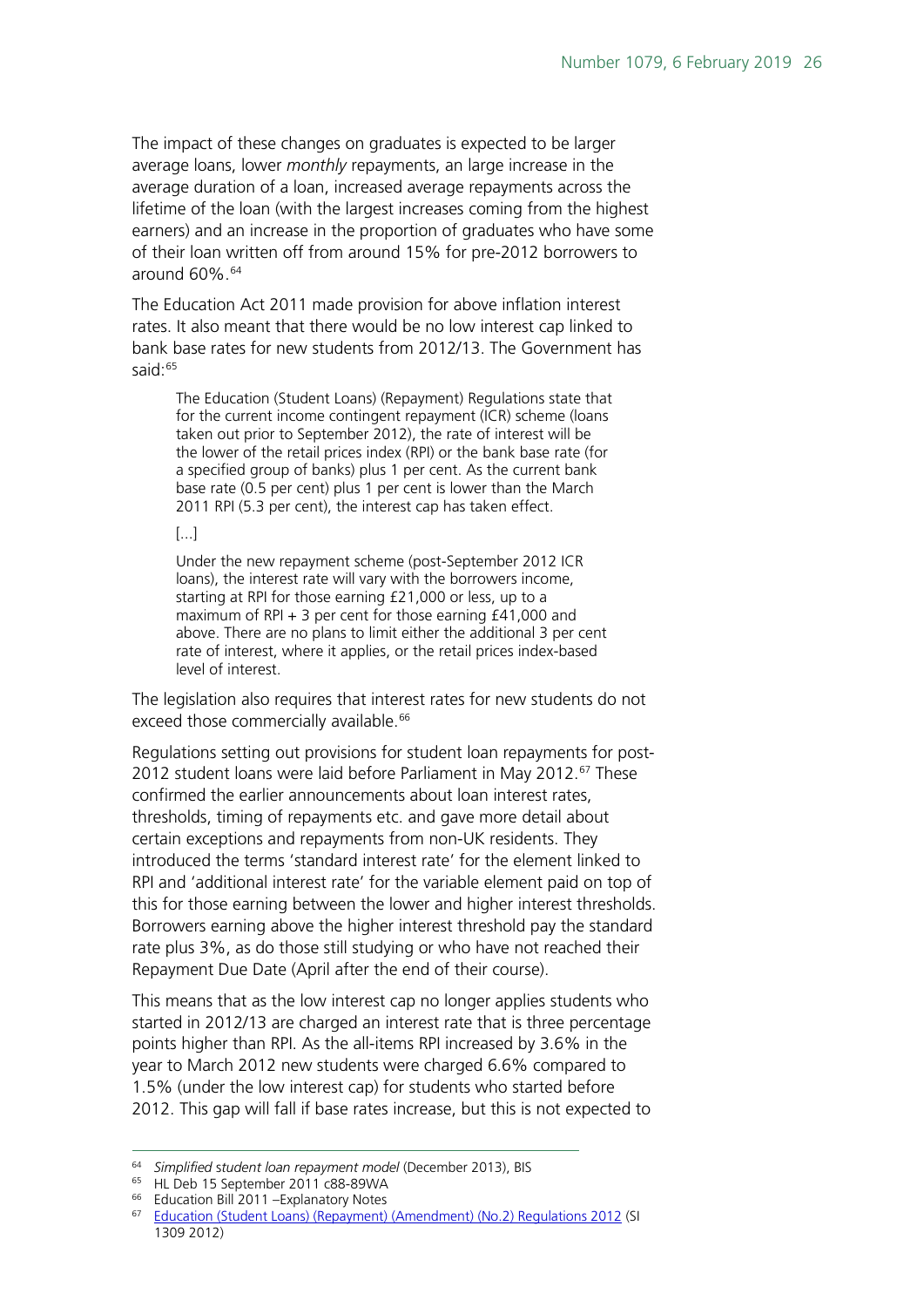happen in the near future. As the RPI increased by 3.3% in the year to March 2013 post-2012 students were charged an interest rate of 6.3% (RPI+3%) in 2013/14, 5.5% in 2014/15, 3.9% in 2015/16 and 4.6% in 2016/17, 6.1% in 2017/18 and 6.3% in 2018/19. The interest rates for pre-2012 (Plan 1) and post-2012 (Plan 2) borrowers are illustrated in the chart in section 1.1. Average loans are considerably larger for new students so the absolute amount of interest added to their outstanding debt will be larger still.

The Government has also said that the repayment threshold for existing borrowers with income contingent loans and students who enter before 2012 will be retained at £15,000 until 2012, after which it will be increased in line with inflation until 2016.<sup>[68](#page-26-1)</sup>

### <span id="page-26-0"></span>6.3 Summer Budget 2015 reforms

In summer Budget 2015 the Chancellor announced that maintenance grants would be replaced in full by loans for new students in England from 2016/17.[69](#page-26-2) He also announced consultations on freezing the repayment threshold for five years, allowing some universities to increase fees in line with inflation from 2017 and a review of the discount rate applied to loans in the public finances. The Budget said: $70$ 

Since 2010 student participation has increased and there is now a higher proportion of students from disadvantaged backgrounds applying to and entering higher education than ever before…

#### […]

But the expansion of higher education relies on funding being put onto a sustainable footing. The government must therefore ask graduates to meet more of the cost of their degrees once they are earning. From the 2016-17 academic year, maintenance grants will be replaced with maintenance loans for new students from England, paid back only when their earnings exceed £21,000 a year, saving £2.5 billion by 2020-21. To ensure that the long term costs of the student loan book remain affordable and transparent, the government will consult on freezing the loan repayment threshold for five years and review the discount rate applied to student loans and other transactions to bring it into line with the government's long-term cost of borrowing.

Driving up the quality of higher education is also important, and this Budget announces a number of measures to address this. These include allowing institutions offering high teaching quality to increase their tuition fees in line with inflation from 2017-18, with a consultation on the mechanisms to do this.

There are the most important changes to student finance since 2012. Ending grants means that loans will become by far the most important element of the full range of higher education funding. It will increase the average loans of those who would otherwise have received a full or partial grant. Freezing the repayment threshold will increase the repayments of middle/lower earning graduates (regardless of increases in loans). Increasing the Fee Loan cap will also increase loans for those

#### Summer Budget 2015 changes: •End grants

- •Freeze (effectively lower) repayment
- threshold
- •Increase fees cap
- •Lower discount rate

<span id="page-26-1"></span> <sup>68</sup> ibid.

<span id="page-26-3"></span><span id="page-26-2"></span><sup>&</sup>lt;sup>69</sup> See Library briefing paper [Value of student maintenance support](http://www.parliament.uk/briefing-papers/SN00916) for more detail.

<sup>70</sup> *[Summer Budget 2015](https://www.gov.uk/government/publications/summer-budget-2015)*, HMT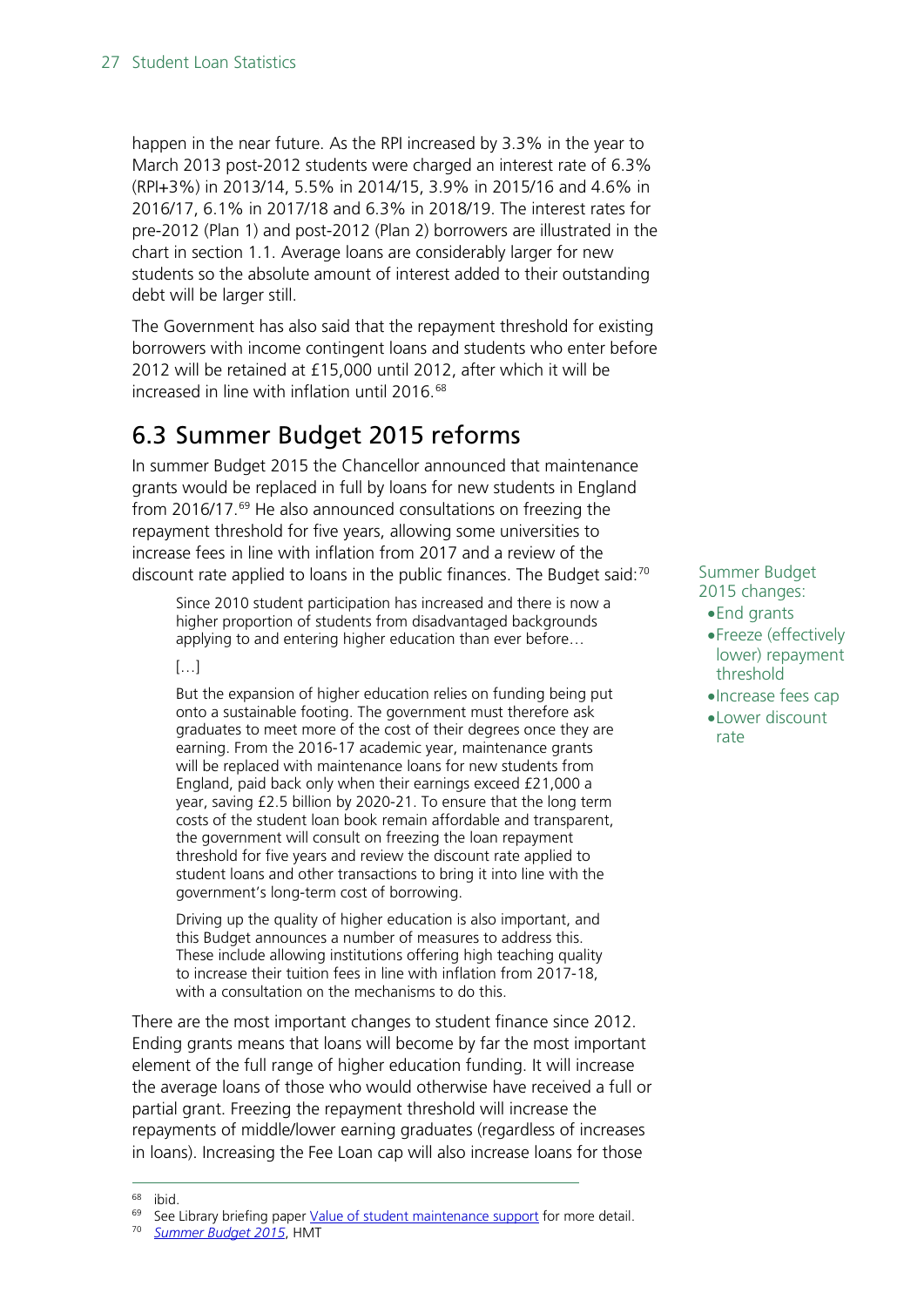at the institutions affected, but the impact will be smaller than the loss of grants. Changes to the discount rate affect Government accounting, not individual borrowers.

The Government published a consultation on [freezing the loan](https://www.gov.uk/government/consultations/freezing-the-student-loan-repayment-threshold)  [repayment threshold](https://www.gov.uk/government/consultations/freezing-the-student-loan-repayment-threshold) in July 2015. This set out two options for change:

- Option 1 (preferred): Freeze the threshold at £21,000 from April 2016 for all existing and new borrowers for five years. Reviews the threshold from April 2021
- Option 2: Freeze the threshold for new borrowers only for five years from April 2020

The Government published its response to the consultation in November 2015.<sup>[71](#page-27-1)</sup> It accepted that most responses did not support freezing the threshold, but said it would implement its preferred option –freeze the repayment threshold for all post-2012 borrowers at £21,000 until at least April 2021. An [equality analysis](https://www.gov.uk/government/uploads/system/uploads/attachment_data/file/479559/bis-15-635-freezing-student-loan-repayment-threshold-equality-analysis.pdf) was published alongside the consultation response.<sup>[72](#page-27-2)</sup> This looked at the impact on different types of 'protected characteristics' such as age, sex, disability and ethnicity.

### <span id="page-27-0"></span>Potential impacts on borrowers

As grants are income assessed and loans partly so the biggest impact of the loss of grants will be on students from the lowest income households. As the planned increase in maintenance loan is greater than the value of the maximum grants they will see their *total* maintenance support increase by the greatest amount –almost £800 compared to 2015/16 starters. Their maximum *loan* eligibility over a three year course could be around £12,000 higher. Their debt on graduation could be around £13,500 higher (with interest) if they take up their full loan entitlement. Those who would have been on a partial grant will see smaller changes, while students from the highest income households will only see their loan increase in line with inflation.<sup>[73](#page-27-3)</sup>

The individual *financial* impact of the shift from grants to loans depends on how much the student earns as graduates. If they are among the majority who are currently not expected to repay their loan in full then there is no financial impact. They still will not repay after grants are abolished; loan repayments remain unchanged. If they would have repaid their (smaller) loans under the current system then higher loans mean greater loan repayments, but not until much later in life (the date at which they would repay in full under the current system).

#### **IFS analysis**

The Institute for Fiscal Studies (IFS) estimated the average increase in loan repayments due to this change will be just under £2,000 (2016 prices) across all graduates. Those from the poorest 30% of households will repay an average of around £3,000 more. They also point out that the cost of this will fall on graduates from lower income families who

Freezing the repayment threshold increases repayments by the largest absolute amount among middle earners and by the largest proportionate amount among the lowest earning graduates

<span id="page-27-1"></span> <sup>71</sup> *[Freezing the student loan repayment threshold Government response to the](https://www.gov.uk/government/uploads/system/uploads/attachment_data/file/479539/bis-15-626-freezing-student-loan-repayment-threshold-government-response.pdf)* 

<span id="page-27-2"></span>*[consultation on freezing the student loan repayment threshold](https://www.gov.uk/government/uploads/system/uploads/attachment_data/file/479539/bis-15-626-freezing-student-loan-repayment-threshold-government-response.pdf)*, BIS (Nov 2015) <sup>72</sup> *[Freezing the student loan repayment threshold. Equality analysis](https://www.gov.uk/government/uploads/system/uploads/attachment_data/file/479559/bis-15-635-freezing-student-loan-repayment-threshold-equality-analysis.pdf)*, BIS (Nov 2015)

<span id="page-27-3"></span><sup>73</sup> *[Higher education: student finance changes](https://www.gov.uk/government/news/higher-education-student-finance-changes)*, BIS new release 9 July 2015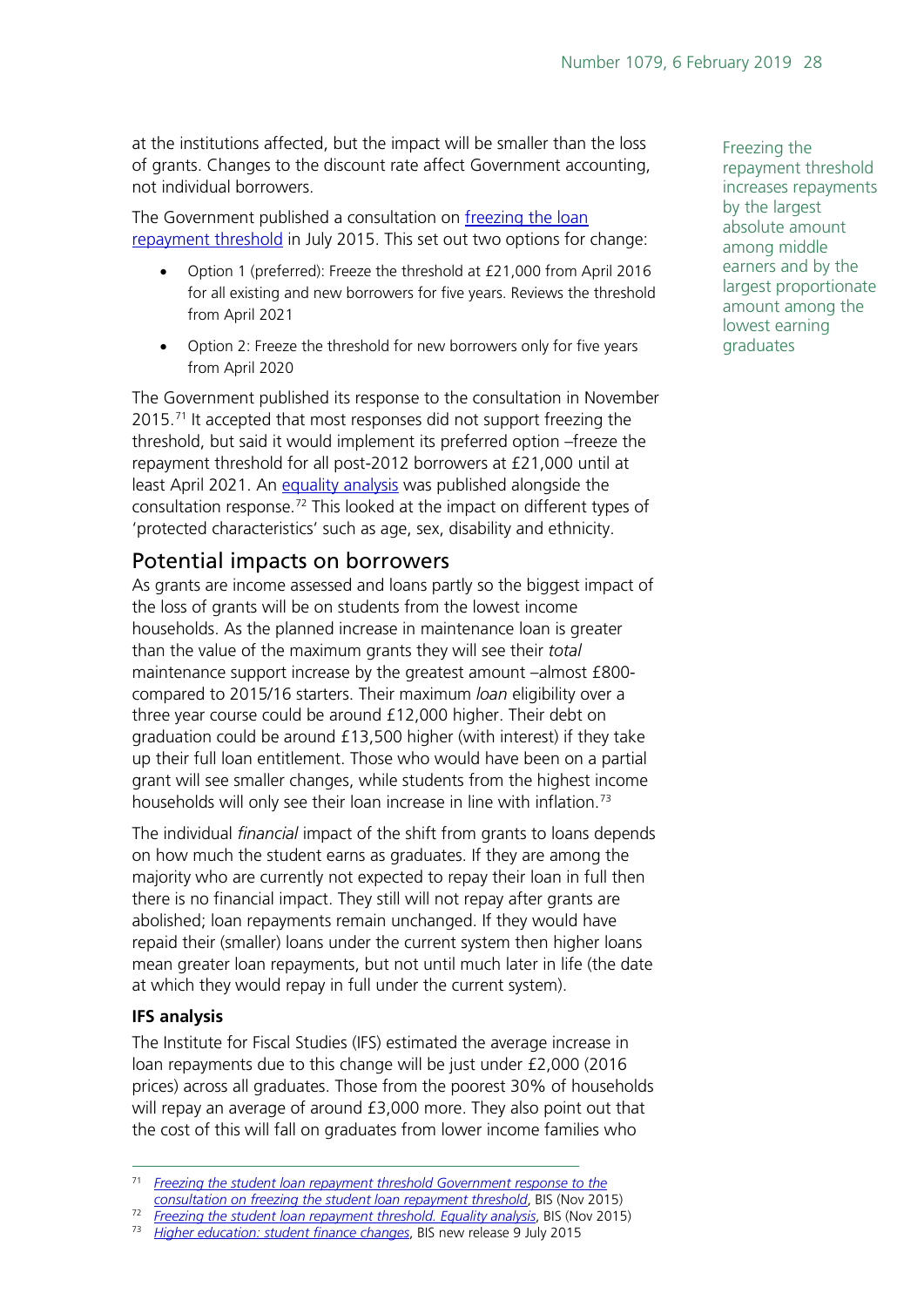go on to become higher earners. Those from the richest households will see no change. Overall they expect around 35% of those previously entitled to a full grants will see higher loan repayments.<sup>[74](#page-28-0)</sup>

Freezing of the repayment threshold will increases graduate loan repayments and hence the likelihood that graduates will repay in full. It has a proportionately larger impact on repayments by graduates with lower lifetime earnings. As there is some link between lower household income and lower graduate earnings<sup>[75](#page-28-1)</sup> this change is also likely to have a greater impact on students from poorer backgrounds.

The IFS estimates that a five year threshold freeze would increase average repayments by almost £4,000 on top of the increase due to the loss of grants (around £5,500 in total). It is middle income earners who they expect to be hardest hit by the threshold freeze. Those graduates who earn enough to make some repayments, but not enough to repay their loans in full under the current system.

#### **Government analysis**

Key estimates of the impact of freezing the threshold, published as part of the [equality analysis,](https://www.gov.uk/government/uploads/system/uploads/attachment_data/file/479559/bis-15-635-freezing-student-loan-repayment-threshold-equality-analysis.pdf) for the graduate population as a whole were:<sup>76</sup>

- An extra 9% of will make some repayments
- A 'median borrower' will repay around £300 more per year, those on higher earnings will face the same overall annual increase in repayments
- The average present value of additional lifetime repayments will be in the £2,600 to £2,800 region
- The proportion of post-2016 borrowers repaying their loans in full will increase from 38% to 45%
- The largest increase in lifetime repayments in absolute terms is among middle earners (for graduates)
- The largest increase as a proportion of earnings is among lower earners

The analysis by 'protected characteristics' concluded that the average increase in repayments would be greater among women than men. There was no difference in impact by age. The evidence for disabled graduates and those from a minority ethnic group was less robust, but, when taken together, suggested that both groups earn less than other graduates are therefore more likely to be among middle earners –those who will face the largest absolute increase in repayments.

<span id="page-28-0"></span>Analysis of the higher education funding reforms announced in Summer Budget [2015,](http://www.ifs.org.uk/publications/7904) IFS

<span id="page-28-2"></span><span id="page-28-1"></span><sup>75</sup> See for instance *[Economic and Fiscal Outlook July 2015](http://cdn.budgetresponsibility.independent.gov.uk/July-2015-EFO-234224.pdf)*, OBR

<sup>76</sup> *[Freezing the student loan repayment threshold. Equality analysis](https://www.gov.uk/government/uploads/system/uploads/attachment_data/file/479559/bis-15-635-freezing-student-loan-repayment-threshold-equality-analysis.pdf)*, BIS (Nov 2015)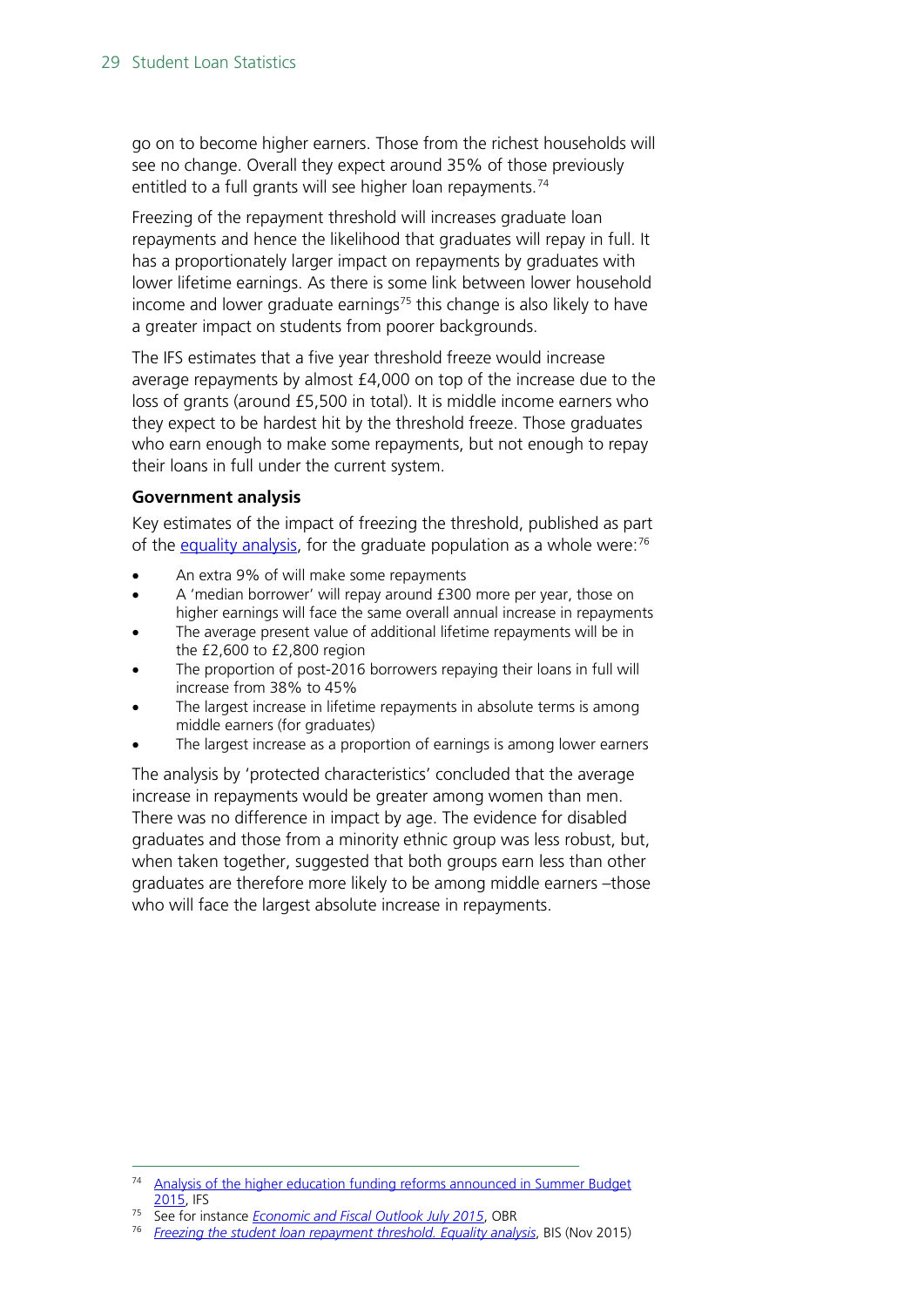The report went on to consider the possible impact on participation among these groups. It cited research which finds that the level of the threshold is viewed as one of the most important features of the student finance package. Potential students from lower socio-economic groups, women and those aged over 21 were more likely to say that the threshold was an important element in their decision to apply to university. However, the report says the research does not distinguish between whether the existence or the level of the threshold that is important. A hypothetical increase in the threshold had "…only a small impact" on intention to go to university, although it was higher among women, ethnic minorities, disabled people and those from lower socio-economic groups. It concluded overall:<sup>[77](#page-29-0)</sup>

> Overall, our judgement is that across most parts of the student population it is likely that while the change in repayment threshold may have a negative impact on participation, it is likely to be very small.

The following on women and older students:<sup>[78](#page-29-1)</sup>

…within what we judge to be a low overall risk, the risks to female participation are slightly higher than they are for males.

…effectively increasing the cost of higher education (through freezing the threshold) is more likely to have a negative impact on older people's higher education participation compared to their younger counterparts.

Conclusions for disabled people and ethnic minorities were the same:<sup>[79](#page-29-2)</sup>

Effectively increasing the cost of higher education for students from this group (through freezing the threshold) could potentially have a negative impact on their participation in higher education as the perception of increased debt could affect their participation decision. However, in the context of the evidence discussed above, we believe this risk is likely to be relatively small.

The Government accepts that freezing the threshold presents an 'elevated' risk to participation among women, mature students, disabled people and minority ethnic groups. It is said to be low and uncertain in each case

<span id="page-29-0"></span> <sup>77</sup> ibid. p.61

<span id="page-29-1"></span><sup>78</sup> ibid. p.62

<span id="page-29-2"></span><sup>79</sup> ibid. p.63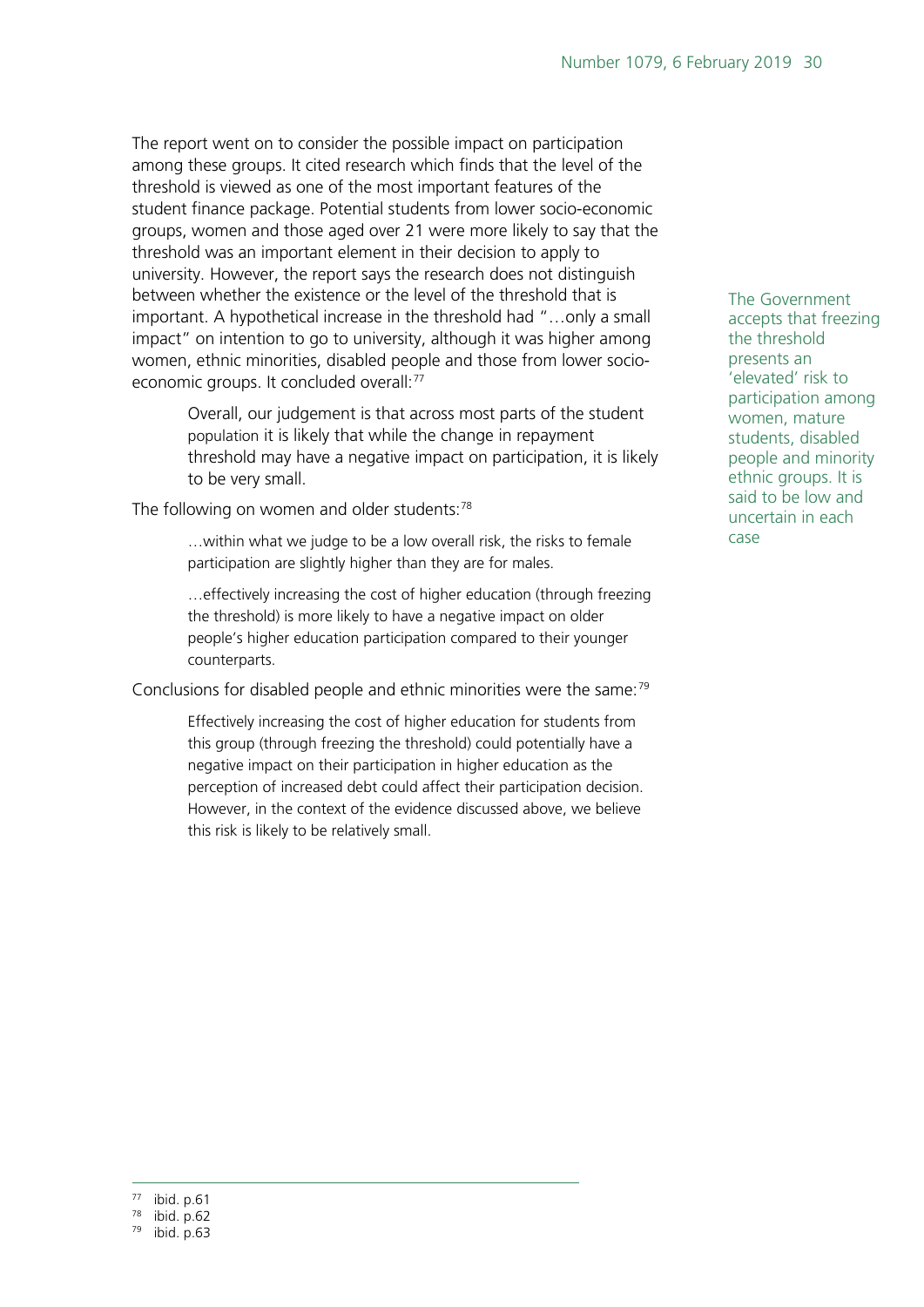### <span id="page-30-0"></span>Impact of freezing the threshold by level of graduate earnings

The table below and charts opposite show the results of Government modelling of what they expect the additional repayments will mean by decile (10% band) of lifetime earnings. It is important to note that this is the breakdown by what *graduates* earn not household income of students which was not modelled and would be much harder to do so.

These clearly show that middle earning graduates are expected to have to make the largest increase in repayments in absolute terms, but the lowest earning graduates will see the greatest impact as a proportion of their lifetime earnings. All figures in the table are presented in net present value (discounted) terms.



| MIDDLE EARNING GRADUATES SEE LARGEST ABSOLUTE INCREASE IN REPAYMENTS<br>Modelled impact of freezing the repayment threshold, £ 2016 values |                            |                     |                                           |        |     |  |  |  |  |  |  |
|--------------------------------------------------------------------------------------------------------------------------------------------|----------------------------|---------------------|-------------------------------------------|--------|-----|--|--|--|--|--|--|
|                                                                                                                                            | Average Annual<br>Lifetime | Lifetime repayments | Increase in lifetime<br>repayments        |        |     |  |  |  |  |  |  |
| Decile                                                                                                                                     | Earnings                   | Current system      | Freeze threshold for 5<br>years from 2016 | £      | %   |  |  |  |  |  |  |
| 1                                                                                                                                          | £7,269                     | £2,353              | £3,413                                    | £1,060 | 45% |  |  |  |  |  |  |
| $\overline{2}$                                                                                                                             | £15,267                    | £6,540              | £9,149                                    | £2,609 | 40% |  |  |  |  |  |  |
| 3                                                                                                                                          | £20,023                    | £9,980              | £13,569                                   | £3,589 | 36% |  |  |  |  |  |  |
| $\overline{4}$                                                                                                                             | £23,514                    | £14,413             | £18,662                                   | £4,249 | 29% |  |  |  |  |  |  |
| 5                                                                                                                                          | £26,599                    | £19,162             | £23,756                                   | £4,594 | 24% |  |  |  |  |  |  |
| 6                                                                                                                                          | £29,774                    | £24,441             | £28,741                                   | £4,300 | 18% |  |  |  |  |  |  |
| 7                                                                                                                                          | £33,135                    | £28,883             | £31,606                                   | £2,723 | 9%  |  |  |  |  |  |  |
| 8                                                                                                                                          | £37,184                    | £31,010             | £32,435                                   | £1,425 | 5%  |  |  |  |  |  |  |
| 9                                                                                                                                          | £43,332                    | £32,065             | £33,118                                   | £1,053 | 3%  |  |  |  |  |  |  |
| 10                                                                                                                                         | £57,683                    | £33,041             | £33,708                                   | £667   | 2%  |  |  |  |  |  |  |
| All                                                                                                                                        |                            | £20,189             | £22,816                                   | £2,627 | 13% |  |  |  |  |  |  |

*Source: Freezing the student loan repayment threshold Equality analysis, BIS (figures 11 and 12)*

#### <span id="page-30-1"></span>Potential impacts on the public finances

The Government has estimated that ending grants and replacing them with loans will save £2.5 billion by 2020-21.<sup>[80](#page-30-2)</sup> This doesn't include the cost of replacing them with loans. The IFS has estimated the savings at £2.0 billion per year (2016 prices), but focus on the long-run cost to Government which includes the subsidy element of loans. When this is included they put the saving from ending loans at around £0.3 billion. This increases to £1.4 billion after the proposed threshold freeze and higher fee cap are included. The amount of *cash* paid out by Government actually increases by almost £2 billion, but this is more than offset by higher graduate repayments.

Adding a potentially lower discount rate (used to score loan subsidy against public spending) has a 'dramatic effect' in the example given by the IFS. A cut from a real rate of 2.2% to 1.1% increases the value of future graduate repayments (they are discounted less), and the hence total savings, from around  $£1.4$  billion to  $£3.9$  billion.<sup>[81](#page-30-3)</sup> It is important to

<span id="page-30-2"></span><sup>&</sup>lt;sup>80</sup> *[Summer Budget 2015](https://www.gov.uk/government/publications/summer-budget-2015)*, HMT

<span id="page-30-3"></span>Analysis of the higher education funding reforms announced in Summer Budget [2015,](http://www.ifs.org.uk/publications/7904) IFS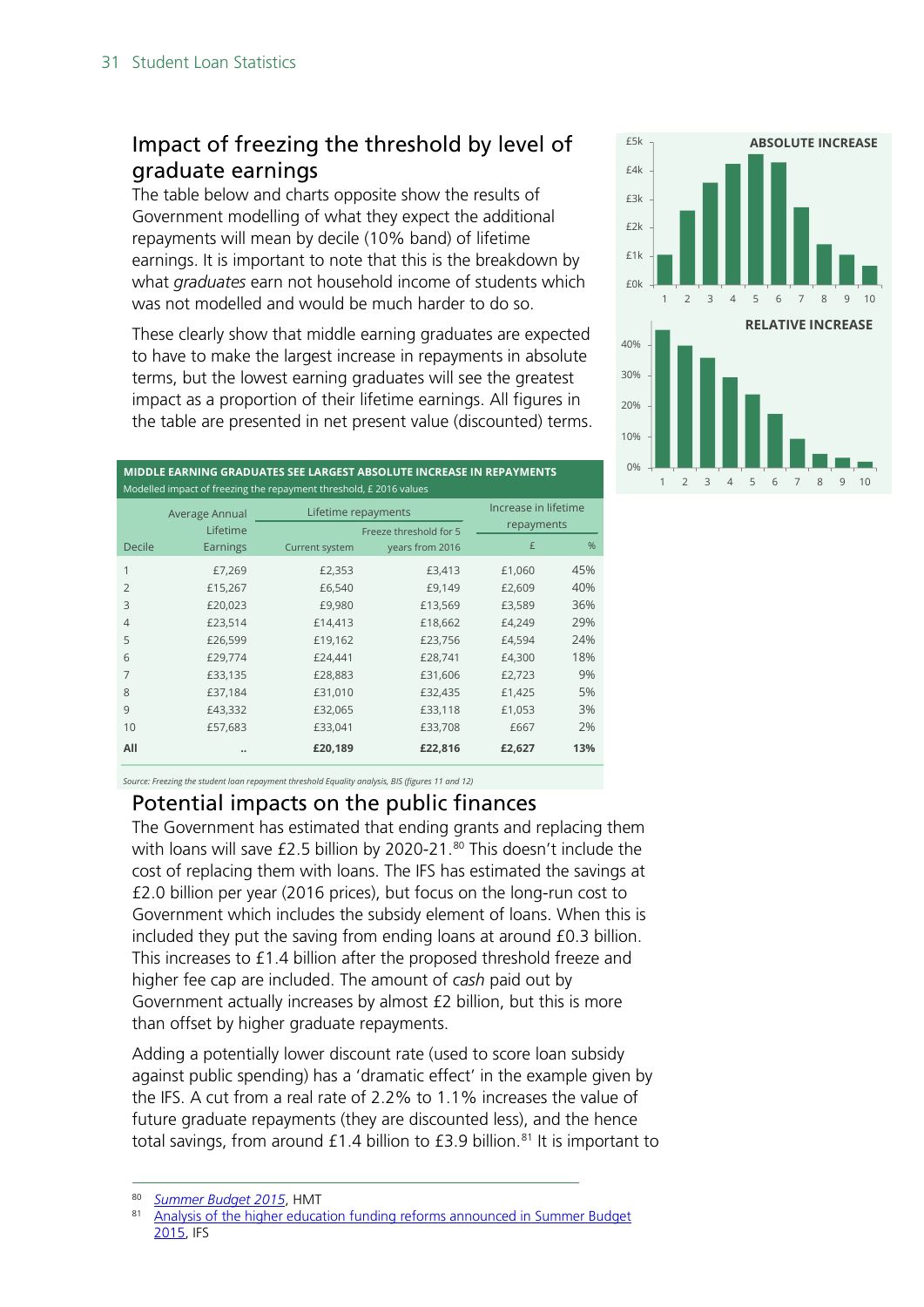realise that changes to the discount rate have *no impact* on the amount individual graduates repay in the future, only how these financial flows are expressed in today's prices/values.

The Government's consultation on freezing the repayment threshold estimated that if it were frozen in 2016 for five years for all borrowers then it would generate £3.2 billion in current/discounted values in additional graduate repayments from existing borrowers from 2016. On top of this one-off amount would be an additional £0.9 billion for each £15 billion of loans to new students.<sup>[82](#page-31-2)</sup> This is the preferred option. Under Option 2 only the amount for new students (put at £1.0 billion per £15 billion of loans) would apply.<sup>[83](#page-31-3)</sup>

### <span id="page-31-1"></span>6.4 Prime Minister's October 2017 announcement on student finance

On 1 October 2017 the Prime Minister announced that there would be changes to the student finance system: the fee cap would be frozen at £9,250, the repayment threshold would rise to £25,000 and a there would be a review of the student finance system. More detail and analysis can be found in the briefing paper [Prime Minister's](http://researchbriefings.parliament.uk/ResearchBriefing/Summary/CBP-8097)  [announcement on changes to student funding](http://researchbriefings.parliament.uk/ResearchBriefing/Summary/CBP-8097)

## <span id="page-31-0"></span>7. International comparisons

The OECD has made some comparisons of different aspects of student loans. The most recent mainly cover arrangement in 2014/15. The complexity of loan systems in many countries means that direct comparisons are not straightforward. Full detail can be found [here](http://www.oecd.org/education/skills-beyond-school/education-at-a-glance-2016-indicators.htm) (indicator B5). In general UK (English system) interest rates on loans were somewhat higher than typical rates. The annual average loan amount was higher than that in any other country with data on the subject, as was the proportion of students taking out loans. Annual income repayment thresholds (where they exist) are generally lower elsewhere than the income contingent threshold for the UK.

<span id="page-31-2"></span><sup>82</sup> This volume of loans is approximately the amount that might be lent to each cohort of new students.

<span id="page-31-3"></span><sup>83</sup> *[Consultation on freezing the student loan repayment threshold](https://www.gov.uk/government/uploads/system/uploads/attachment_data/file/447565/BIS-15-445-student-loan-repayment-threshold-consultation.pdf)*, BIS (July 2015)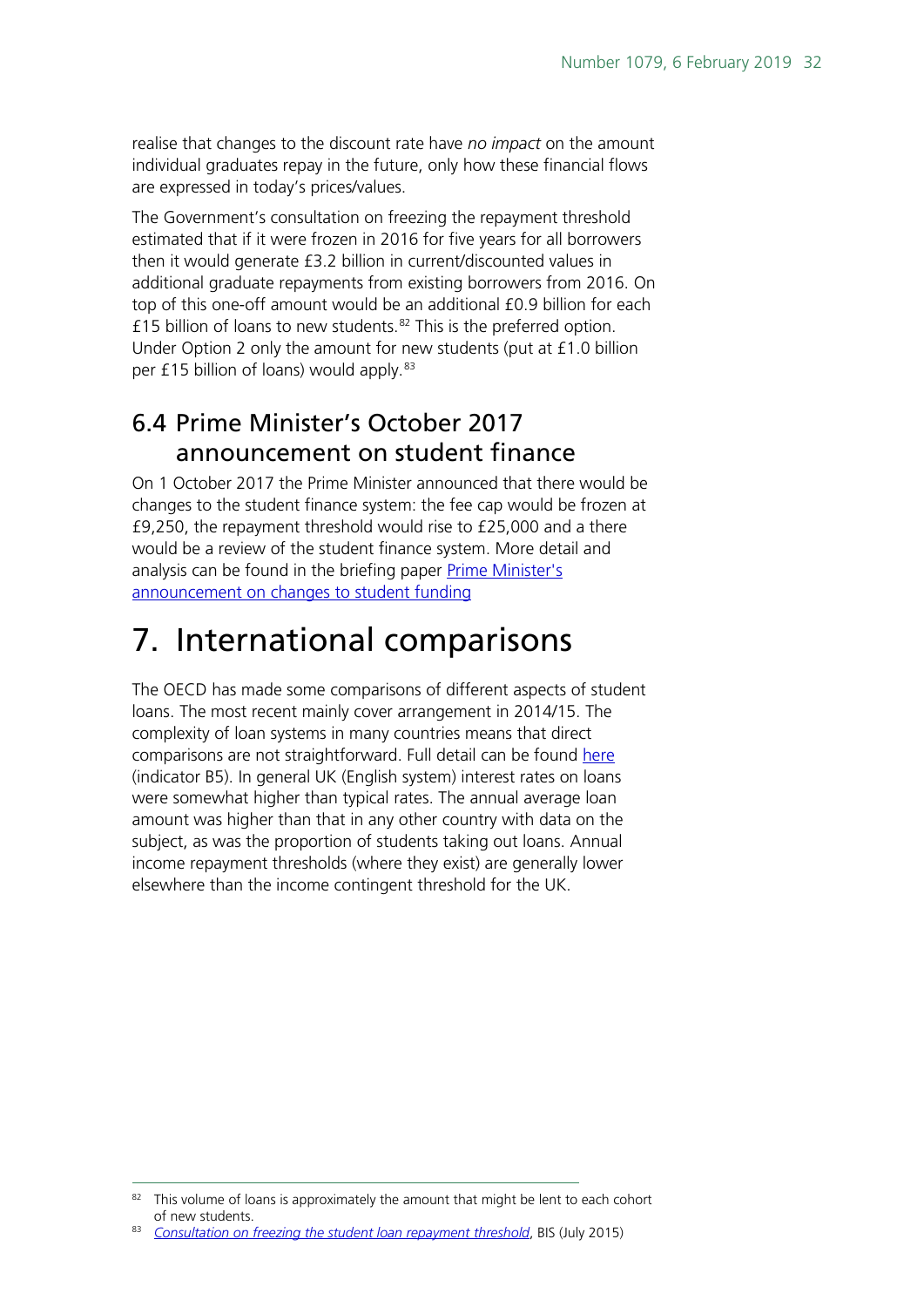## <span id="page-32-0"></span>8. Student loan interest subsidies –who benefits?

Broadly speaking the terms of student loans are favourable to borrowers in two ways. First the interest rate is subsidised. Second the loan is currently written off after 25 years.<sup>[84](#page-32-1)</sup> From the perspective of the state there are analogous costs because the interest rate is below the government's cost of borrowing and because not all loans will be repaid.<sup>[85](#page-32-2)</sup> Both would require higher interest rates if the system were to break even.

Professor Nicholas Barr has argued for some time that the interest rate subsidy is both inefficient and unfair. The operation of income contingent loans means that graduates with low income in any one year are 'protected' from high repayments because they only repay 9% of their income over £15,000 per year. These are normally graduates at the start of their career. Where graduates have a low income for their entire career –either through low annual earnings or periods out of the labour market- they make little or no repayments. Their 'protection' comes from the 25 year write off. If they make any repayments they are small and unlikely to cover more than interest payments, so it does not matter what the interest rate is. It is their income that determines repayments, not the interest rate. The interest rate is completely irrelevant for the lowest paid graduates. It could be set at commercial levels, zero, or even a negative rate. It would have no impact on the amount they repay. The interest rate affects the duration of repayments for those who do repay. If it were higher then it would take longer to repay and total repayments would increase. By definition it is the higher paid graduates who benefit from this shorter repayment period and lower total repayments.

Professor Barr has calculated that the 20% of graduates with the lowest lifetime earnings (a group dominated by women) gain most of their benefit from the 25 year write off and very few gain anything from the interest rate subsidy. This situation shifts until by the middle income group all the benefit comes from the interest subsidy. The same applies to the top two income groups. The subsidy element on its own becomes regressive overall as most of the benefit goes to the better off. The loan write-off aspect is strongly progressive and makes the overall loan terms progressive. He argues that the subsidy is a poor use of public funding, it is poorly targeted expensive to government and 'crowds out' spending on other areas which would improve the efficiency of the system. [Interest subsidies on student loans: A better class of drain](http://eprints.lse.ac.uk/28287/1/ceedp114.pdf)*[86](#page-32-3)* sets out various options for reforming loans terms, most of which involve setting the interest rate on loans at the same level as the Government's

<span id="page-32-1"></span><sup>84</sup> Applies to new borrowing from 2006/07. There is a 35 year write off for students from Scotland.

<span id="page-32-2"></span><sup>85</sup> The 25 year write-off is one way that loans can be cancelled. The others are due to death or permanent illness/disability.

<span id="page-32-3"></span><sup>86</sup> N Barr and A Johnson, *Interest subsidies on student loans: A better class of drain,* (CEE DP 114) LSE Centre for the Economics of Education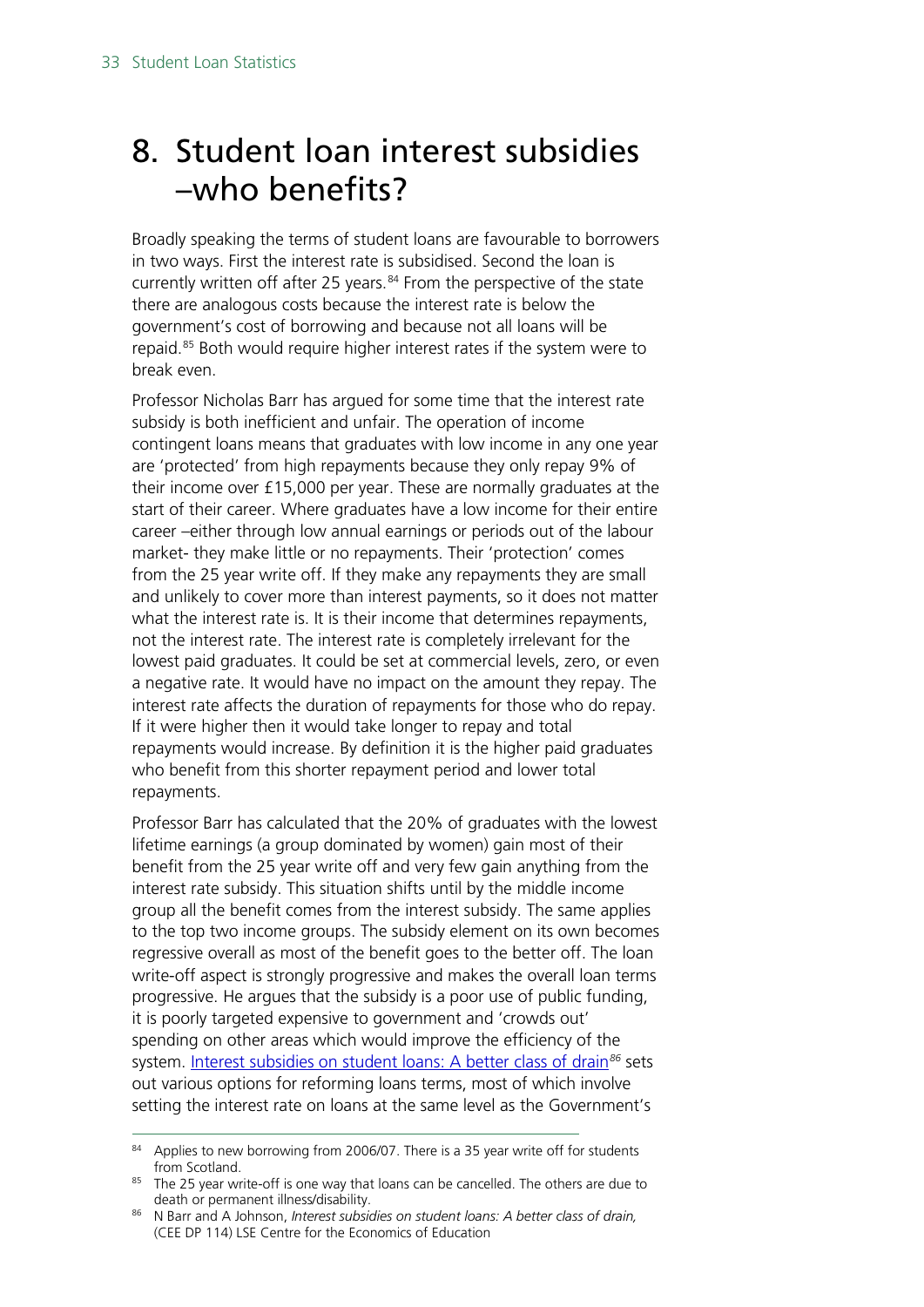cost of borrowing. These options remove some or all of the benefit to more highly paid graduates while protecting some or all of the benefit for the less well paid. He argues that this cut in public spending could improve the economic efficiency of higher education more generally by taking the financial pressure off direct support for institutions, allowing maintenance loans to be expanded to cover the full cost of going to university, increasing fee loans to cover the potentially higher fee cap, extending loans to part-time students and postgraduates and/or loans to students in other tertiary education and training more generally.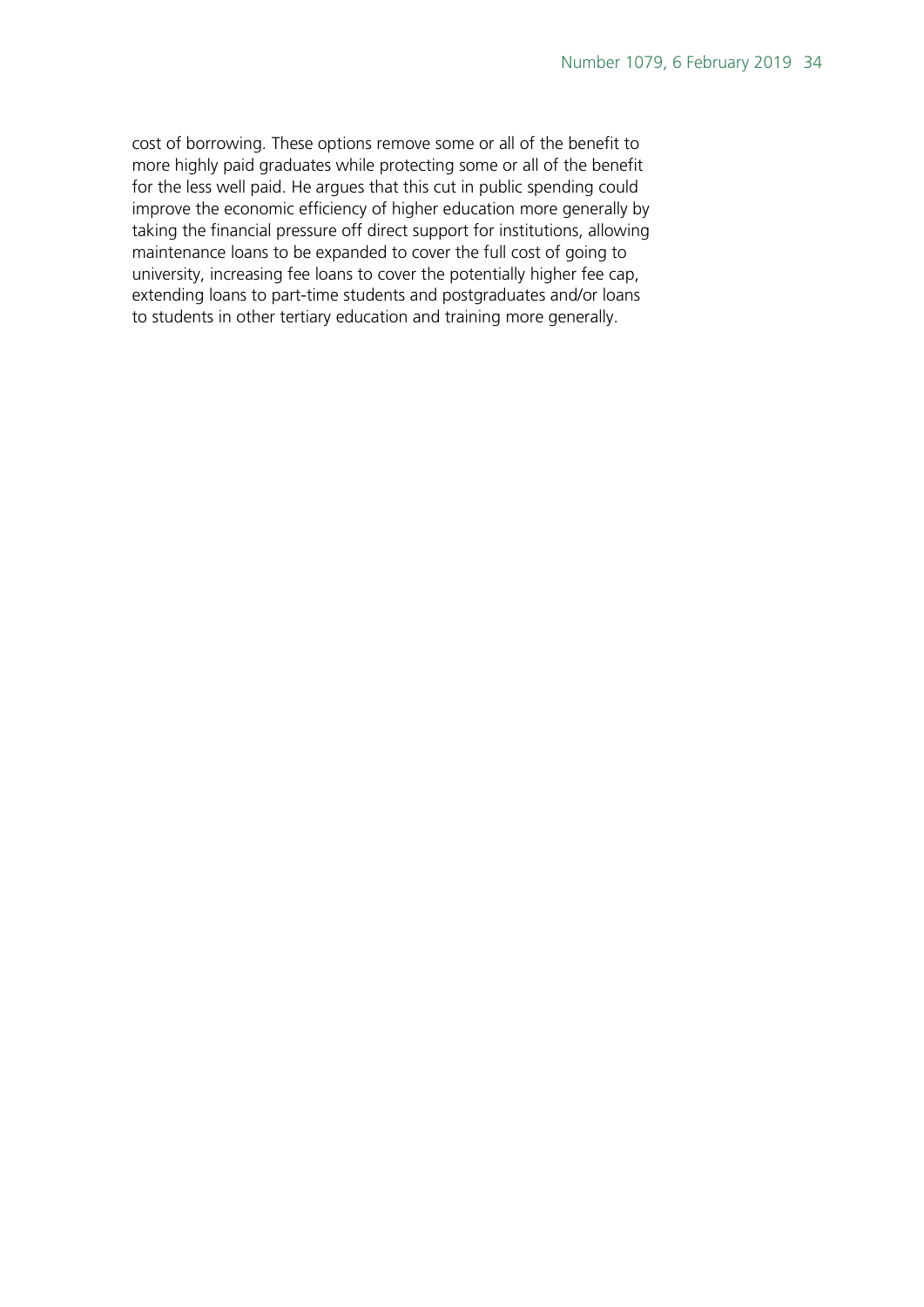## <span id="page-34-0"></span>Reference tables

#### **Table 1**

#### **STUDENT LOANS: VALUE AND TAKE-UP IN THE UK, ACADEMIC YEARS**

| Number<br>Value<br>eligible students<br>Average                                             |              |
|---------------------------------------------------------------------------------------------|--------------|
|                                                                                             |              |
| (thousands)<br>(£ million)<br>value (£)                                                     | taking loans |
| 70<br>1990/91<br>180<br>390                                                                 | 28%          |
| 261<br>139<br>530<br>1991/92                                                                | 36%          |
| 1992/93<br>345<br>227<br>660                                                                | 41%          |
| 430<br>317<br>740<br>1993/94<br>517<br>539<br>1,040<br>1994/95                              | 47%<br>55%   |
|                                                                                             |              |
| 560<br>701<br>1,250<br>1995/96<br>590<br>877<br>1,490<br>1996/97                            | 59%<br>62%   |
| 941<br>1,530<br>1997/98<br>615                                                              | 64%          |
| 660<br>1998/99<br>1,234<br>1,870                                                            | 68%          |
| 700<br>2,570<br>1999/00<br>1,795                                                            | 72%          |
| 760<br>2,204<br>2,900<br>2000/01                                                            | 78%          |
| 810<br>3,070<br>2001/02<br>2,490                                                            | 81%          |
| 2002/03<br>838<br>2,626<br>3,130                                                            | 81%          |
| 849<br>2003/04<br>2,712<br>3,190<br>856<br>2004/05<br>2,794<br>3,260                        | 81%<br>79%   |
| 2005/06<br>881<br>3,330                                                                     |              |
| 2,933                                                                                       |              |
| England only                                                                                |              |
| 2005/06<br>719<br>3,470<br>2,496                                                            | 80%          |
| 728<br>3,590<br>2,613<br>-Maintenance<br>2006/07                                            | 80%          |
| -Tuition fee<br>397<br>808<br>2,030                                                         |              |
| 746<br>3,530<br>-Maintenance<br>2,631<br>2007/08<br>-Tuition fee<br>554<br>1,389<br>2,510   | 80%          |
| 772                                                                                         |              |
| 2,717<br>3,520<br>-Maintenance<br>2008/09<br>-Tuition fee<br>697<br>1,981<br>2,840          | 80%          |
| 819<br>2,946<br>3,600<br>-Maintenance<br>2009/10                                            | 83%          |
| -Tuition fee<br>782<br>2,344<br>3,000                                                       | 80%          |
| -combined <sup>a</sup><br>872<br>5,214<br>5,980                                             |              |
| 857<br>3,122<br>3,640<br>-Maintenance<br>2010/11                                            | 82%          |
| -Tuition fee<br>833<br>2,572<br>3,090                                                       | 86%          |
| -combined <sup>a</sup><br>909<br>5,601<br>6,160                                             |              |
| 3,690<br>2011/12<br>-Maintenance<br>909<br>3,358                                            | 84%          |
| -Tuition fee<br>887<br>2,852<br>3,210                                                       | 88%          |
| -combined <sup>a</sup><br>959<br>6,067<br>6,330                                             |              |
| 3,558<br>2012/13<br>-Maintenance<br>932<br>3,820                                            | 86%          |
| -Tuition fee<br>926<br>4,408<br>4,760                                                       | 91%          |
| -combined <sup>a</sup><br>987<br>7,794<br>7,900                                             |              |
| -Maintenance<br>973<br>3,784<br>3,890<br>2013/14                                            | 89%          |
| -Tuition fee<br>966<br>5,938<br>6,150                                                       | 93%          |
| -combined <sup>a</sup><br>1,031<br>9,493<br>9,210                                           |              |
| 963<br>3,785<br>3,930<br>2014/15<br>-Maintenance                                            | 89%          |
| -Tuition fee<br>973<br>7,291<br>7,490<br>-combined <sup>a</sup>                             | 94%          |
| 1,033<br>10,783<br>10,440                                                                   |              |
| -Maintenance<br>985<br>3,942<br>4,000<br>2015/16<br>-Tuition fee<br>1,007<br>7,980<br>8,032 | 89%<br>95%   |
| -combined <sup>a</sup><br>1,061<br>11,623<br>10,960                                         |              |
| 2016/17                                                                                     |              |
| 4,870<br>4,810<br>-Maintenance<br>1,013<br>-Tuition fee<br>1,036<br>8,469<br>8,170          | 89%<br>95%   |
| -combined <sup>a</sup><br>1,087<br>12,942<br>11,910                                         |              |
| -Maintenance<br>1,026<br>5,634<br>5,490<br>2017/18                                          |              |
| -Tuition fee<br>1,073<br>8,867<br>8,260                                                     |              |
| -combined <sup>a</sup><br>1,099<br>14,060<br>12,790                                         |              |

Notes: Latest data are provisional

Loan data for 2008/09 to 2017/18 are the amount paid. Earlier figures and 2018/19 data are the amount awarded.<br>(a) Values are for students from England only. Other figures included EU domiciled students (fee loans only)

*Higher Education in England 2018: academic year 2017/18 payments, 2018/19 awards, and earlier editions, SLC; Student Support Scheme Facts and Figures,* www.slc.co.uk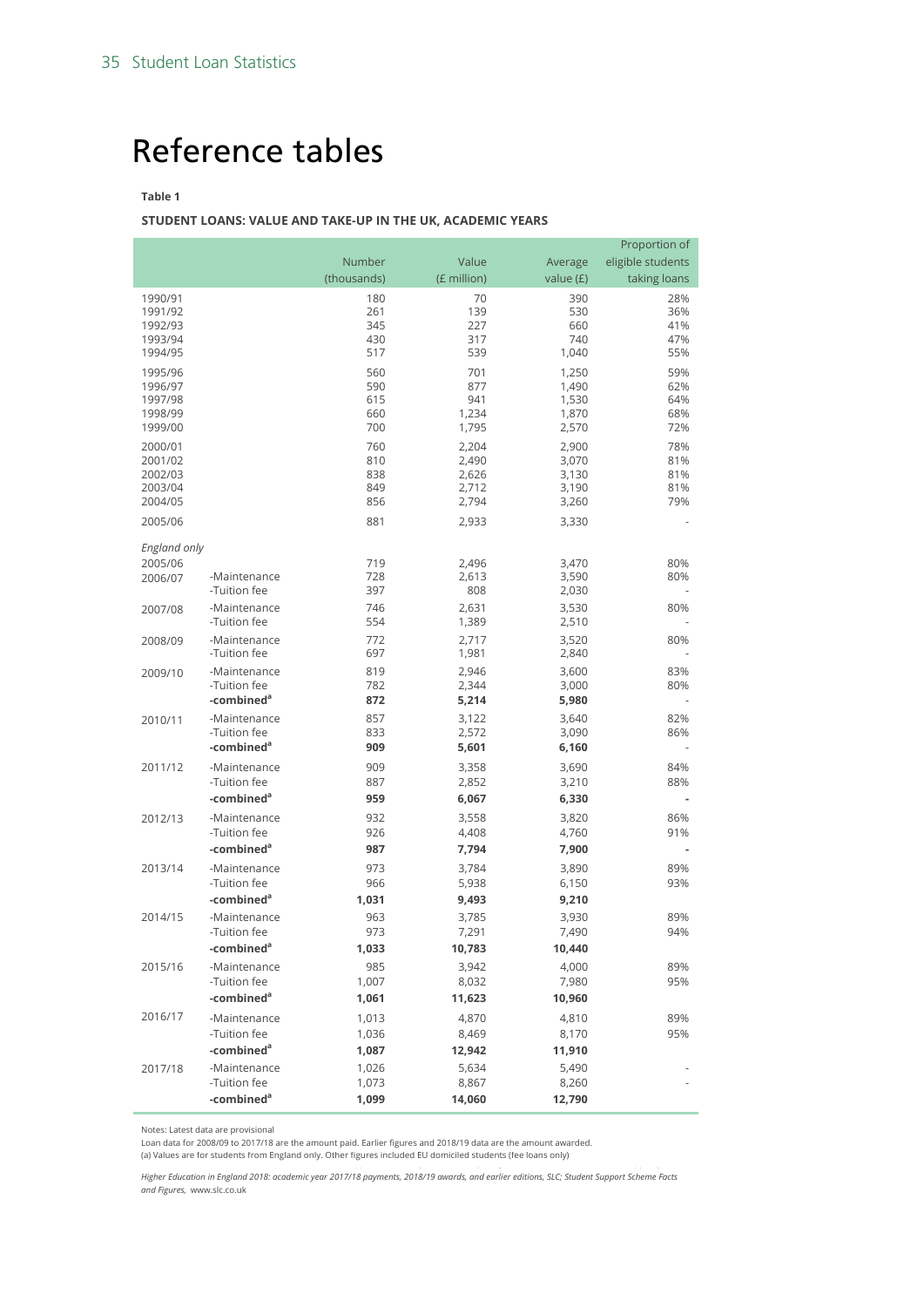#### Table 2

#### **STUDENT LOAN OUTLAY AND REPAYMENT**

£ million, financial years, UK or England

|                                                                            | All student loan debt in<br>the UK |                 | Public student loan debt<br>in the UK |                |                  | Public student loan debt of English domiciled students<br>and EU students studying in England |                  |                  |               |               |               |                      |                      |                 |               |                                                                          |                  |                         |                |                  |
|----------------------------------------------------------------------------|------------------------------------|-----------------|---------------------------------------|----------------|------------------|-----------------------------------------------------------------------------------------------|------------------|------------------|---------------|---------------|---------------|----------------------|----------------------|-----------------|---------------|--------------------------------------------------------------------------|------------------|-------------------------|----------------|------------------|
|                                                                            |                                    | 1995-96 2000-01 | 2001-02                               | 2002-03        | 2003-04          | $2004 - 05$                                                                                   | 2005-06          |                  |               | 2007-08       | 2008-09       |                      |                      | 201<br>$1 - 12$ | 2012-13       | 2013-14                                                                  | 2014-15          | 2015-16                 | 2016-17        | 2017-18          |
| Total outstanding at end of<br>previous financial year<br>of which public  | 1,178<br>1,178                     | 5,917<br>4,022  | 7,838<br>6,048                        | 8,390<br>8,390 | 10.821<br>10.821 | 13.364<br>13.364                                                                              | 15,948<br>15,948 | 13,033<br>13,033 | 15,322        |               | 18,116 21,944 | 25,963 30,489 35,186 |                      |                 |               | 15,322 18,116 21,944 25,963 30,489 35,186 40,272 45,903<br>40,272 45,903 | 54,355<br>54,355 | 64,735 76,253<br>64,735 | 76,253         | 89,344<br>89,344 |
| Lending during financial year<br>% income contingent loans                 | 688<br>$\cdot \cdot$               | 2,115<br>89%    | 2,440<br>97%                          | 2,618<br>99%   | 2,722<br>100%    | 2.780<br>100%                                                                                 | 2,914<br>100%    | 2,465<br>100%    | 2,954<br>100% | 3,905<br>100% | 4,204<br>100% | 5,049<br>100%        | 5,578<br>100%        | 5,966<br>100%   | 7,144<br>100% | 9,021<br>100%                                                            | 10,643<br>100%   | 11,765<br>100%          | 13,396<br>100% | 14,991<br>100%   |
| Repayments                                                                 | 51                                 | 357             | 476                                   | 333            | 413              | 497                                                                                           | 578              | 482              | 530           | 634           | 900           | 1.010                | .143                 | ,306            | .407          | 1.461                                                                    | 1,613            | 1.786                   | 2,016          | 2,339            |
| Interest added                                                             | 44                                 | 161             | 207                                   | 147            | 239              | 312                                                                                           | 404              | 331              | 394           | 586           | 760           | 524                  | 291                  | 463             | 620           | 921                                                                      | 1,379            | 1,570                   | 1,740          | 2,497            |
| Amount written off/cancelled <sup>a</sup>                                  |                                    | 2               | 3                                     | 3              | 8                | 15                                                                                            | 23               | 20               | 24            | 29            | 45            | 42                   | 29                   | 37              | 38            | 29                                                                       | 29               | 27                      | 30             | 37               |
| Administration charges                                                     | $\ddots$                           | $\overline{4}$  | 5                                     | 3              | 3                | $\overline{2}$                                                                                | $\mathbf{0}$     | 0                | 0             | $\mathbf 0$   | $\mathbf 0$   | $\mathbf 0$          | $\mathbf 0$          | $\Omega$        | $\Omega$      | $\overline{0}$                                                           | $\overline{0}$   | $\overline{0}$          | $\overline{0}$ | $\mathbf{0}$     |
| Total outstanding at end of<br>financial year<br>% income contingent loans | 1,859<br>                          | 7,838<br>44%    | 10,01'<br>59%                         | 10,821<br>70%  | 13,364<br>85%    | 15,948<br>89%                                                                                 | 18,657<br>92%    | 15,322<br>92%    | 18.116<br>94% | 21,944<br>96% | 25,963<br>97% | 97%                  | 30,489 35,186<br>98% | 40,272<br>98%   | 46.590<br>99% | 54,355<br>100%                                                           | 64,735<br>100%   | 76.253<br>100%          | 89.344<br>100% | 104,577<br>100%  |

Note: Excludes privately owned debt from 2002-03 onwards.

2013-14 and totals exclude the final tranche of mortgage style loans which were sold off in November 2013. All remaining public loans are income contingent

(a) From 2002-03 includes amount cancelled in respect of Repayment of Teachers' Loan scheme. In 2008-09 a new data system was introduced and the increase shown is in part due to a backlog of cancellations being included in

Source: SLC statistical first release 1/2018, Student Loans in England: financial year 2017-18 *(and earlier)*